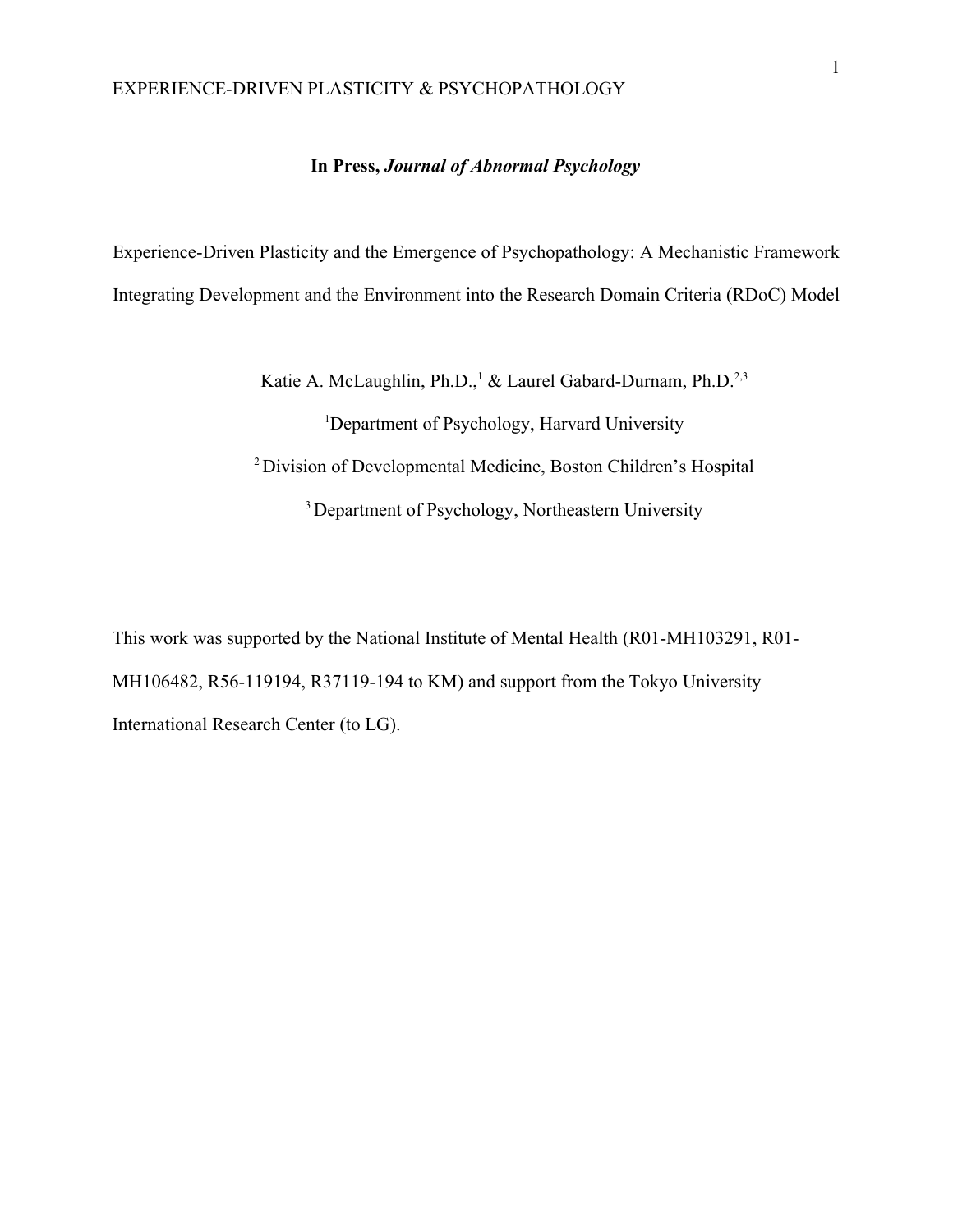#### **Abstract**

Despite the clear importance of a developmental perspective for understanding the emergence of psychopathology across the life-course, such a perspective has yet to be integrated into the RDoC model. In this paper, we articulate a framework that incorporates developmentallyspecific learning mechanisms that reflect experience-driven plasticity as additional units of analysis in the existing RDoC matrix. These include both experience-expectant learning mechanisms that occur during sensitive periods of development and experience-dependent learning mechanisms that may exhibit substantial variation across development. Incorporating these learning mechanisms allows for clear integration not only of development but also environmental experience into the RDoC model. We demonstrate how individual differences in environmental experiences—such as early-life adversity—can be leveraged to identify experience-driven plasticity patterns across development and apply this framework to consider how environmental experience shapes key biobehavioral processes that comprise the RDoC model. This framework provides a structure for understanding how affective, cognitive, social, and neurobiological processes are shaped by experience across development and ultimately contribute to the emergence of psychopathology. We demonstrate how incorporating an experience-driven plasticity framework is critical for understanding the development of many processes subsumed within the RDoC model, which will contribute to greater understanding of developmental variation in the etiology of psychopathology and can be leveraged to identify potential windows of heightened developmental plasticity when clinical interventions might be maximally efficacious.

*Keywords:* development, psychopathology, environment, adversity, early-life stress, experience-dependent plasticity, sensitive periods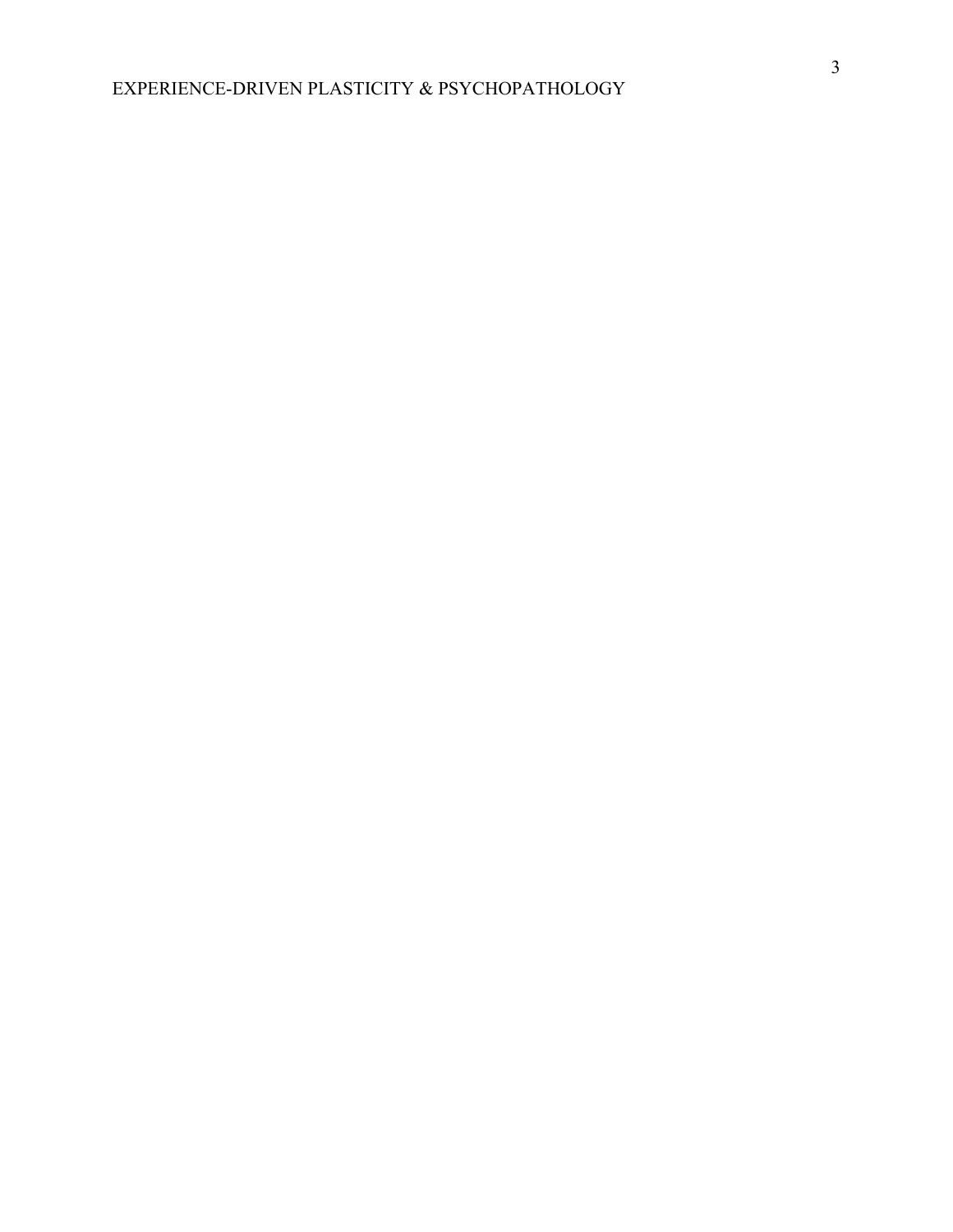#### **General Scientific Summary**

We present a framework that incorporates developmentally-specific learning mechanisms that reflect experience-driven plasticity as additional units of analysis in the RDoC matrix. Incorporating these learning mechanisms allows for both development and environmental experience to be integrated into the RDoC model. This experience-driven plasticity framework can stimulate progress in understanding the development of many processes subsumed within the RDoC model, contribute to greater understanding of developmental variation in the onset of psychopathology, and can be leveraged to identify developmental windows of heightened plasticity when clinical interventions might be maximally efficacious.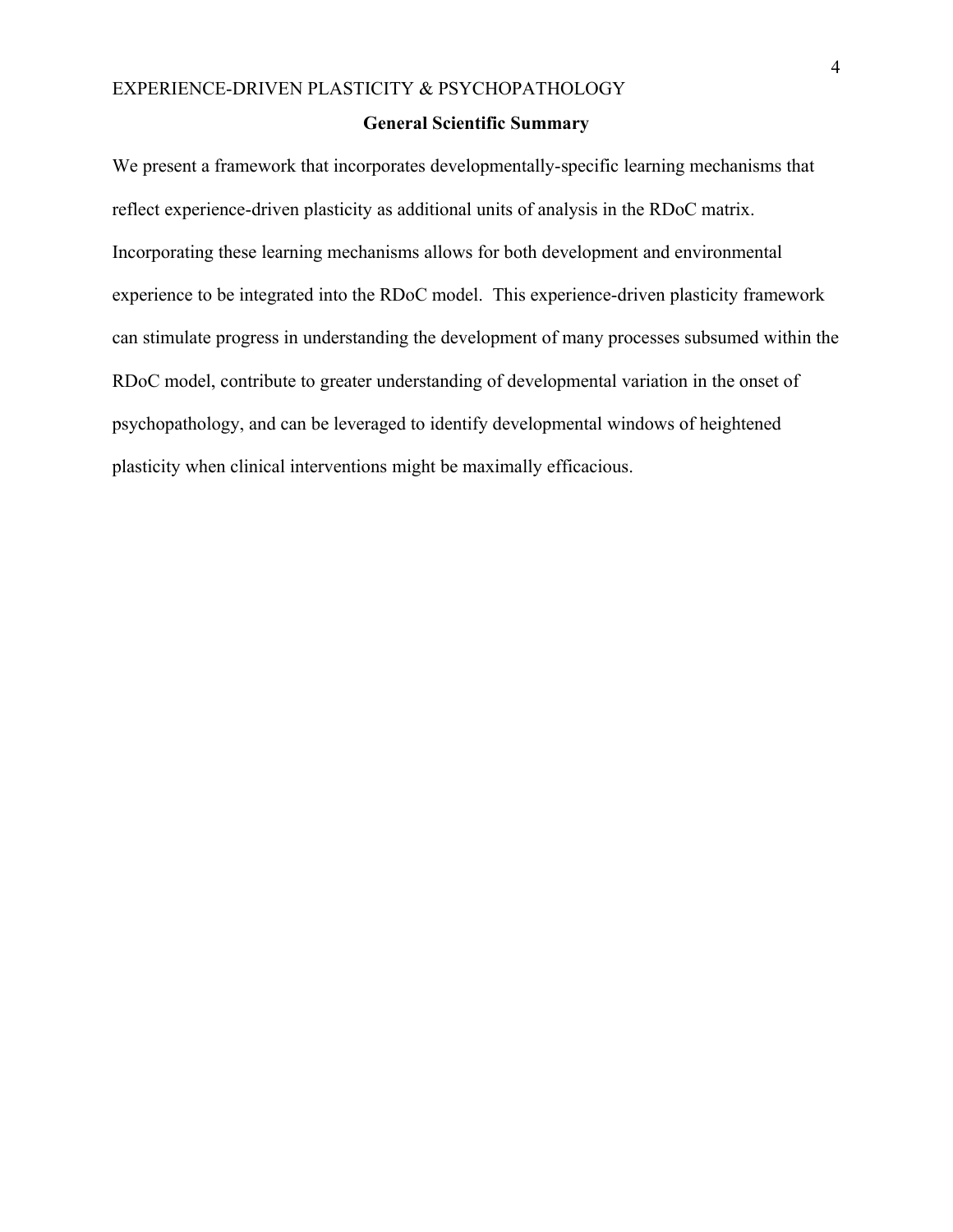Experience-Driven Plasticity and the Emergence of Psychopathology: A Mechanistic Framework Integrating Development and the Environment into the Research Domain Criteria (RDoC) Model

To develop normally, children require a wide variety of inputs from the environment. Some of these experiences must occur during specific periods of development when the human brain depends upon input from the environment to develop certain capacities. Perceptual development provides an illustrative example. Early in life, visual input to the eyes is required for the visual system to develop normally; this input must occur during a sensitive window that occurs during the first months of life. Numerous other processes also exhibit this type of experience-expectant development, in which particular types of environmental experiences occurring during specific windows of time are required to foster adaptive development. When these expected experiences are absent or when atypical or unexpected experiences occur—such as exposure to trauma—development can be fundamentally altered in ways that increase vulnerability to psychopathology.

The foundational nature of environmental experience in human development must be a key consideration in any model of the mechanisms that contribute to the emergence of psychopathology (Cicchetti  $\&$  Toth, 2009). Dimensional models of these affective, cognitive, social, and neurobiological mechanisms have become increasingly common, with the Research Domain Criteria (RDoC) model advanced by the National Institute of Mental Health as one prominent example. However, the RDoC model lacks clear integration of environmental experience or developmental mechanisms relevant for psychopathology. The original RDoC model did not incorporate developmental processes or the environment (Insel, 2014), and although the current iteration acknowledges environmental influences and neurodevelopment in a summary figure, these constructs have yet to be integrated in a meaningful way into the model.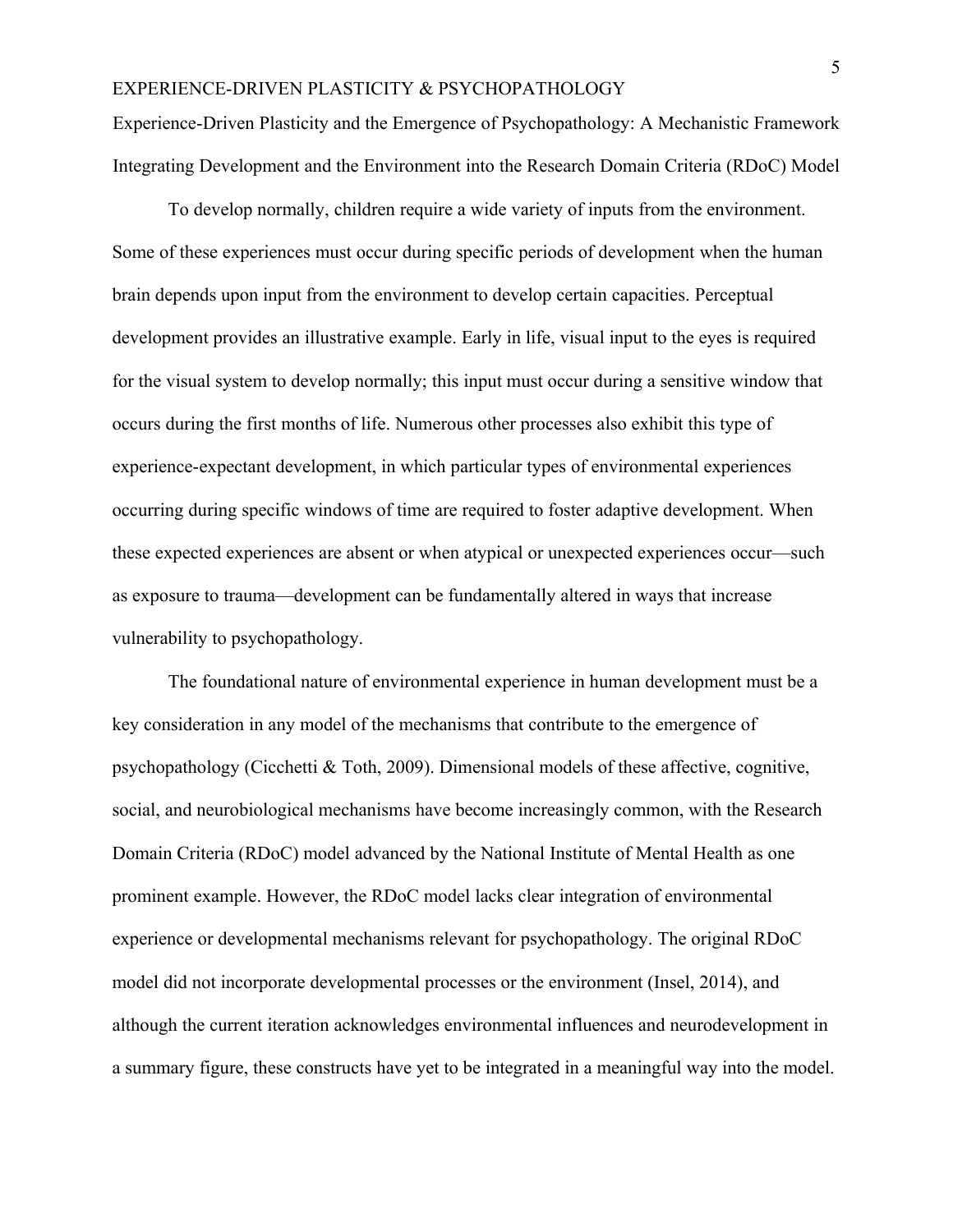Given that substantial developmental variation exists in the typical age of onset for different forms of psychopathology (Kessler et al., 2005), and that environmental experiences—such as trauma and early-life adversity—are among the strongest determinants of psychopathology (Green et al., 2010; McLaughlin et al., 2012), incorporating developmental and environmental influences into the RDoC framework is critical. Moreover, the biobehavioral processes that form the basis of the RDoC model exhibit a wide range of developmental trajectories, and environmental experiences also have profound influences on these processes, particularly when they occur during sensitive periods of development (Casey, Oliveri, & Insel, 2014). In this paper, we articulate a framework that incorporates developmentally-specific learning mechanisms that reflect experience-driven plasticity into the RDoC model. Experience-driven brain plasticity facilitates learning that allows an individual to adapt to the particular environment in which they are developing. Incorporating these learning mechanisms allows for clear integration not only of development but also environmental experience into the RDoC.

Our goal is to stimulate progress in integrating a developmental perspective into the RDoC model that also incorporates the fundamental dimensions of environmental experience that shape affective, cognitive, social, and neurobiological development in ways that ultimately contribute to psychopathology. To do so, we briefly describe the principles of experience-driven plasticity that drive neurodevelopment and learning across childhood and adolescence. Second, we discuss how individual differences in environmental experiences—such as early-life adversity—can be leveraged to identify experience-driven plasticity patterns across development. Third, we apply this framework to consider how environmental experience shapes key biobehavioral processes in the RDoC model and highlight how such an approach can be used to determine which aspects of environmental experience—at which points in development—have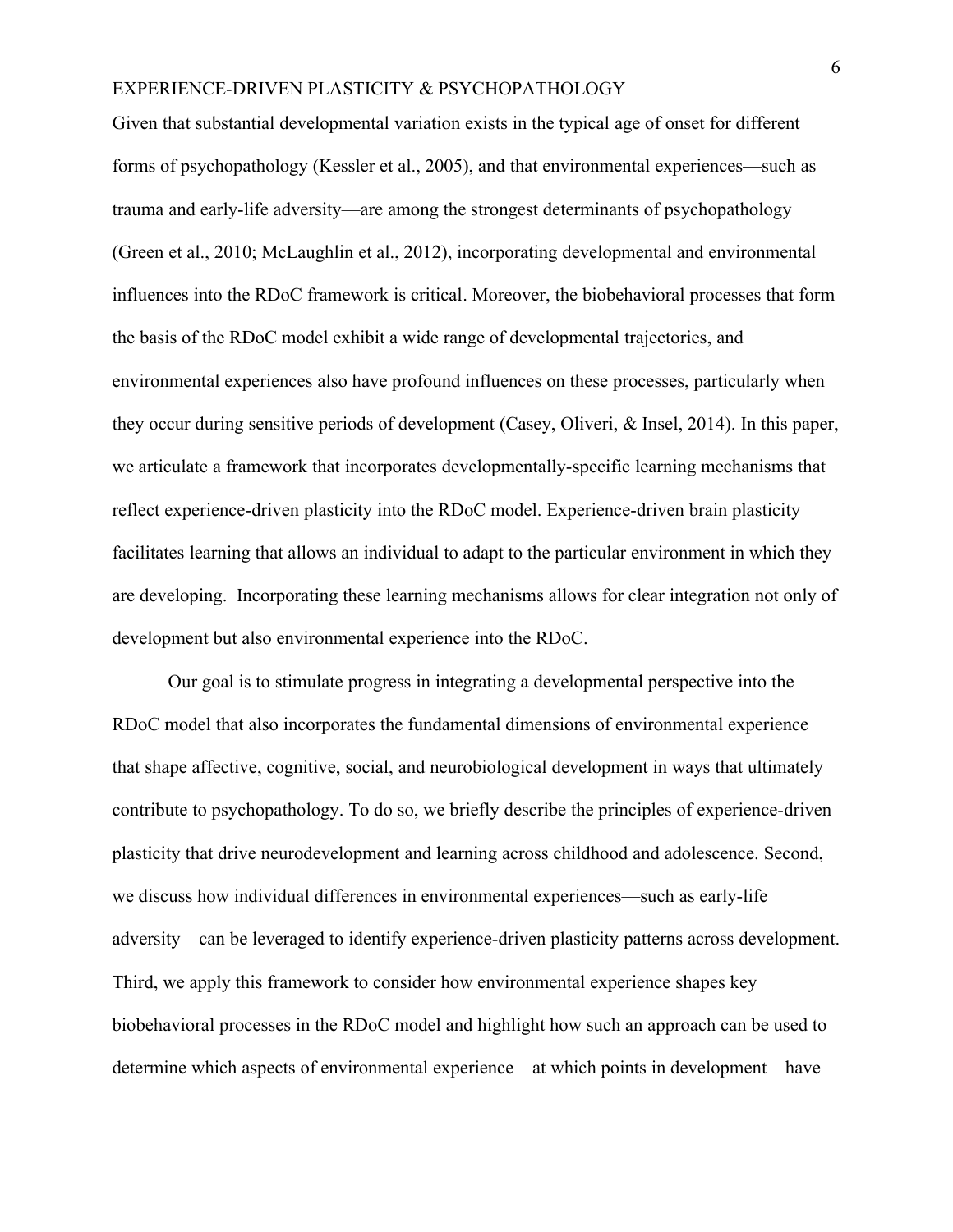the strongest influences on these mechanisms. We focus specifically on three domains of the RDoC model that have been studied extensively as mechanisms linking environmental experiences to the emergence of psychopathology—negative valence, positive valence, and cognitive systems (see McLaughlin, Weissman, & Bitran, 2019 for a review), although other domains (e.g., social processes) are similarly influenced by both developmental and environmental factors. Finally, we discuss the clinical implications of an experience-driven plasticity approach to studying the emergence of psychopathology across development and highlight how such an approach can be used not only to identify targets for intervention but also to determine when interventions might be maximally effective.

#### **Experience-Driven Plasticity in Development**

Experience-driven plasticity involves mechanisms that promote learning in response to environmental experiences and facilitate adaptation to the environment in which one is developing. This plasticity confers benefits in supportive environments, but may alter development in ways that increase vulnerability for psychopathology in adverse environments. Aberrations in these plasticity mechanisms are also well-documented in many neurodevelopmental conditions (e.g. autism spectrum disorder, schizophrenia) (Marin, 2012). Importantly, experience-driven plasticity changes dramatically across development, with both the magnitude of plasticity and the type of underlying neural processes exhibiting age-related variation. Experience-driven plasticity involves two primary learning processes with different neural mechanisms, developmental profiles, and experiential inputs: experience-expectant and experience-dependent learning. These plasticity mechanisms provide a foundation for integrating developmental processes into the RDoC framework.

### *Experience-Expectant Learning*

7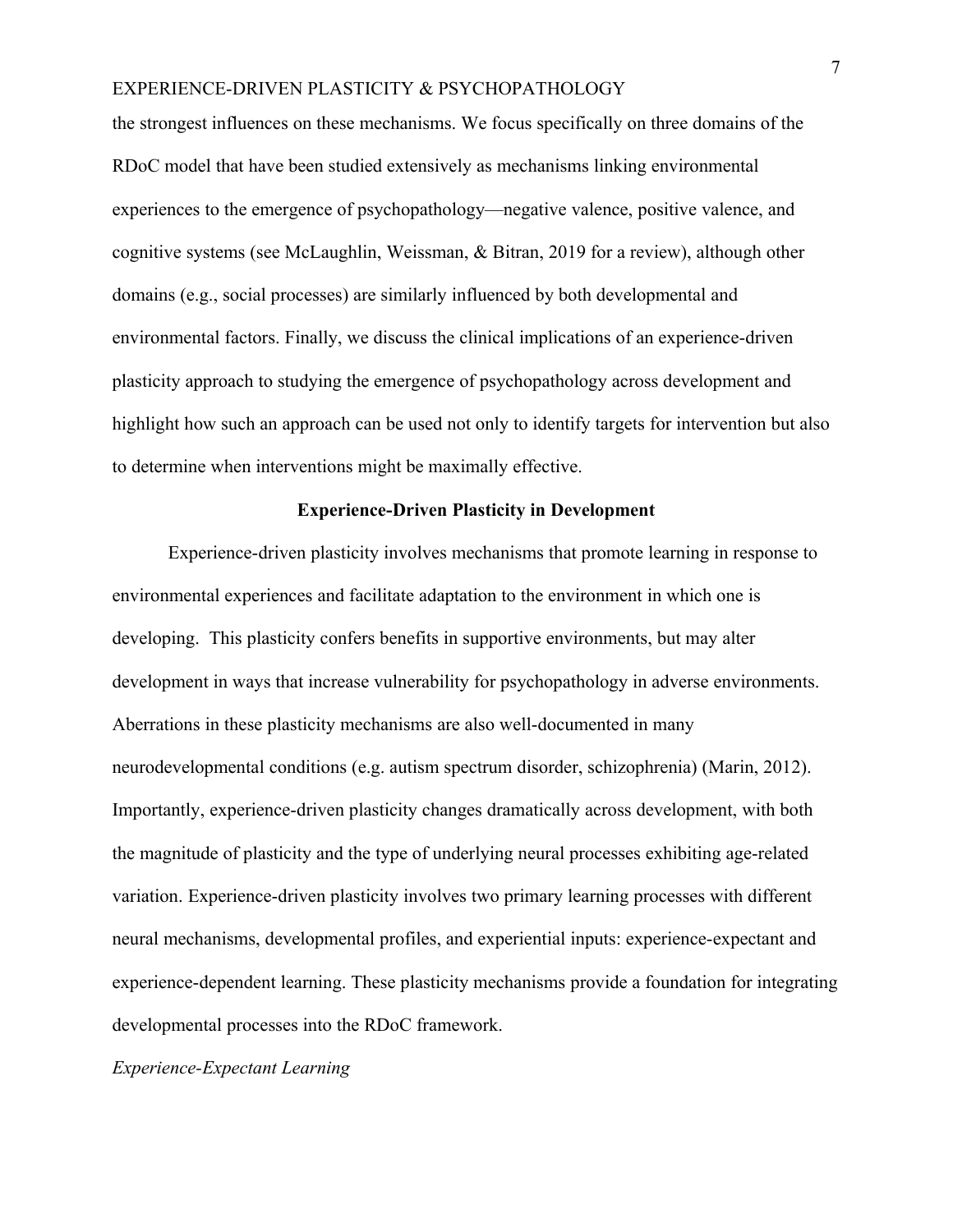Experience-expectant learning reflects neural preparation to biologically encode particular environmental stimuli during specific developmental windows (Greenough, Black, & Wallace, 1987). Environmental deprivation paradigms have been foundational to identifying experience-expectant mechanisms in animal models. In these models, animals are deprived of a specific environmental experience thought to be required for a particular capacity to develop normally. A classic example is the seminal work of Hubel and Wiesel on development of the visual system. They demonstrated that monocular visual deprivation—created by suturing one of the eyelids closed—leads to permanent changes in the organization of ocular dominance columns in primary visual cortex, but only when the deprivation occurs during a specific window (i.e., a sensitive period) in the first months of life (Hubel & Wiesel, 1970; Wiesel & Hubel, 1963). These neural changes are associated with similarly lasting visual impairments in the deprived eye. Visual deprivation occurring at later points in development produces no such changes in neural organization or vision (Hubel & Wiesel, 1970). Though sensitive periods have historically been studied through visual development in animals, these mechanisms are conserved across species (Katz & Meiri, 2006; Werker & Hensch, 2015) and exist for many capacities that have relevance for psychopathology, including attachment, language, fear extinction, and multisensory integration (Gogolla et al., 2014; Lieberman et al., 2018; Smyke et al., 2010; Werker & Hensch, 2015; Yang, Lin, & Hensch, 2012). As we review in more detail in the third section of the paper, evidence for experience-expectant learning exists for each of these processes, such that environmental experiences exert pronounced influences on these capacities during specific windows of development with diminished plasticity thereafter.

Sensitive periods have multiple characteristics that distinguish them from other learning mechanisms (Hensch, 2005). First, they encompass periods of heightened neuroplasticity that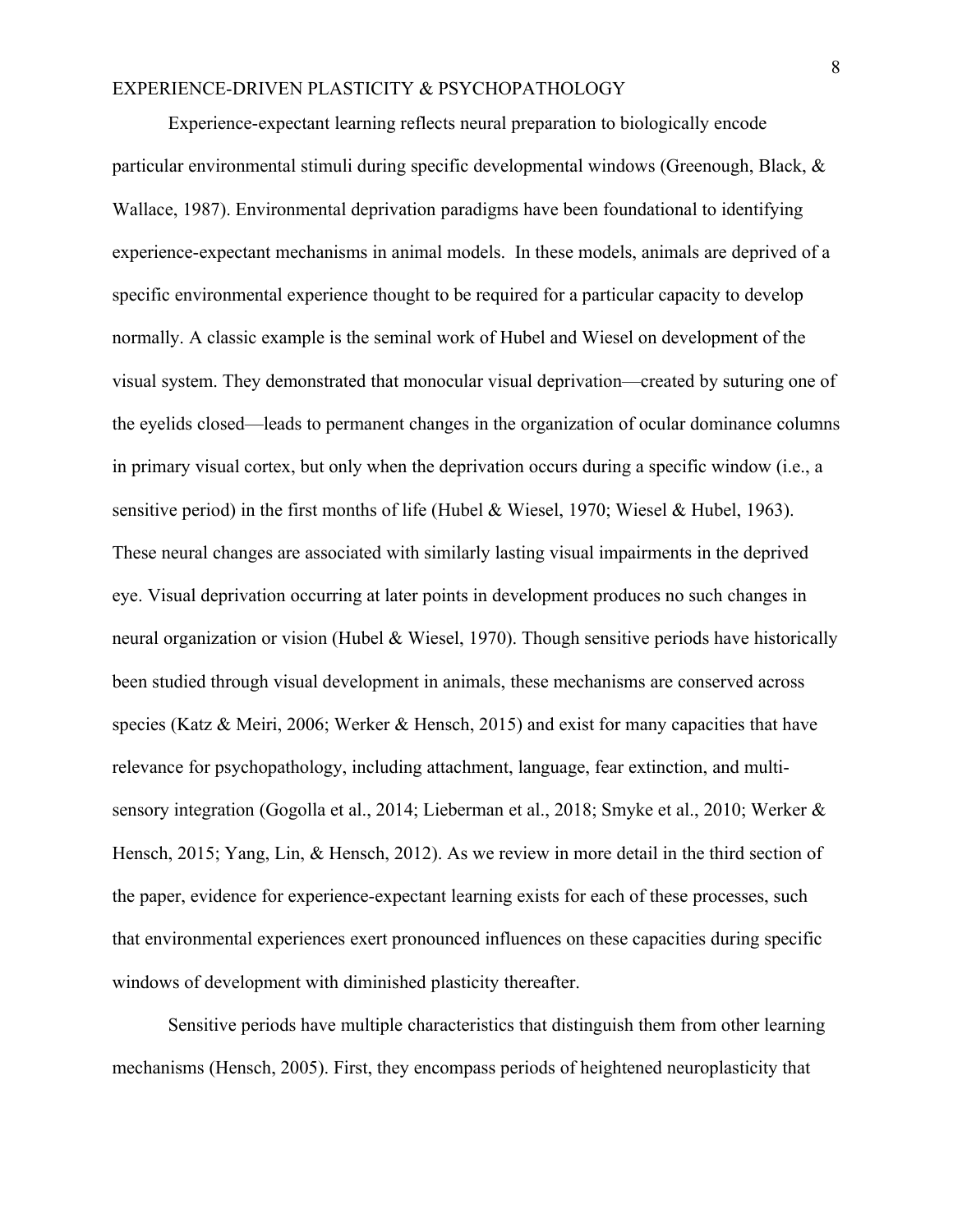involve substantial and rapid changes to neural circuitry. Second, sensitive periods enable tuning and narrowing of the brain's responsiveness to specific types of expected environmental inputs (e.g. language, responsive caregivers), after which additional tuning to new inputs is diminished and requires extensive exposure. Third, they occur for specific brain circuits only during specific windows of development, although their timing is itself malleable, as discussed below. Fourth, sensitive periods are consolidated by molecular and structural regulators that protect the experience-modified circuitry and produce enduring effects on brain function and behavior, although other learning mechanisms may modify function further via residual plasticity following a sensitive period.

Sensitive periods are carefully-orchestrated processes that unfold across RDoC levels of analysis from genes to behavior (Figure 1a). Sensitive period initiation is regulated by molecular pacers and triggers. Pacers inhibit sensitive period initiation to prevent precocious plasticity and maintain healthy developmental momentum (Takesian & Hensch, 2013). Conversely, triggers promote sensitive period initiation and increase neuroplasticity (e.g. through increased brainderived neurotrophic factor [BDNF], a growth factor involved in synaptic transmission and brain plasticity) (Hanover, Huang, Tonegawa, & Stryker, 1999). Critically, exposure to the expected environmental experience is also required to initiate sensitive periods. In fact, the timing and quality of the expected experience impacts when and how sensitive period learning occurs (Werker & Hensch, 2015). That is, sensitive period timing and plasticity are themselves malleable as a function of experience (Figure 1b). A delay of the expected experience results in delayed sensitive period initiation. However, the system cannot wait for the experience indefinitely, and prolonged deprivation can result in sparse or no learning. Even if the experience occurs at the optimal time, the quality of that experience matters. Enriched experience may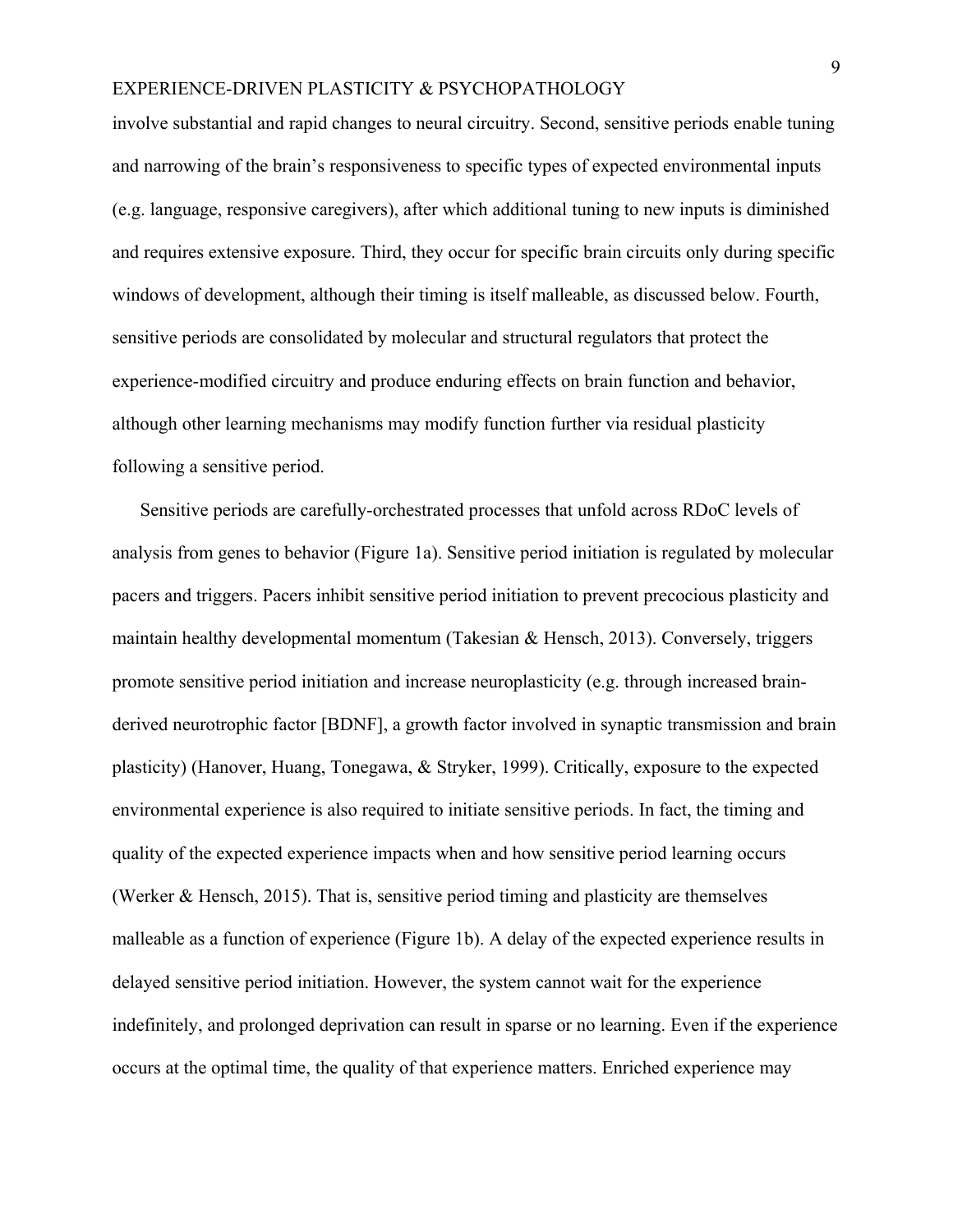initiate sensitive periods more quickly and involve greater neural changes that produce greater functional tuning than inconsistent or poor-quality experiences.

Once a sensitive period is successfully triggered, additional mechanisms facilitate rapid structural and functional reconfiguration and tuning to the expected experiential inputs (Takesian & Hensch, 2013). For example, dramatic synaptic and neural pruning occurs during sensitive periods to eliminate inefficient and unnecessary connections as circuit function becomes tuned by environmental experience. Continued exposure to expected experiences within the sensitive period is necessary to sculpt healthy brain function via these mechanisms (Schwarzkopf et al., 2007). Sensitive periods are then closed to stabilize the experience-driven function. Sensitive period neuroplasticity is downregulated by a number of molecular and structural factors (e.g. peri-neuronal nets, myelination) that actively inhibit plasticity thereafter (Takesian & Hensch, 2013).

#### *Experience-Dependent Learning*

In contrast to experience-expectant learning, experience-dependent plasticity facilitates learning at all points in life (Greenough et al., 1987). Experience-dependent learning involves changes induced by experience without prior preparation (e.g. learning to meditate). While these mechanisms have no ontogenetic constraints in availability, their degree of plasticity does change with age and as a function of the environmental trigger (Figure 1c). It is well-established that experience-driven plasticity diminishes as the brain matures (Fu  $\&$  Zuo, 2011). Moreover, at a given age, the intensity and duration of an experience can impact the degree of experiencedependent plasticity and subsequent learning that occurs (Figure 1d). Meditation skill will be greater for someone who practices daily for years than someone who practices sporadically. In cognitive behavioral therapy, skill acquisition and symptom reduction are directly related to the

10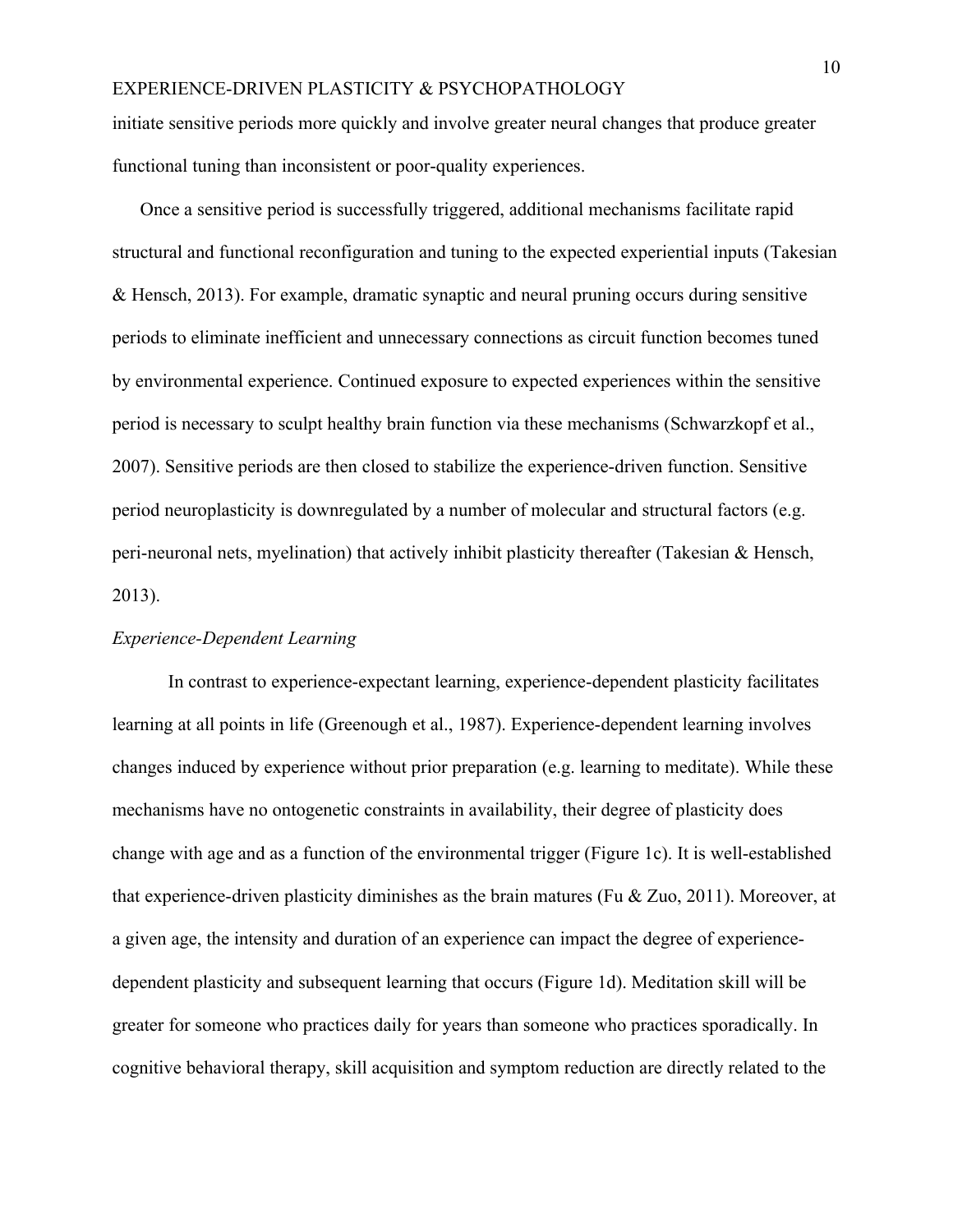degree of engagement in homework (i.e., skill practice) outside of session (Neimeyer et al., 2007). Notably, experiences that trigger experience-expectant learning early in development (e.g. language input required for phoneme discrimination) can trigger subsequent experiencedependent learning later in development (e.g. learning new words) (Werker & Hensch, 2015).

Experience-dependent learning operates through varied mechanisms. Some forms of experience-dependent learning require changes in BDNF in response to experience, while others are BDNF-independent (Aarse, Herlitze, & Manahan-Vaughan, 2016). Neural changes include modulating the strength of neural connections (Fu & Zuo, 2011) and creating or pruning neural connections, but less extensively than in experience-expectant learning (Trachtenberg et al., 2002). Indeed, the number of new neural connections formed during experience-dependent learning is strongly correlated with behavioral performance on that task (Fu & Zuo, 2011; Xu et al., 2009). Experience-dependent learning can also induce structural changes like new myelination, though to a lesser degree than experience-expectant learning (Mount & Monje, 2017; Takesian & Hensch, 2013). For neural circuitry that has undergone experience-expectant learning, subsequent experience-dependent learning is limited by the neural structure and function established during the sensitive period.

Thus, there is precise mapping of brain and behavioral changes in development depending on age and the experience-driven plasticity mechanisms invoked by particular environmental experiences. This specificity highlights why a nuanced approach to characterizing the environment is critical to uncover how the biobehavioral processes in the RDoC domains develop in ways that underpin psychopathology.

## **Leveraging Individual Differences in Early-Life Experience to Understand Mechanisms of**

## **Plasticity**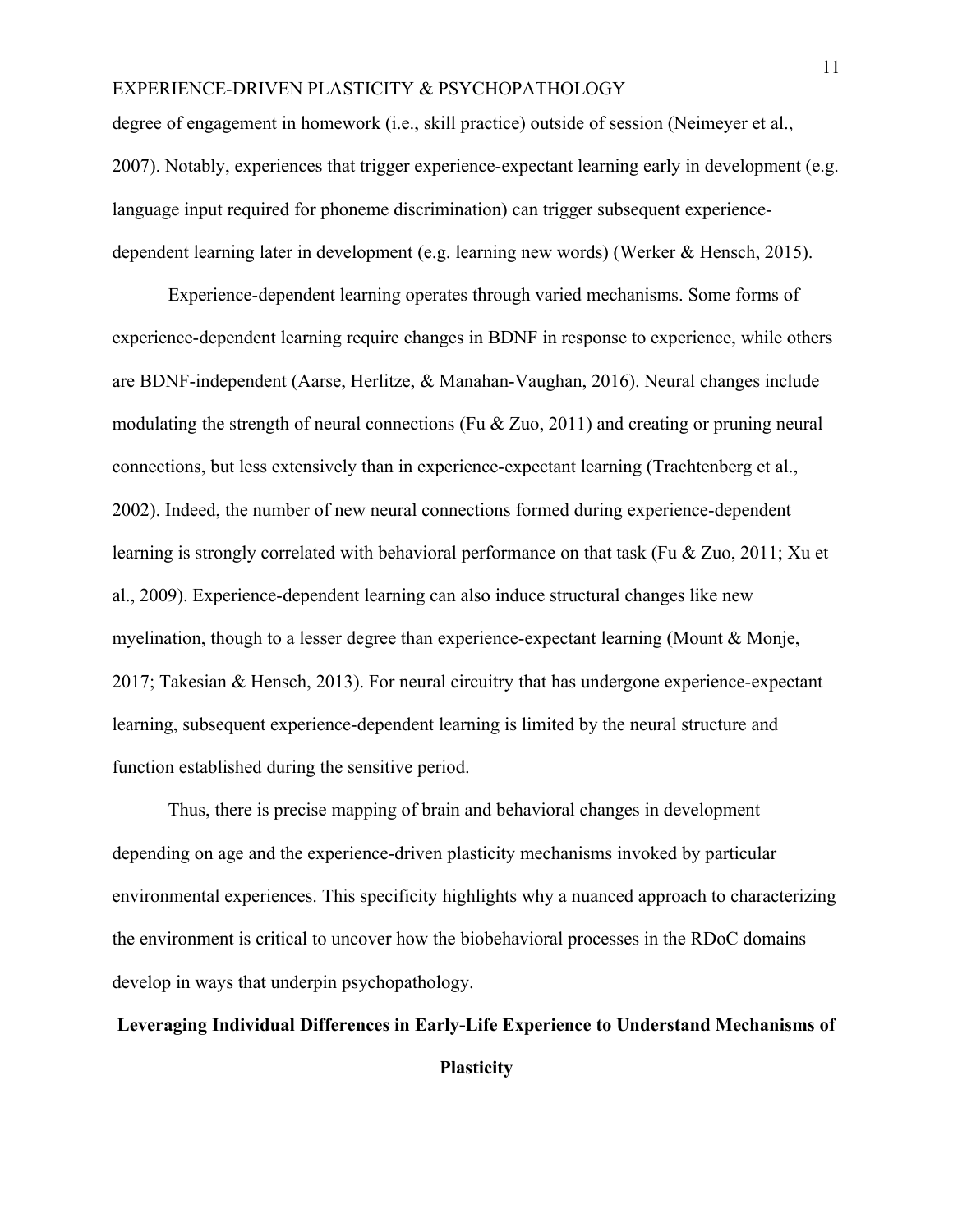While animal models of experience-driven plasticity experimentally manipulate the type and timing of environmental inputs to identify experience-expectant or -dependent changes in neural and behavioral development, such experimental manipulation of environmental experiences is largely infeasible in human studies. Instead, naturally occurring individual differences in the type and timing of experiences can be leveraged to study experience-driven plasticity in humans. The predominant approach to studying these individual differences in processes underpinning the development of psychopathology has relied on children exposed to different forms of early-life adversity. This approach can shed light on how the quality, timing, and nature of early experiences influence experience-expectant and experience-dependent learning mechanisms.

Early-life adversity involves negative environmental experiences that are either chronic or severe, that reflect a deviation from the expectable environment, and that are likely to require adaptation by a child (McLaughlin, 2016; Nelson & Gabard-Durnam, 2020). This term encompasses a wide range of environmental experiences, including abuse, neglect, domestic violence, absence or limited availability of a caregiver, chronic material deprivation, sparse language environments, and others. Multiple conceptual frameworks have organized these types of adversity into core underlying dimensions of experience (Ellis, Figueredo, Brumbach, & Schlomer, 2009; McLaughlin, Sheridan, & Lambert, 2014). One such model focuses on dimensions of threat—experiences that have high potential for harm (i.e., traumatic experiences, such as interpersonal violence), and deprivation—the absence of expected inputs from the environment, such as social and cognitive stimulation and emotional nurturance (McLaughlin et al., 2014; Sheridan & McLaughlin, 2014). This model posits that experiences of threat and deprivation influence emotion, cognitive, and neurobiological development in ways that are at least partially distinct. As described below, these experiences also have fundamentally different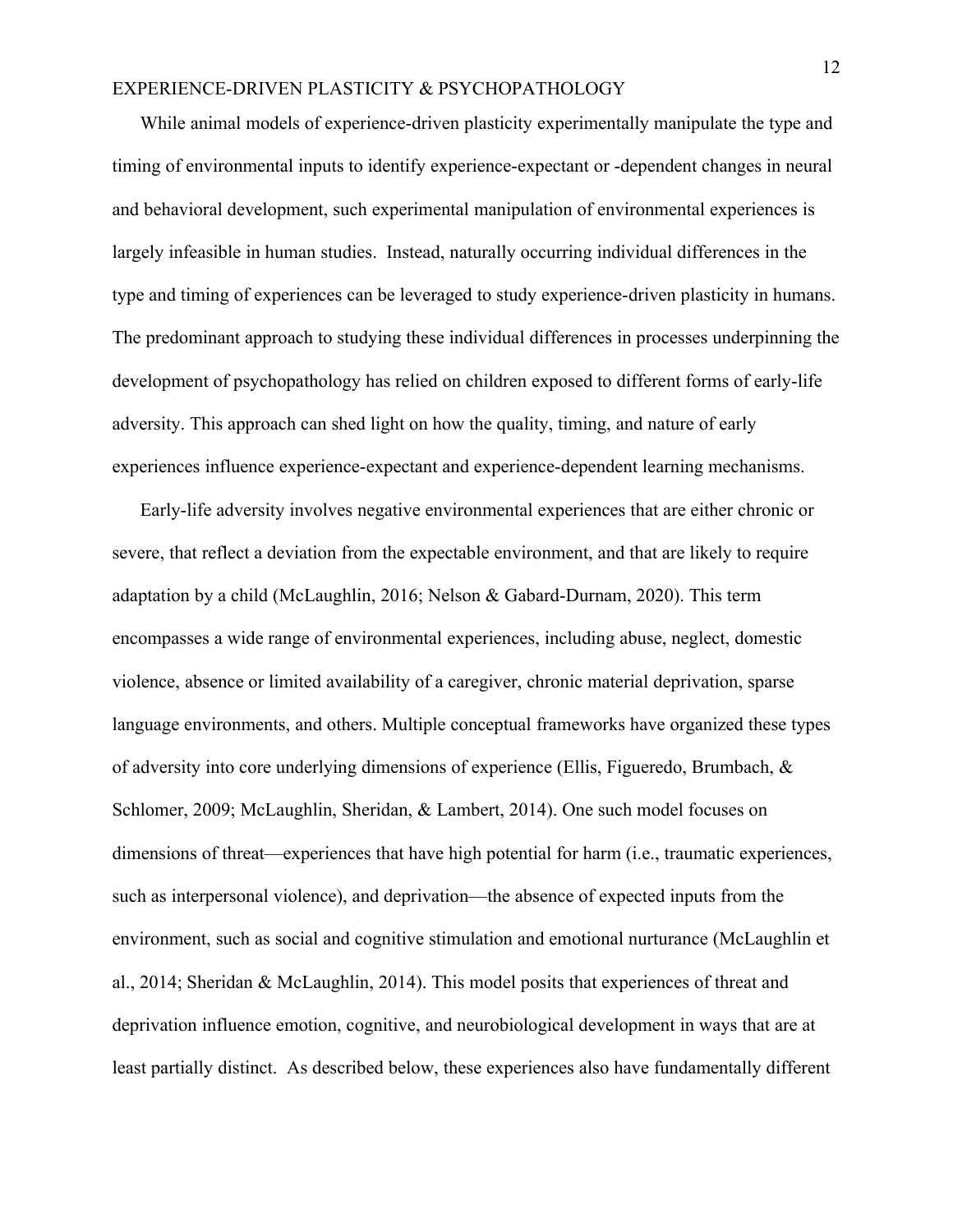implications for the mechanisms underlying experience-driven plasticity (McLaughlin  $\&$ Sheridan, 2016; McLaughlin et al., 2014).

#### *Deprivation*

Experiences of deprivation provide a unique opportunity to identify sensitive periods of experience-expectant learning and to determine the types of environmental experiences that are required for specific cognitive, emotional, and social capacities to emerge. Animal models of sensory development demonstrate that when the required environmental experience does not occur during a sensitive period, it leads to a dramatic reorganization of neural circuits and behavior that persist once the sensitive period has closed. This suggests that timing of exposure is particularly important when studying forms of adversity involving deprivation.

Although deprivation involving a complete absence of experiential substrates needed to drive plasticity within a sensitive period is relatively rare in humans, it exists in some sensory domains that are experience-expectant, such as vision. For example, sensitive periods in human visual development have been characterized by studying children born with dense cataracts that result in visual deprivation in either one or both eyes (Lewis & Maurer, 2005). Children deprived of exposure to language in early life, either due to being born deaf to hearing parents or in extreme cases of neglect, have similarly revealed sensitive periods in language development. This work along with research on developmental variation in learning a second language (Newport, 1990; Pierce et al., 2014) has convincingly demonstrated that multiple sensitive periods exist for language development during which specific types of environment input are required for normal development (Werker & Hensch, 2015).

Deprivation models can be extended to identify the specific environmental inputs and their timing that are required to scaffold development of processes that have relevance to

13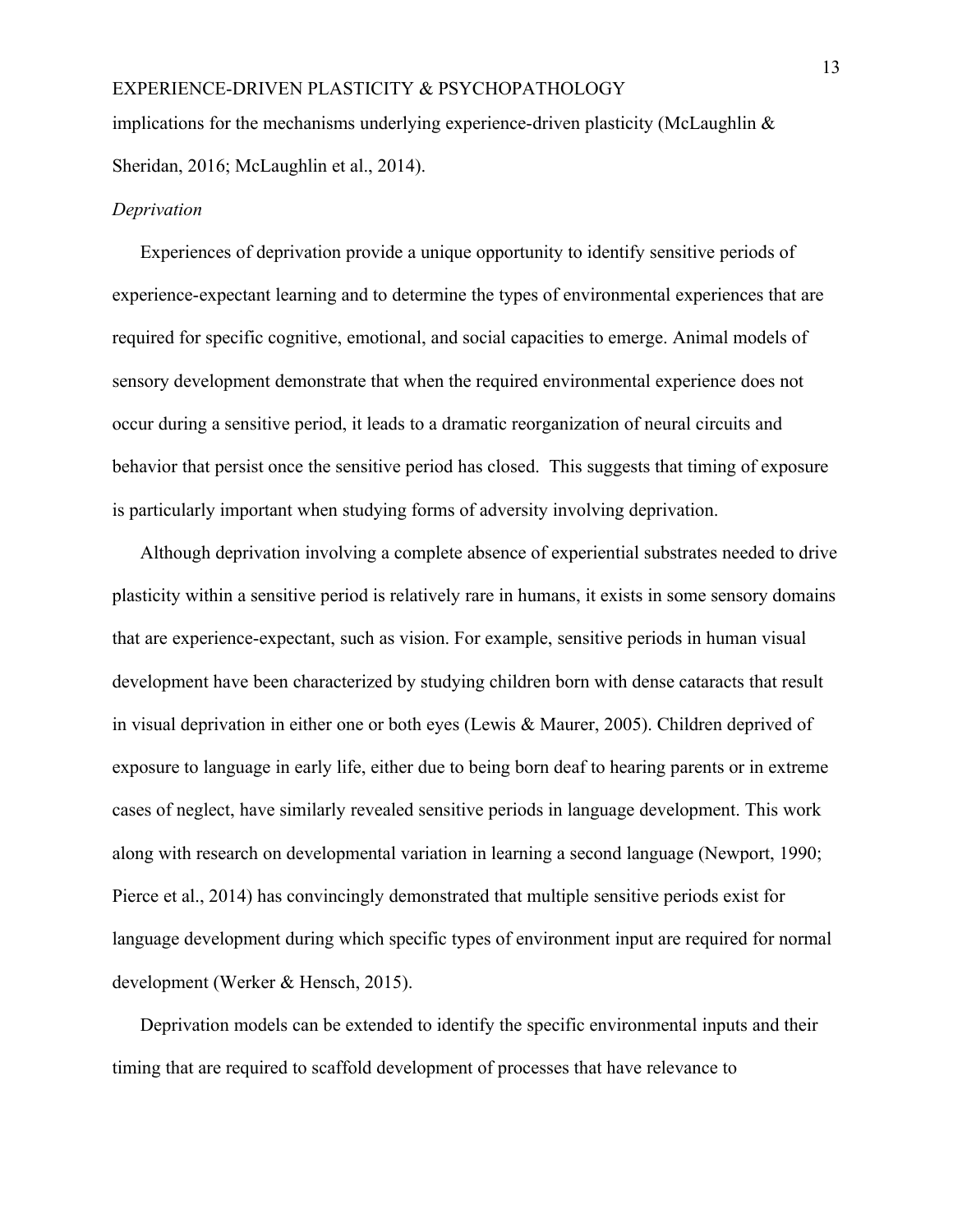psychopathology. Much of this work has focused on previously-institutionalized children, as the timing of this exposure is well-defined and easily quantified. However, deprivation in social and cognitive inputs—including low levels of cognitive stimulation, exposure to complex language, parental scaffolding of child learning, and environmental enrichment—is commonly experienced among children who are neglected (McLaughlin, Sheridan, & Nelson, 2017) and also occurs at higher rates in children raised in poverty than children from families with higher socioeconomic status (Bradley et al., 2001; Romeo et al., 2018; Rosen et al., 2020). Children raised in institutions experience deprivation of many kinds, including exposure to language, supervision and interaction with adults, cognitive stimulation, and learning opportunities (Smyke et al., 2007). Perhaps most profound is the absence of a sensitive caregiver who responds contingently to the child—a type of caregiving necessary for the development of secure attachment (McElwain & Booth-LaForce, 2006). The Bucharest Early Intervention Project (BEIP)—a randomized controlled trial in which some children were removed from deprived orphanage settings and placed in families while others experienced prolonged institutional care—evaluated whether a sensitive period exists for attachment security. Indeed, children removed from institutional care and placed in a family by the age of 22 months were just as likely to develop secure attachment as children raised in families from birth; in contrast, a minority of children placed after 22 months of age developed a secure attachment and were no more likely to become securely attached than children who experienced prolonged institutional rearing (Smyke et al., 2010). This finding suggests the presence of a sensitive period in the first two years of life for the development of an attachment relationship to a caregiver, such that a majority of children who experience responsive caregiving during the first two years of life develop secure attachment,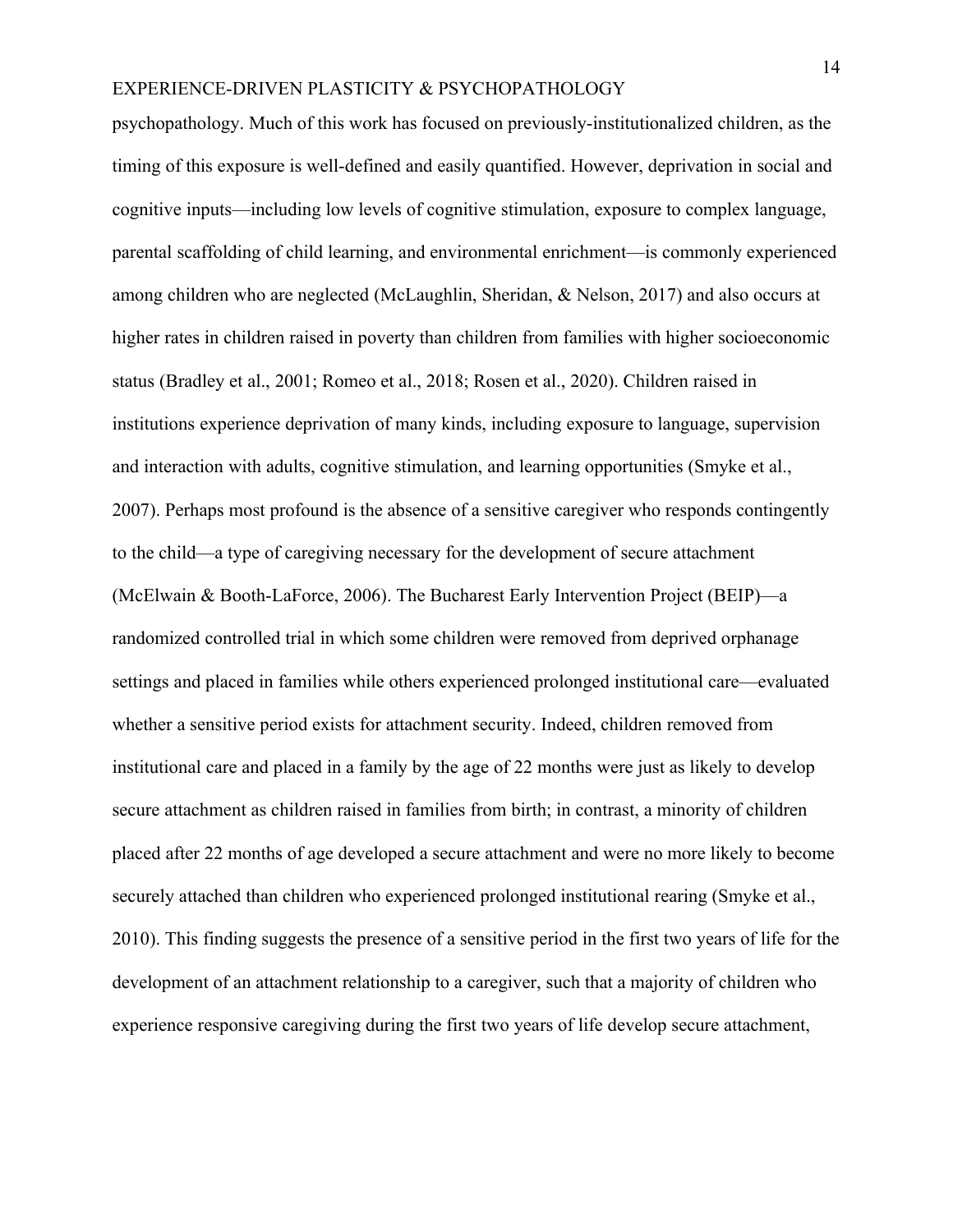whereas a minority of children who experience responsive caregiving for the first time after this period develop secure attachment.

Evaluating whether sensitive periods exist for other processes that contribute to the emergence of psychopathology, such as aversive learning, reward sensitivity, and cognitive control is more challenging than for domains of sensory development or attachment security. Unlike vision, where the required environmental input is relatively obvious, the psychosocial inputs required to scaffold cognitive control, for example, are likely psychosocial in nature, complex, and multi-faceted, and as such are not yet fully understood. Moreover, children exposed to psychosocial deprivation in the form of neglect, separation from caregivers, or institutional rearing are typically not *completely* deprived of social and cognitive stimulation or emotional nurturance. Rather, these children experience infrequent, low-quality, or anomalous inputs (Smyke et al., 2007) (see Figure 1b). Determining how deprivation in these types of early experiences shapes the emergence of emotional, cognitive, and social capacities, and associated neural circuit development, can extend models of experience-driven plasticity to the more complex and varied psychosocial experiences that drive development of the biobehavioral processes in the RDoC model.

#### *Threat*

In contrast to deprivation, exposure to traumatic events that involve a high degree of threat are unlikely to reflect an experiential substrate for which a sensitive period exists. Given that the ability to identify threat cues in the environment is essential for survival, it is unlikely that the ability to learn about sources of threat and mobilize defensive responses to them would develop only when threatening experiences occur during a specific point in development. As such, there is unlikely to be a sensitive period for some negative valence processes (i.e., a

15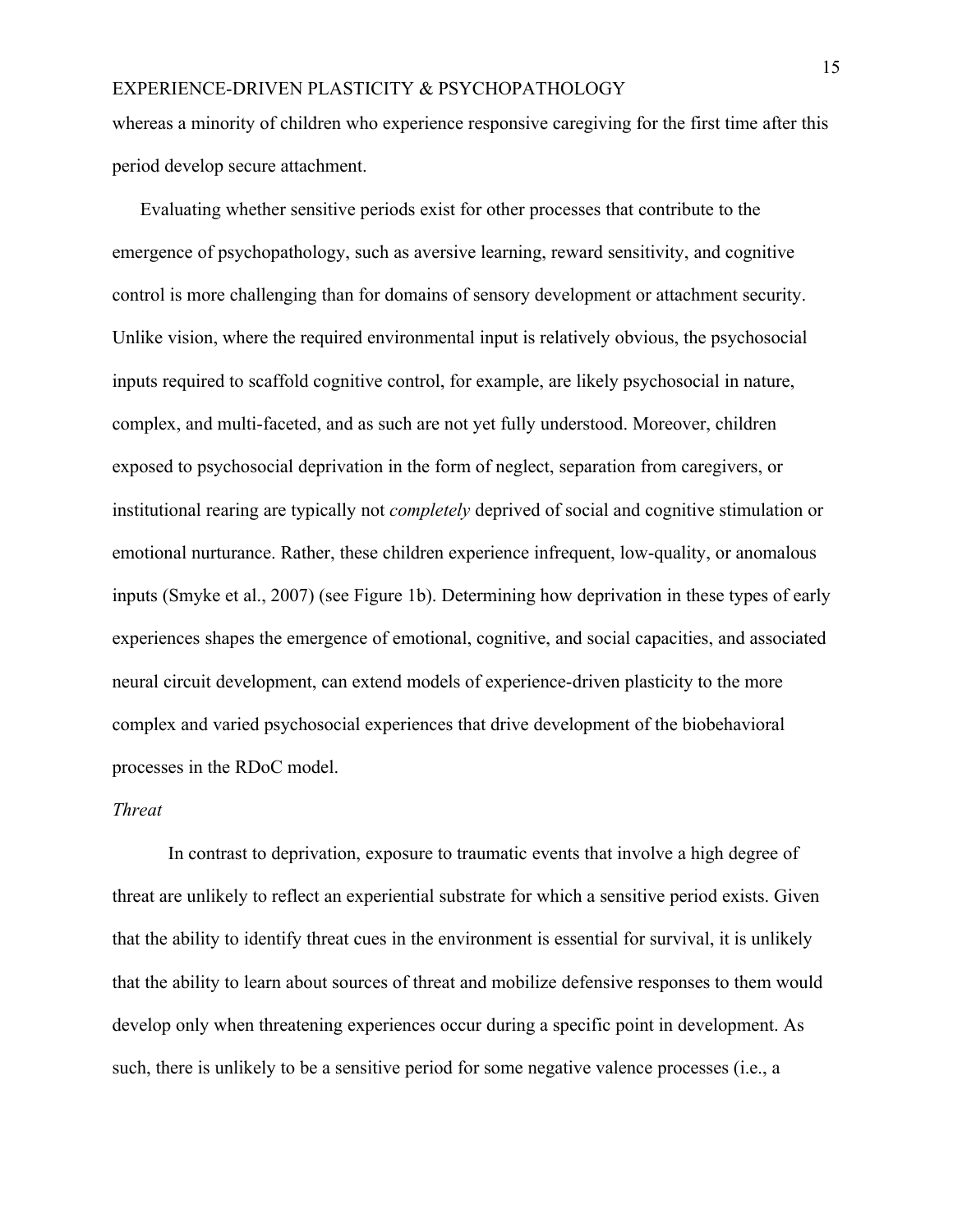specific point in development when the brain "expects" to experience environmental threats). Instead, these processes are most likely experience-dependent.

However, this does not mean that the plasticity mechanisms through which trauma influences development are age-invariant. Indeed, exposure to trauma during childhood is much more likely to produce lasting neural changes than when exposure happens in adulthood (Tottenham & Sheridan, 2010). Scant research has examined whether the timing of exposure within childhood and adolescence is important, although one domain where such timing effects might exist is aversive learning. In early childhood, trauma is associated with an earlier emergence of the acquisition of conditioned fear responses (Machlin et al., 2019), consistent with animal models (Moriceau, Shionoya, Jakubs, & Sullivan, 2009). In older children and adolescents, however, trauma exposure is associated with poor discrimination between threat and safety cues during aversive learning (McLaughlin et al., 2016). These developmental differences could reflect variation based on timing of trauma exposure or the chronicity of threat over time.

Despite the fact that the developmental consequences of childhood trauma do not appear to be experience-expectant, it is possible that exposure to threatening environments could alter the timing of sensitive periods by influencing when they open and/or close. Accumulating evidence suggests that childhood trauma exposure accelerates the pace of biological development (Callaghan & Tottenham, 2016; Colich, Rosen, Williams, & McLaughlin, 2020). Children exposed to trauma exhibit earlier pubertal maturation and advanced cellular aging than children who have not experienced trauma, an effect not observed in children exposed to deprivation (Colich et al., 2019; Colich et al., 2020; Sumner et al., 2019). Experiences of threat are associated with accelerated cortical thinning in regions involved in social and emotional processing, such as the ventromedial prefrontal cortex (McLaughlin et al., 2019). This thinning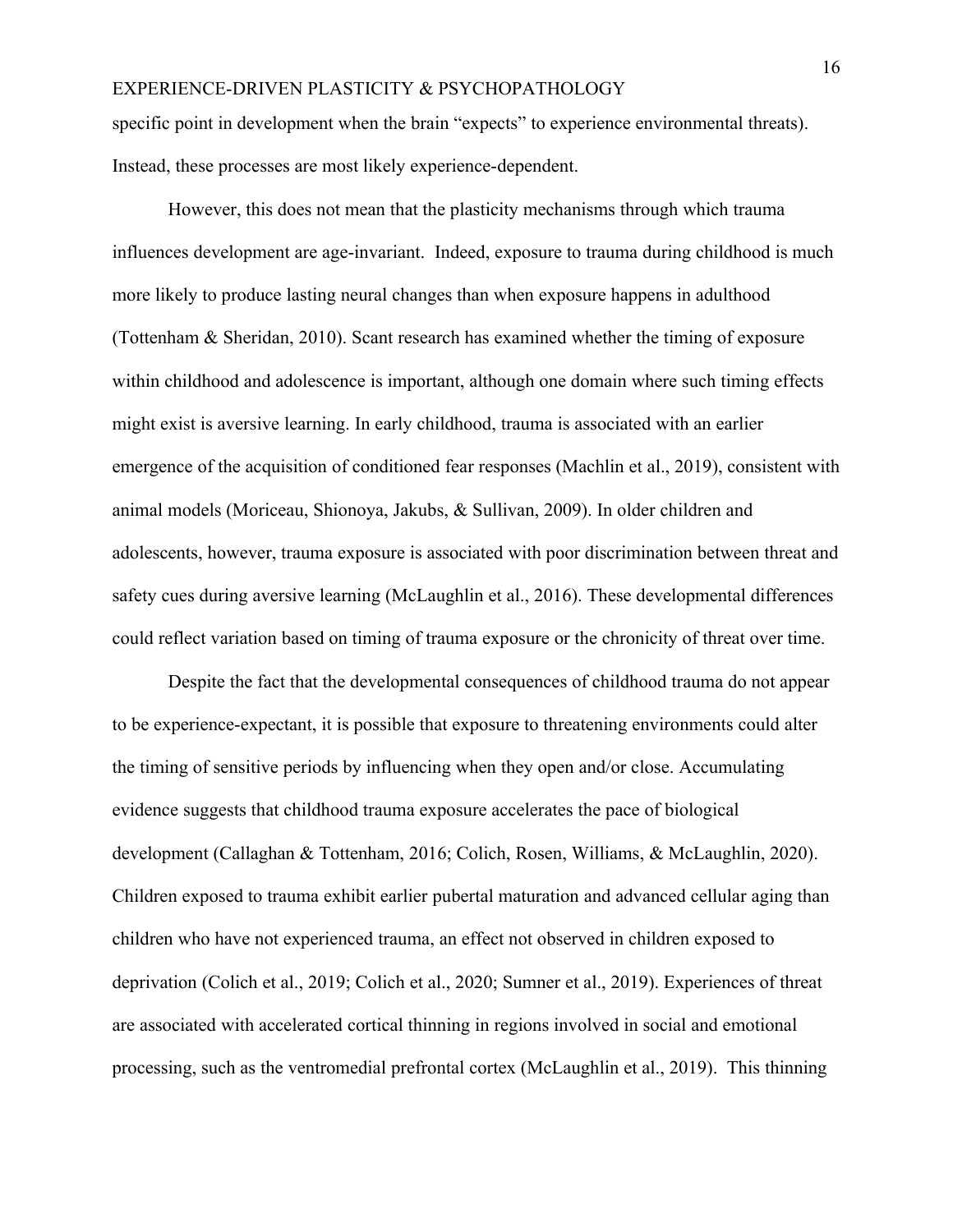could reflect accelerated pruning of synaptic connections—a neurobiological mechanism underlying sensitive period plasticity (Hensch, 2005), suggesting that trauma exposure could also accelerate the timing of sensitive period plasticity in the brain. Some work suggests that childhood trauma might accelerate the timing of sensitive periods through influences on sensitive period triggers, like BDNF. Increases in BDNF following childhood trauma occur in a regionally-specific way across the brain and are modulated by glucocorticoids and other stress hormones (Bennett & Lagopoulos, 2014). Determining whether and how trauma exposure influences the timing of sensitive periods for processes within the RDoC domains represents a largely unstudied but critical question for future research.

To date, research on threat and deprivation has focused largely on the unique associations of these different forms of environmental adversity with developmental processes, but not their joint influences. Evaluating the degree to which these dimensions of environmental experience interact to shape cognitive, affective, and neurobiological development is a critical goal for future research, given that these experiences co-occur at moderate rates (e.g., McLaughlin et al., 2012).

Moreover, threat and deprivation are clearly not the only dimensions of early experience relevant for the development of psychopathology. Other models of early-life adversity highlight harshness (conceptually similar but not identical to threat) and unpredictability as dimensions of experience that shape development (Ellis et al., 2009). Additionally, while most research focuses on postnatal adversity, recent studies have also examined prenatal adverse experiences (e.g. maternal stress) and their effects on postnatal plasticity mechanisms and psychopathology (Pallares & Antonelli, 2017). For example, prenatal stress decreases subsequent BDNF expression, a plasticity enhancer involved in both sensitive period and experience-dependent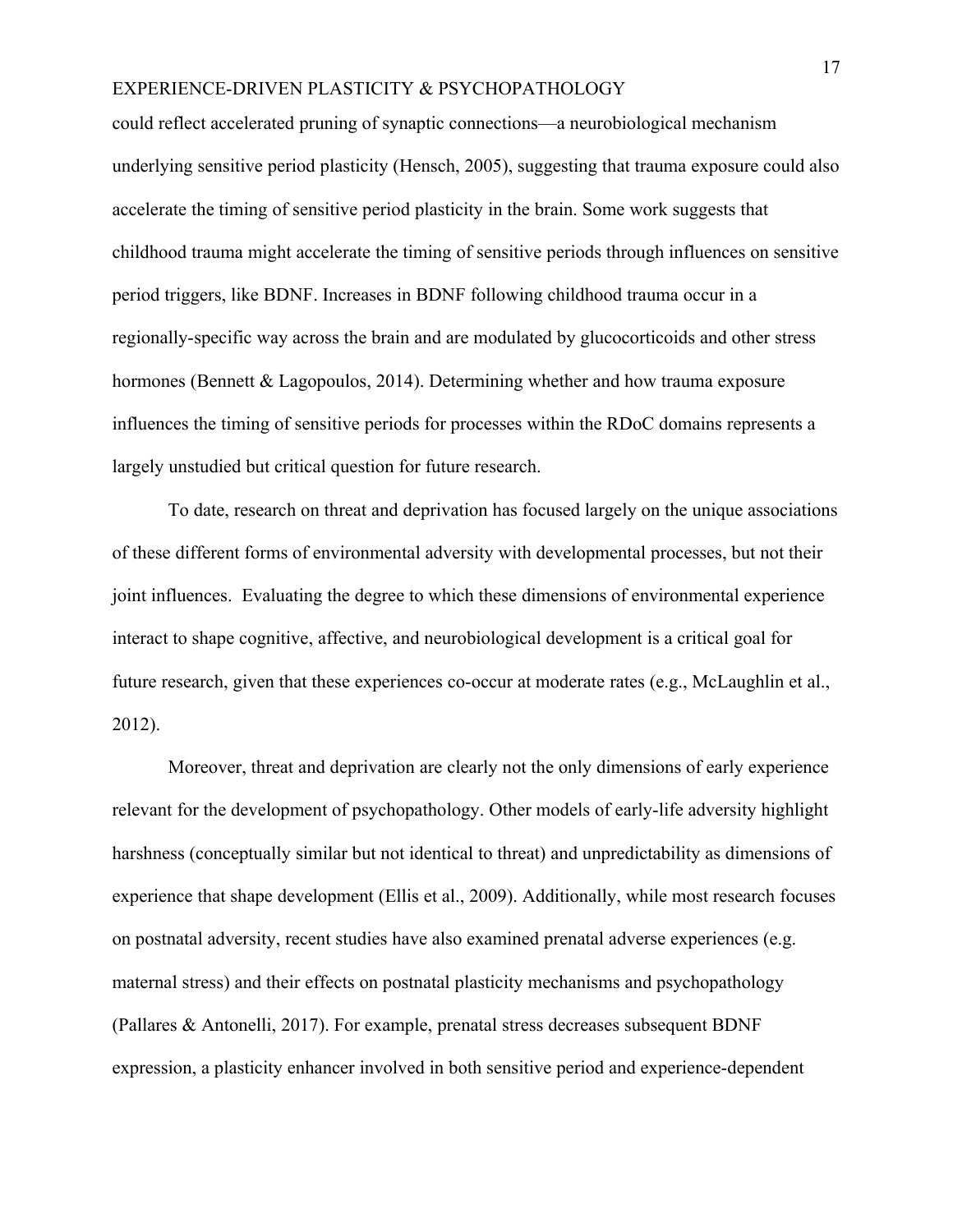plasticity mechanisms (Badihian et al., 2019). Prenatal stress may also delay the development of inhibitory neurons that trigger sensitive period plasticity and behavioral phenotypes associated with sensitive period learning (Lussier & Stevens, 2016).

Identifying the core elements of environmental experiences that shape the mechanisms underlying risk for psychopathology—at particular points in development—is critical to creating a developmentally-informed RDoC framework.

# **Experience-driven Plasticity of the Biobehavioral Mechanisms Comprising the RDoC Framework**

Any meaningful attempt to integrate a developmental perspective into the RDoC model must incorporate experience-driven plasticity mechanisms. We summarize how these mechanisms could be incorporated as additional units of analysis to the RDoC framework in Figure 2. Such an approach demands attention not only to dimensions of environmental experience, but also when those experiences occur during development. Existing research has focused largely on the former—determining which types of environmental experiences influence RDoC processes. Considerably less work has examined whether the development of these capacities is experience-expectant or experience-dependent. As highlighted in Figure 2, most of the biobehavioral processes subsumed within the RDoC framework involve both experienceexpectant and experience-dependent learning mechanisms at different points in development. Here, we review existing evidence regarding experience-driven plasticity for several dimensions of the RDoC model that have been studied extensively in relation to environmental experience across development and highlight areas for future research.

*Negative Valence Systems*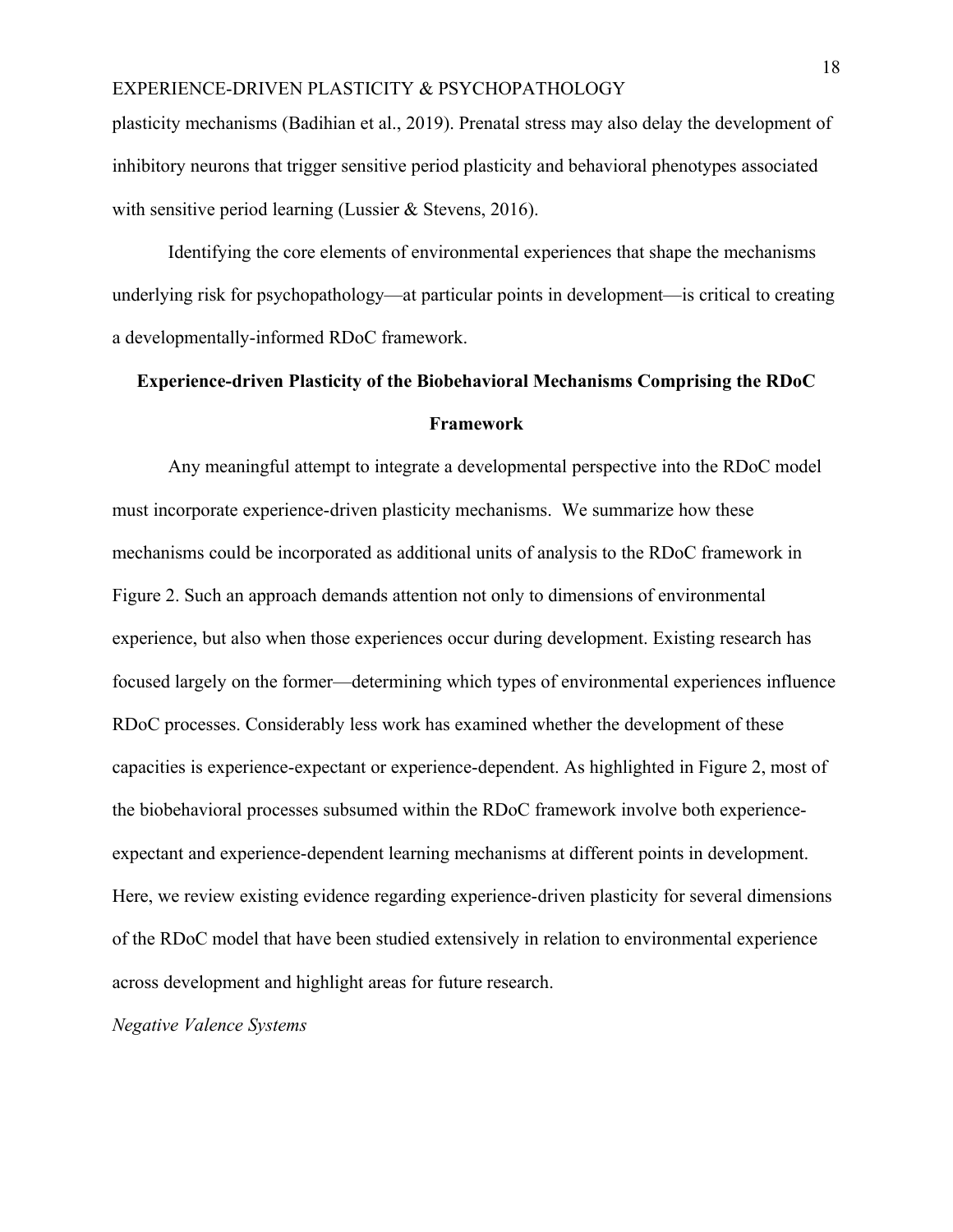The negative valence systems dimension includes processes involved in threat detection, aversive learning, the mobilization of defensive responses to potential threats, and emotion regulation; experience-driven development for this domain is illustrated in Figure 2. Substantial evidence indicates that exposure to trauma—particularly during childhood and adolescence—is associated with enhanced threat processing across numerous processes subsumed within the negative valence domain of acute threat (McLaughlin, Colich, Rodman, & Weissman, 2020; McLaughlin & Lambert, 2017). These include heightened perceptual sensitivity and attention biases for threat-related stimuli (Pollak & Sinha, 2002; Pollak & Tolley-Schell, 2003), elevated responses in the amygdala and broader salience network to cues that signify the presence of threat (Jenness et al., in press; McCrory et al., 2011; McLaughlin, Peverill, Gold, Alves, & Sheridan, 2015), and difficulty modulating these responses with adaptive emotion regulation strategies (Heleniak et al., 2016; Kim & Cicchetti, 2010; Weissman et al., 2019). In contrast, these developmental patterns have not been consistently observed among children exposed to deprivation (McLaughlin, Weissman, & Bitran, 2019), highlighting the importance of a dimensional approach to characterizing the early environment.

One negative valence domain that may involve experience-expectant learning (in addition to experience-dependent learning) is the regulation of the hypothalamic-pituitary-adrenal (HPA) axis, which mobilizes hormonal, neural, and behavioral responses to environmental challenges. Social buffering of the HPA axis is well-established in both animals and humans, such that the presence of a supportive other dampens HPA axis responses to threat (Hostinar, Sullivan, & Gunnar, 2014). Evidence from children exposed to deprivation involving institutional rearing suggests that the presence of a sensitive and responsive caregiver during a sensitive period in the first two years of life may be required for typical development of the HPA axis (McLaughlin,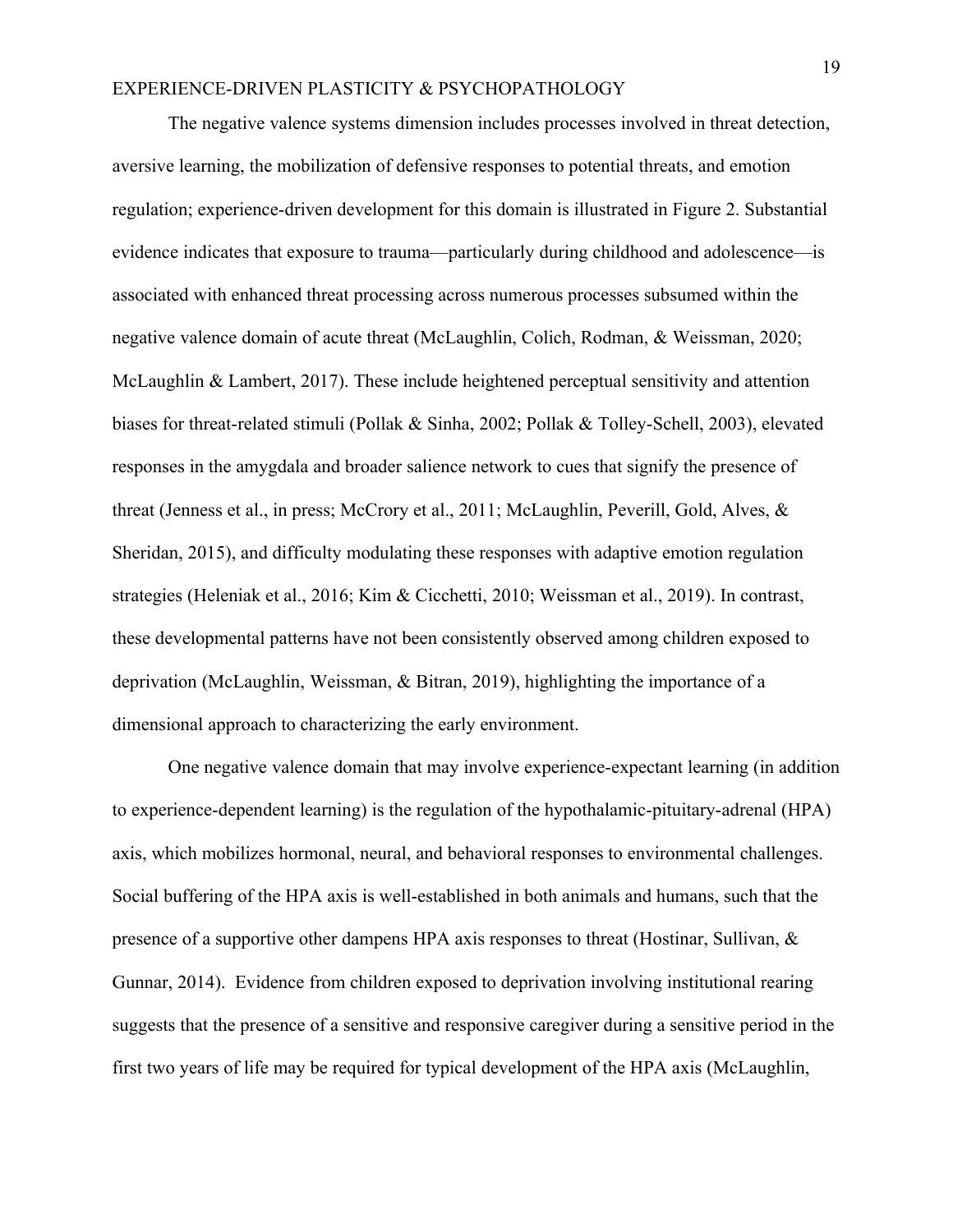Sheridan, et al., 2015). Children removed from institutional care before the age of two exhibited patterns of cortisol reactivity to stress in late childhood that were no different than children raised in families from birth; in contrast, children placed into families after age two exhibited markedly blunted cortisol responses to stress that did not differ from children who remained in prolonged institutional care (McLaughlin, Sheridan, et al., 2015). Interestingly, recent evidence suggests that adolescence may be a second period of developmental plasticity for the HPA axis, where recalibration is possible for children in supportive families even after exposure to earlylife deprivation (Gunnar, DePasquale, Reid, & Donzella, 2019).

Negative valence processes also centrally involve a neural network comprised of the amygdala and medial prefrontal cortex (mPFC). Twin studies indicate that the development of this circuit is influenced largely by environmental rather than genetic factors (Achterberg et al., 2018). What remains unclear is which environmental influences on the amygdala-mPFC circuit and associated emotional processes are experience-expectant or experience-dependent (Tottenham & Gabard-Durnam, 2017). Fear extinction processes may reflect experienceexpectant learning mechanisms. Early in life, extinction learning is capable of erasing fear memories; by adulthood, extinction produces a competing memory trace but does not eliminate the original fear memory (Kim & Richardson, 2010). The developmental shift from fear erasure to extinction coincides with the formation of perineuronal nets—a key molecular brake on sensitive period plasticity (Gogolla, Caroni, Lüthi, & Herry, 2009). The degree to which certain salient environmental experiences (e.g., music) are capable of recruiting mPFC and producing anxiolytic effects in animal models also exhibit sensitive period plasticity (Yang, Lin, & Hensch, 2012), a finding recently replicated in humans (Gabard-Durnam et al., under review). Moreover, social isolation during this same period has been shown to alter mPFC function and myelination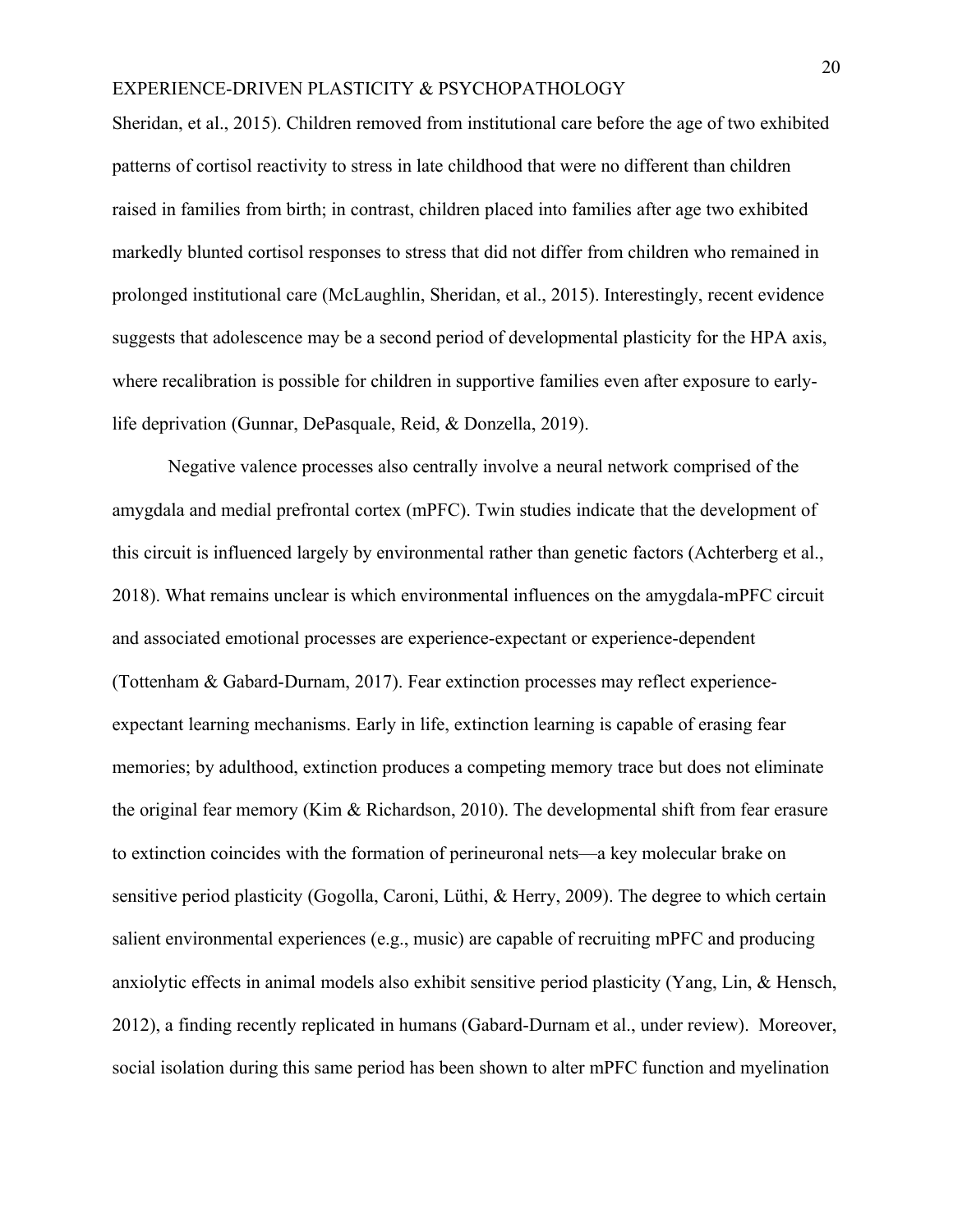patterns persistently, even with subsequent return to social environments (Makinodan, Rosen, Ito, & Corfas, 2012). These findings suggest that some aspects of amygdala-mPFC circuit regulation in humans may be experience-expectant, although the suite of experiential substrates that drive this plasticity remain to be characterized.

Other processes in the negative valence domain are almost certainly solely experiencedependent. One obvious example that spans the acute, potential, and sustained threat domains involves the use of explicit emotion regulation strategies, such as cognitive reappraisal or mindfulness. These emotion regulation strategies can be learned at any time once the requisite cognitive abilities required to understand and implement these strategies have developed. Even children exposed to severe maltreatment can be taught to engage in cognitive reappraisal with brief training, and multiple studies indicate that they are able to modulate amygdala responses to threat through reappraisal to a similar degree as children never exposed to adversity (Jenness et al., in press; McLaughlin, Peverill, et al., 2015). A range of other negative valence system processes—such as threat detection, fear generalization, and amygdala responses to threat—are clearly shaped by environmental experiences, but the degree to which these influences are experience-expectant or experience-dependent remains unknown. Characterizing experiencedriven plasticity in these processes has particular relevance for understanding the emergence of anxiety disorders and post-traumatic stress disorder (PTSD) across development, as well as other forms of psychopathology known to be influenced by these mechanisms.

#### *Positive Valence Systems*

The positive valence system involves a range of processes involved in identifying and learning about rewards, organizing behaviors to obtain them, and experiencing satisfaction and positive emotions during reward anticipation and receipt. These processes are subserved by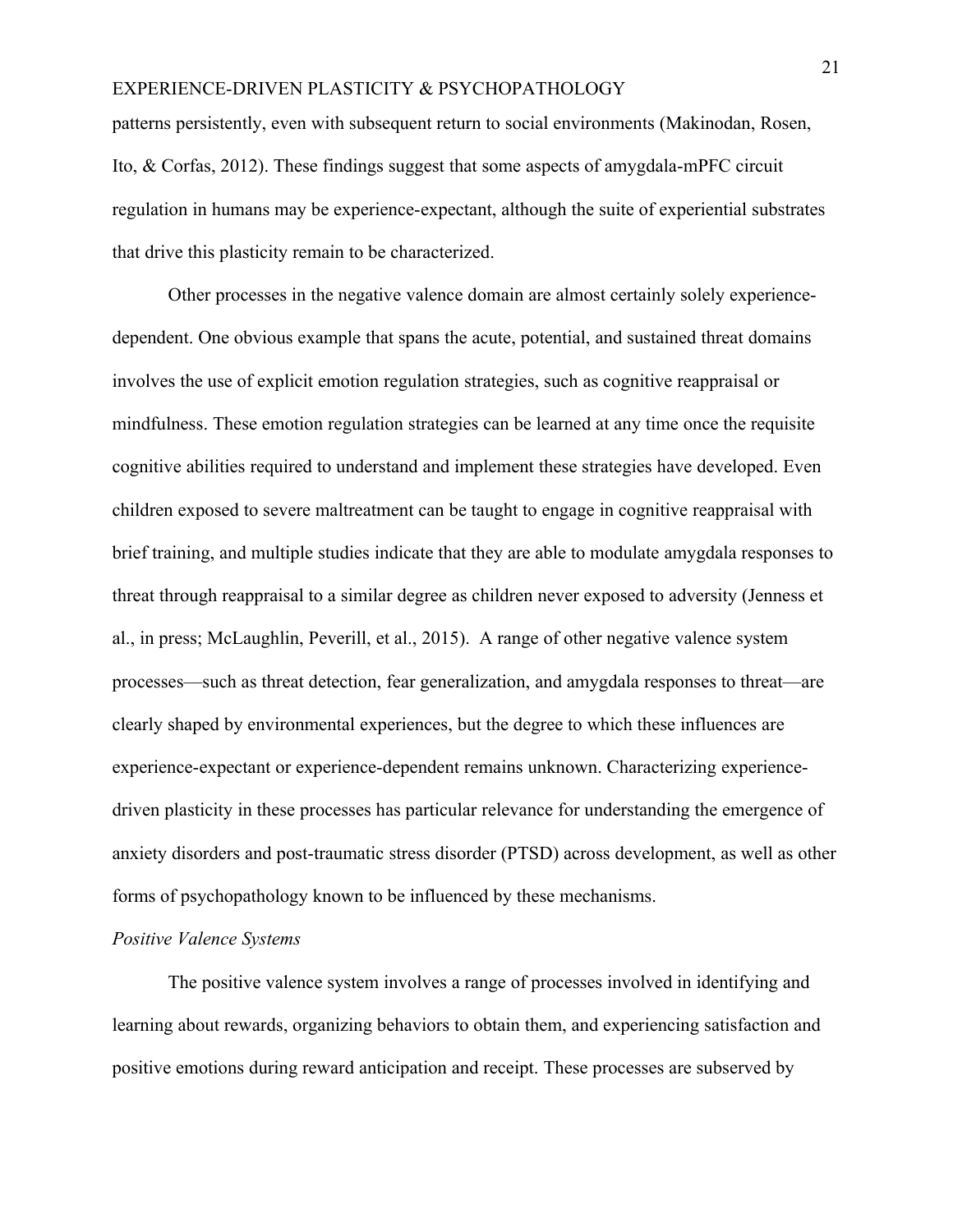dopaminergic circuits of the mesolimbic and mesocortical pathways, involving dopaminergic projections from the mid-brain to the dorsal and ventral striatum, and projections from the striatum to the PFC (Berridge & Kringelbach, 2008).

Exposure to early-life adversity involving deprivation in social and cognitive stimulation and emotional nurturance is associated with changes in reward-related behavior and striatal responses to reward spanning the positive valence domains of reward responsiveness and valuation. Institutional rearing, neglect, and food insecurity are associated with reduced approach motivation and behavioral sensitivity to reward value (Dennison et al., 2019; Sheridan et al., 2018). Similarly, children exposed to deprivation exhibit blunted responses in the ventral striatum during reward anticipation and in response to appetitive stimuli (Goff et al., 2013; Hanson, Hariri, & Williamson, 2015; Mehta et al., 2010) and reduced structural connectivity in fronto-striatal white matter tracts (Bick et al., 2015; Dennison et al., 2019). These patterns have generally not been observed in children exposed to trauma (McLaughlin et al., 2019), again highlighting the critical importance of taking a nuanced approach to characterizing the early environment. More broadly, these findings suggest that the presence of sensitive, responsive, and contingent caregiving early in life may be required to scaffold development of reward-related circuits and behaviors through experience-expectant mechanisms.

Consistent with this possibility, evidence from animal models suggests that neural circuits underlying reward-related processes exhibit sensitive periods in multiple developmental periods. Striatal dopamine neurotransmission increases during infancy and precedes a sensitive period for striatal sensitivity to dopamine (Lieberman et al., 2018). The experiential substrates driving this sensitive period are unknown, but it is possible that in humans the presence of a sensitive and responsive caregiver is necessary to trigger the surge in striatal dopamine that

22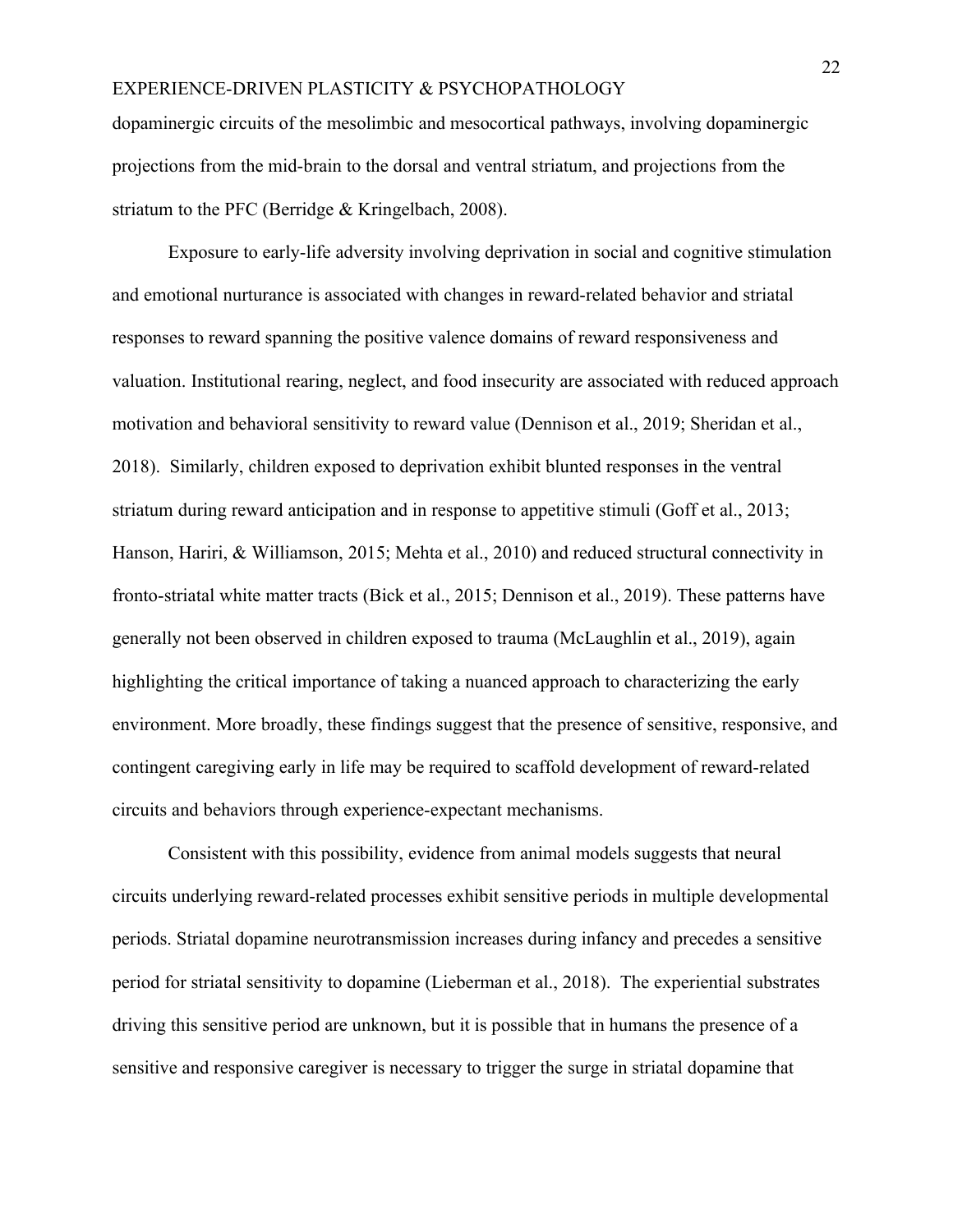opens this sensitive period. An additional sensitive period for social reward learning occurs during adolescence. Specifically, mice exhibit a peak in social reward learning and preference for similarly-aged conspecifics during adolescence that declines in adulthood; this adolescentspecific pattern of social reward learning corresponds to a sensitive period for oxytocin-mediated plasticity in the ventral striatum (Nardou et al., 2019). This peak in sensitivity to social reward cues during adolescence is consistent with contentions that adolescence is a sensitive period for social reward learning in humans (Foulks & Blakemore, 2016) and evidence for developmental variation in ventral striatum sensitivity to reward in humans, which also peaks during adolescence, and underlies increases in risk-taking behavior during this period (Braams, van Duijvenvoorde, Peper, & Crone, 2015; Galvan et al., 2006). Adolescence is also characterized by elevations in both neural and behavioral sensitivity to peers, relative to both childhood and adulthood (Gardner & Steinberg, 1995; Somerville et al., 2013). Evidence for a sensitive period in social reward learning during adolescence raises the intriguing possibility that exposure to peers may be required for this sensitive period to open. This remains to be evaluated empirically, but if true could shed light on the mechanisms through which social isolation and ostracism during adolescence contribute to increased risk for depression and other forms of psychopathology that persist into adulthood (McDougall & Vaillancourt, 2015).

#### *Cognitive Systems*

The cognitive systems domain includes perceptual processes, attention, language, longterm memory, and executive functions such as working memory and cognitive control. Environmental experience plays a central role in the emergence of individual differences in virtually all of these processes (Figure 2). Here we focus on several illustrative examples of how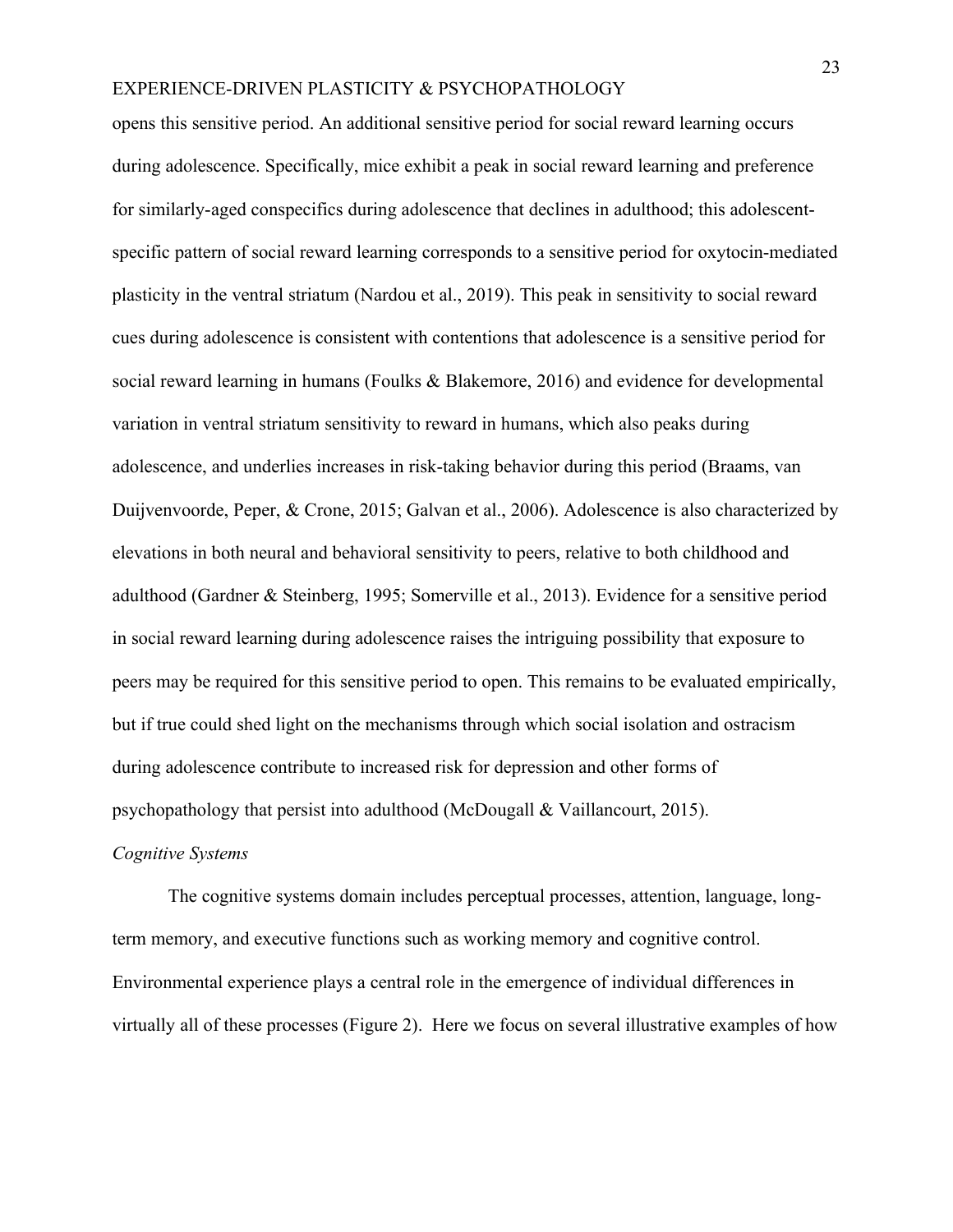experience-driven plasticity mechanisms contribute to the emergence of the processes subsumed within this domain.

Exposure to early-life social and cognitive deprivation is associated with atypical cognitive development, particularly for language and executive functioning (McLaughlin, 2016; McLaughlin, Sheridan, & Nelson, 2017). Difficulties with language and executive functioning have been observed consistently in children exposed to deprivation related to neglect, institutional rearing, and low socioeconomic status (SES) (Fernald, Marchman, & Weisleder, 2013; Noble, McCandliss, & Farah, 2007; Pollak et al., 2010; Rakhlin et al., 2015; Spratt et al., 2012). Deprivation-related differences in these domains emerge in the first two years of life (Fernald et al., 2013) and persist throughout childhood (Lengua et al., 2015). Altered structure and function in the frontotemporal and frontoparietal networks that support language and executive functioning have also been observed consistently in children exposed to deprivation (McLaughlin, Sheridan, Winter, et al., 2014; Mueller et al., 2010) and low SES (Noble et al., 2015; Romeo et al., 2018; Sheridan et al., 2012). These neurocognitive differences are not present at birth (Brito et al., 2016), have not been observed consistently among children exposed to trauma (McLaughlin, Weissman, et al., 2019), and are mediated by reduced cognitive and linguistic stimulation in the home environment (Romeo et al., 2018; Rosen et al., 2018; 2020; Sheridan et al., 2012).

Sensitive periods have been clearly established in a range of perceptual domains. In addition to visual acuity and contrast (Lewis & Maurer, 2005), sensitive periods also occur for face perception. Specifically, infants can discriminate between individuals of other species (e.g. macaques) until only 9 months of age (Pascalis, De Haan, & Nelson, 2002), unless they are exposed to faces of other species regularly during the sensitive period (Pascalis et al., 2005).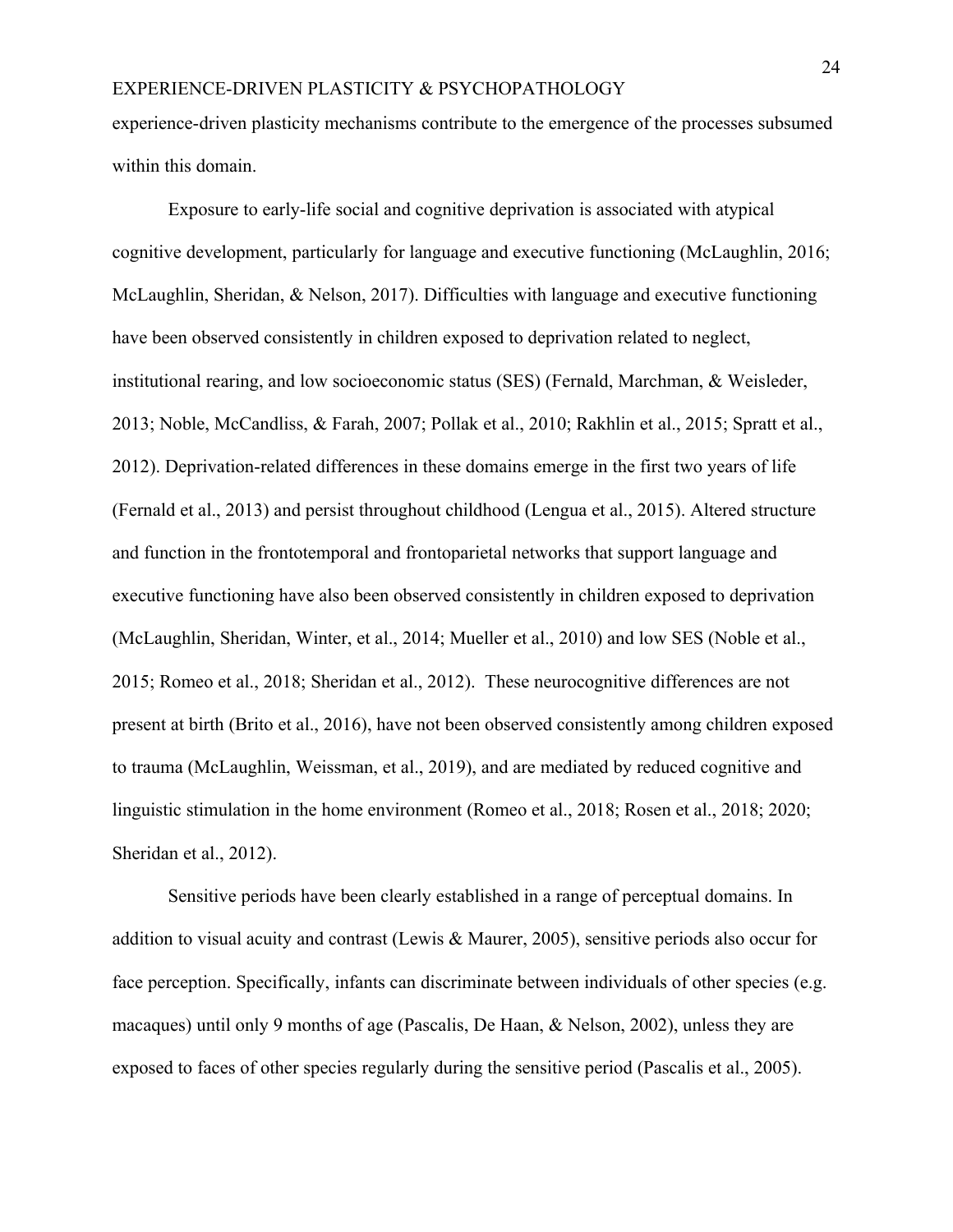Sensitive periods are also well-documented for language discrimination and perception (Werker & Hensch, 2015). For example, infants are able to discriminate the sounds of all languages before the age of 6 months; by 10 months, infants retain the ability to discriminate only the sounds of their native language (Kuhl, Williams, Lacerdo, Stevens, & Lindblom, 1992). This perceptual tuning is driven by experience and can be altered by exposing infants to a non-native language during the sensitive period (Kuhl, Tsao, & Liu, 2003; Pierce et al., 2014). Sensitive periods in language development have also been identified for audio-visual matching and phonological categorization (Werker & Hensch, 2015). In contrast, vocabulary development is solely experience-dependent, can be acquired throughout development, and is unique to each individual based on the words they encounter throughout life.

Little is known about the experience-driven plasticity mechanisms that underlie the development of working memory and cognitive control. Although some of the molecular mechanisms regulating sensitive period plasticity have been identified in cortical regions that underlie these higher-order cognitive processes, including the PFC (Larsen  $& Luna, 2018$ ), it is unclear to what degree these abilities are experience-expectant versus experience-dependent. A central unanswered question is whether there are specific experiential inputs required for the development of executive functions. Given the clear associations of early-life deprivation with poor executive functioning, some have argued that social and cognitive stimulation that occurs in the context of early caregiver interactions creates learning opportunities that scaffold the development of these skills (Bernier, Whipple, & Carlson, 2010; McLaughlin et al., 2017; Rosen, Amso, & McLaughlin, 2019). Although early-life deprivation has lasting influences on executive functioning (Lengua et al., 2015), these abilities and the fronto-parietal networks that support them continue to develop throughout the second decade of life (Luna, Padmanabhan, &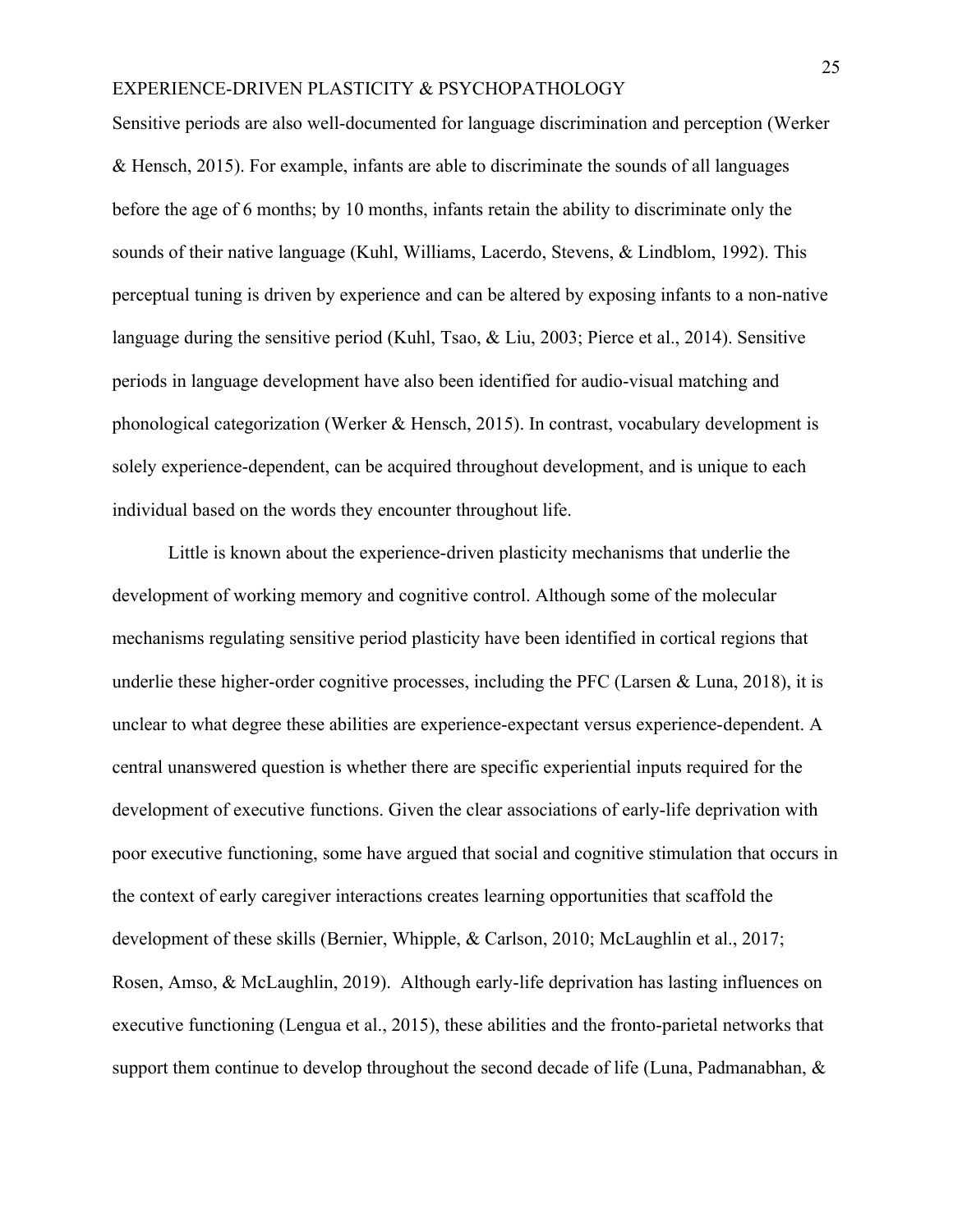O'Hearn, 2010). These developmental patterns have led some to argue that adolescence is a sensitive period for the development of executive functions (Larsen & Luna, 2018). Consistent with this possibility, evidence from a longitudinal study of previously-institutionalized children followed from infancy suggests that the association of the caregiving environment with executive functioning is stronger during adolescence than in childhood (Colich et al., under review), suggesting heightened plasticity and the possibility for improvement in these abilities during adolescence among those in supportive environments. One intriguing possibility is that multiple sensitive periods exist throughout childhood and adolescence for executive functions. Whether this development is experience-expectant, what the required environmental experiences are, and precisely when in development such inputs are expected, however, remain to be elucidated.

#### **Clinical Relevance of an Experience-Driven Plasticity Framework**

Incorporating experience-driven learning mechanisms into the RDoC framework will not only foster progress in characterizing the developmental mechanisms that contribute to psychopathology and the specific types of environmental experiences that scaffold these biobehavioral processes, but also has direct implications for identifying intervention targets.

Substantial progress has been made in characterizing the emotional, cognitive, social, and neurobiological processes that contribute to the emergence of psychopathology. Progress has lagged considerably behind, however, in specifying the core underlying dimensions of environmental experience that influence the development of these biobehavioral mechanisms. Greater research into patterns of experience-driven plasticity will shed light on the specific types of environmental experiences that shape these processes, and the experience-expectant and experience-dependent mechanisms that drive their development. Such an approach also has relevance for intervention development to prevent the onset of psychopathology. The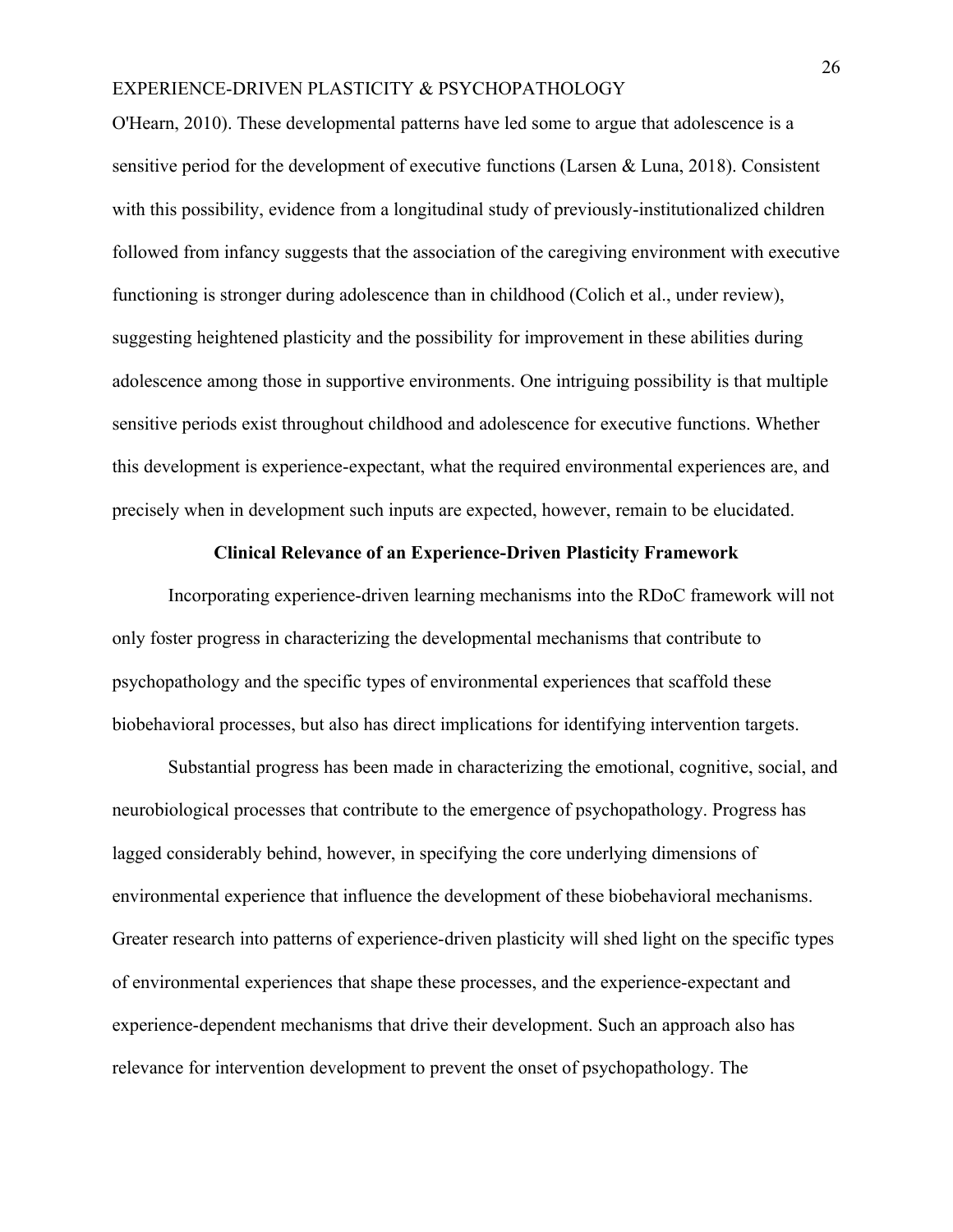intervention approach inherent in the RDoC framework emphasizes targeting underlying mechanisms (e.g., blunted sensitivity to reward or attention biases towards threat) that contribute to the onset and maintenance of psychopathology. This mechanistic approach is essential for developing novel treatments and early interventions. However, it does not present easy options for screening and identifying people who may be at risk for psychopathology, as measuring these mechanisms often requires behavioral tasks, biological assays, or neuroimaging measures. Greater understanding of the environmental determinants of these biobehavioral processes may present far more realistic targets for screening and early identification (McLaughlin, DeCross, Jovanovic, & Tottenham, 2019). For example, blunted sensitivity to reward occurs in depression and prospectively predicts depression onset (Gotlib et al., 2010; Nelson et al., 2016). Behavioral activation targets this reduced motivation to pursue pleasant activities directly (Dimidjian et al., 2006), and thus may be a promising approach for preventing depression. However, determining who might benefit from this type of behavioral intervention through screening with behavioral or neuroimaging tasks is challenging. As noted earlier, accumulating evidence demonstrates that early-life social and cognitive deprivation is strongly linked to this pattern of blunted reward sensitivity (Sheridan et al., 2018). Of course, not all children exposed to deprivation (or with blunted reward sensitivity) will go on to develop depression, but screening for exposure to neglect, food insecurity, low cognitive stimulation, and other forms of deprivation (e.g., within pediatric primary care or early childcare settings) may be more feasible in terms of identifying those who could benefit from these early interventions than screening for blunted reward processing.

Perhaps most importantly, progress in understanding patterns of experience-driven plasticity will inform not only who is in need of early intervention but **when** such interventions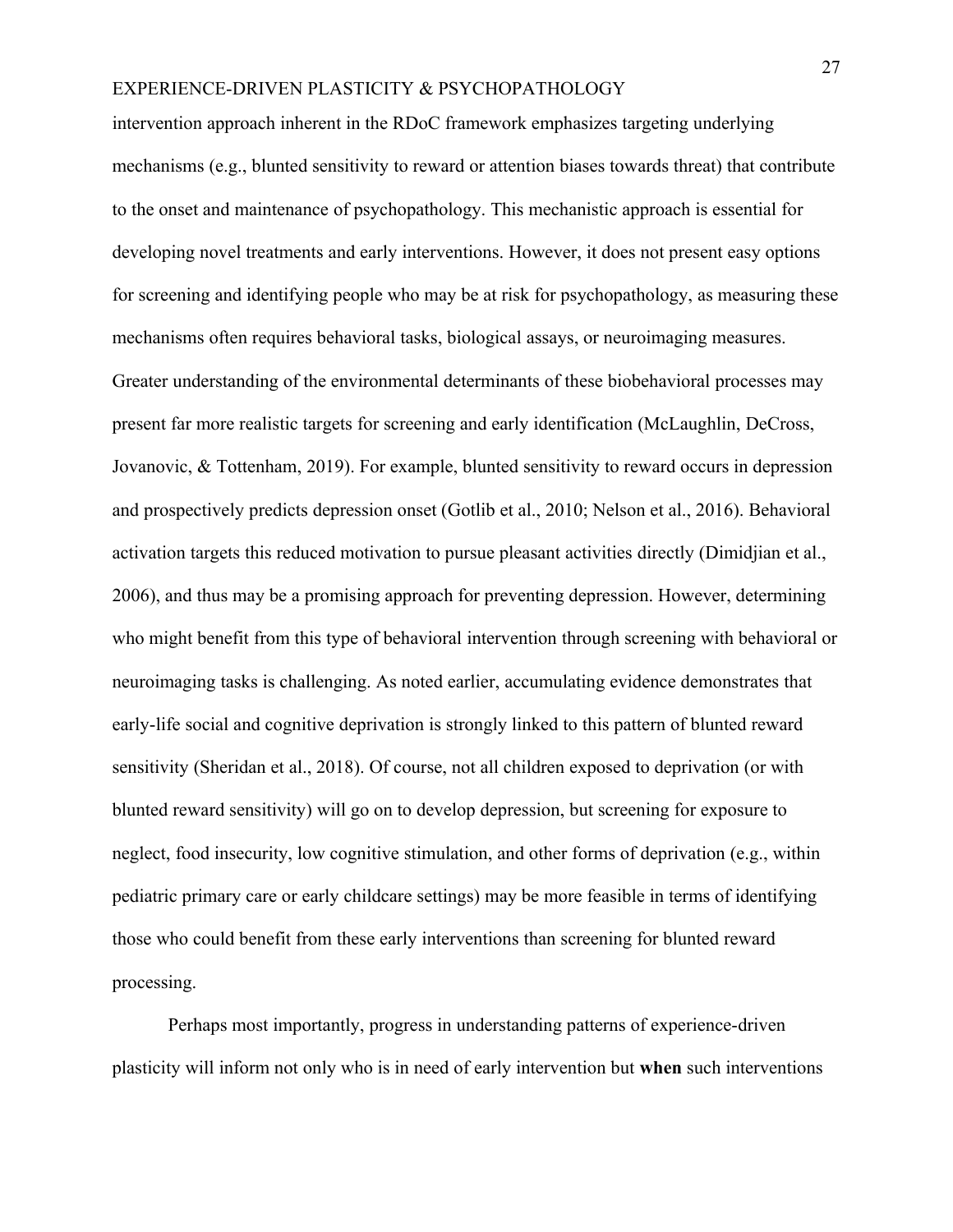might be maximally efficacious. We provide several illustrative examples. First, evidence for a sensitive period in the first two years of life for the development of an attachment relationship to a caregiver (Smyke et al., 2010) suggests that parenting interventions aimed at improving sensitive and responsive caregiving may have the most pronounced effects when administered during this developmental window. In contrast, recent findings of a sensitive period during adolescence for social reward learning (Nardou et al., 2019) suggest that interventions aimed at boosting reward-related processes in the service of preventing or treating depression may be most effective during adolescence. Future research is needed to examine these possibilities, but they highlight how greater knowledge of experience-driven developmental plasticity of the biobehavioral processes within the RDoC framework may help to identify developmental periods when interventions are most likely to be successful in preventing the emergence of psychopathology.

#### **Conclusion**

Experience-driven plasticity provides a framework for understanding how the emotional, cognitive, and social processes that comprise the RDoC model develop. Understanding how these biobehavioral processes are influenced by environmental experiences through experienceexpectant and experience-dependent mechanisms will shed light on the specific dimensions of environmental experiences that are most relevant—at which points in development—in contributing to the emergence of psychopathology. This framework can also be leveraged to determine not only *which mechanisms* should be targeted in early interventions to prevent the onset of psychopathology and *who* may be most in need of intervention, but *when* those interventions are most likely to be effective.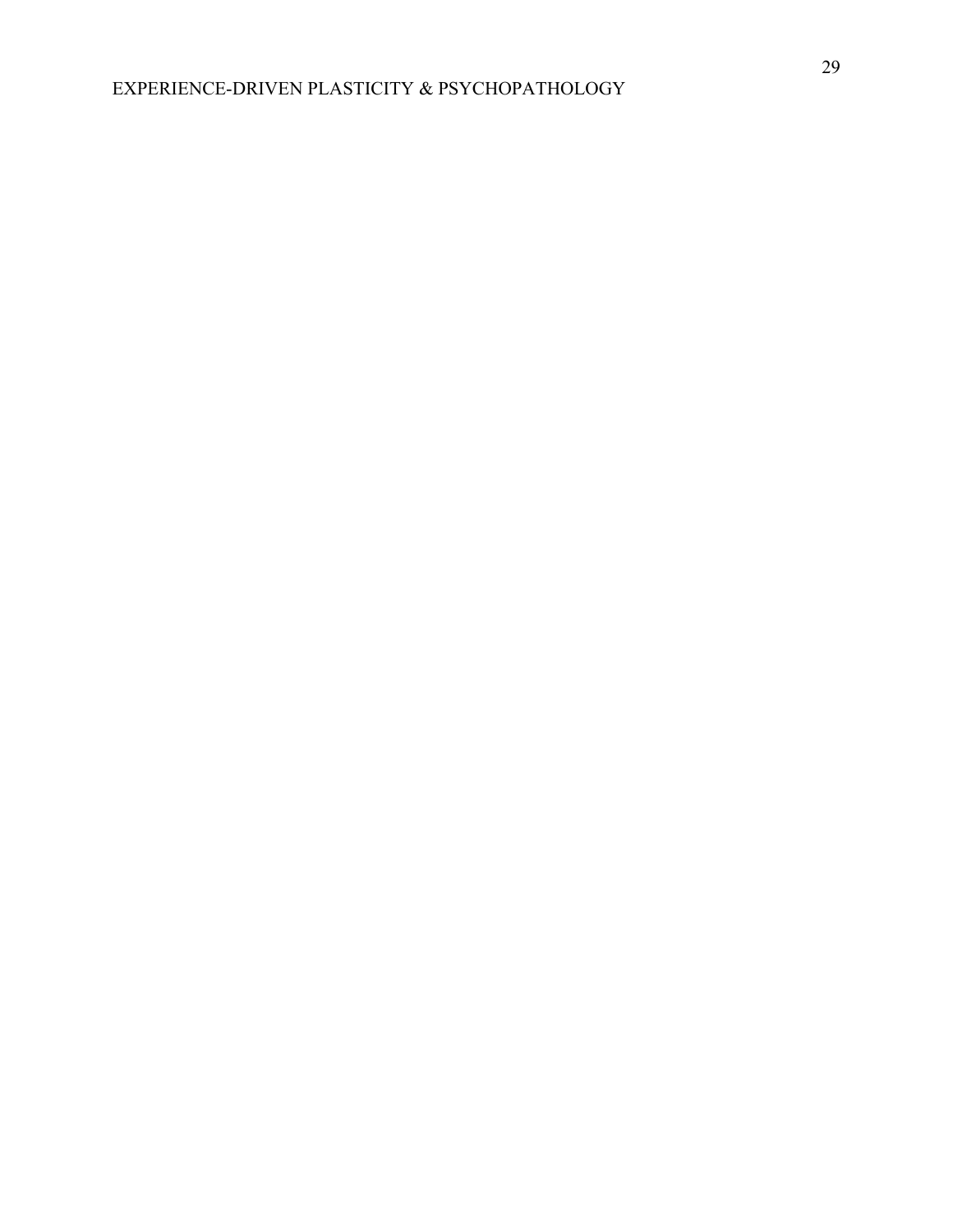#### **References**

- Aarse, J., Herlitze, S., & Manahan-Vaughan, D. (2016). The requirement of BDNF for hippocampal synaptic plasticity is experience-dependent. *Hippocampus*, *26*(6), 739– 751.
- Achterberg, M., Bakermans-Kranenburg, M.J., Van Ijzendoorn, M.H., Van Der Meulen, J., Tottenham, N., & Crone, E.A. (2018). Distinctive heritability patterns of subcortical-prefrontal cortex resting state connectivity in childhood: A twin study. *Neuroimage, 175*, 138-149.
- Badihian, N., Daniali, S., Kelishadi, R. (in press). Transcriptional and epigenetic changes of brain derived neurotrophic factor following prenatal stress: A systematic review of animal studies. *Neuroscience & Biobehavioral Reviews*.
- Bennett, M.R., & Lagopoulos, J. (2014). Stress and trauma: BDNF control of dendriticsping formation and regression. *Progress in Neurobiology, 112*, 80-99.
- Bernier, A., Carlson, S., & Whipple, N. (2010). From external regulation to selfregulation: Early parenting precursors of young children's executive functioning. *Child Development, 81*, 326-339.
- Berridge, K.C., & Kringelbach, M.L. (2008). Affective neuroscience of pleasure: reward in humans and animals. *Psychopharmacology, 199*, 457-480.
- Bick, J., Zhu, T., Stamoulis, C., Fox, N.A., Zeanah, C., & Nelson, C.A. (2015). Effect of early institutionalization and foster care on long-term white matter development: a randomized clinical trial. *JAMA Pediatrics, 169*, 211-219.
- Braams, B.R., van Duijvenvoorde, A.C.K., Peper, J.S., & Crone, E.A. (2015). Longitudinal changes in adolescent risk-taking: A comprehensive study of neural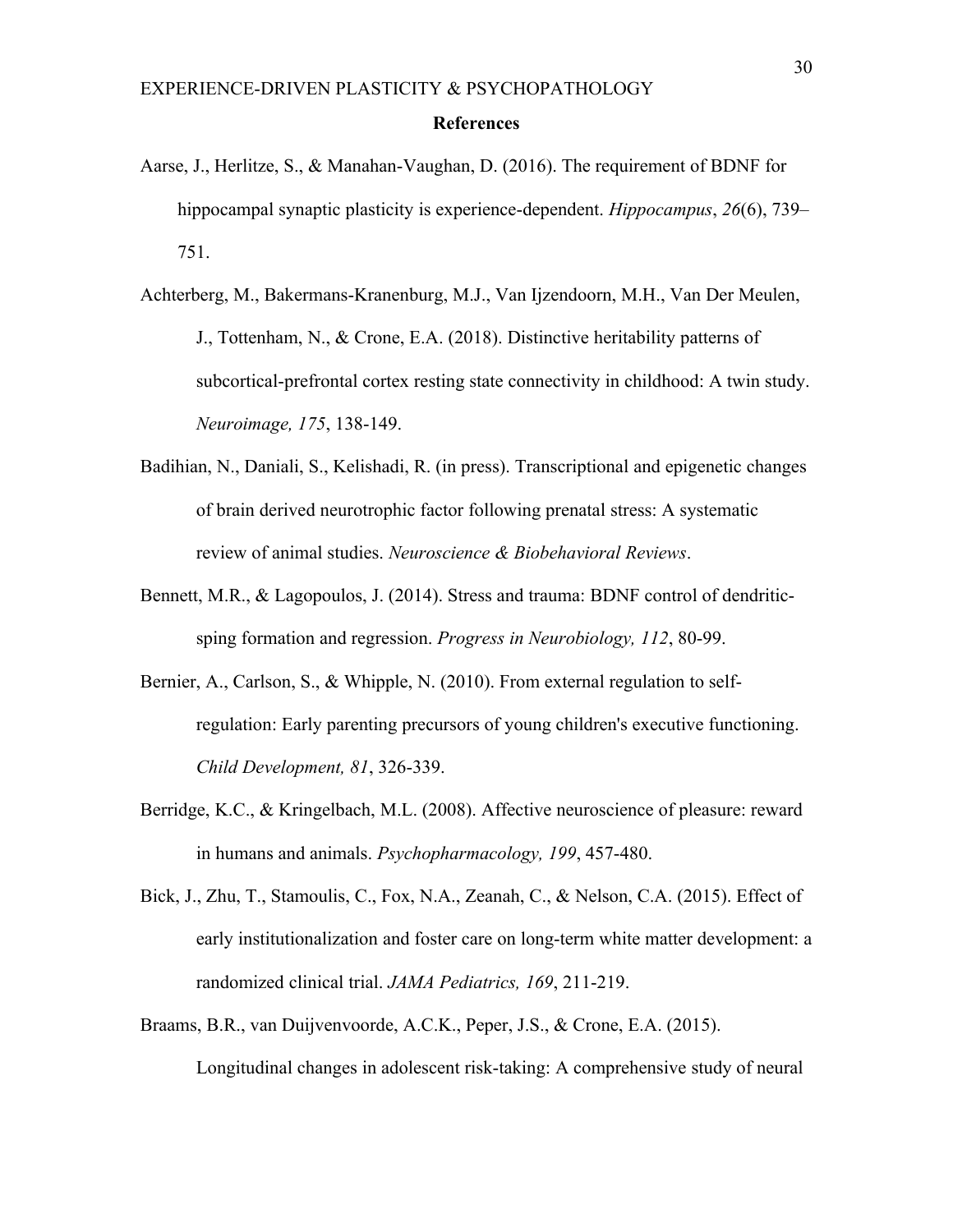response to rewards, pubertal development, and risk-taking behavior. *Journal of Neuroscience, 35*, 7226-7238.

- Bradley, R.H., Corwyn, R.F., McAdoo, H.P., & Coll, C.G. (2001). The home environments of children in the United States part I: variations by age, ethnicity, and poverty status. *Child Development, 72*(6), 1844-1867.
- Brito, N.H., Fifer, W.P., Myers, M.M., Elliott, A.J., & Noble, K.G. (2016). Associations among family socioeconomic status, EEG power at birth, and cognitive skills during infancy. *Developmental Cognitive Neuroscience, 19*, 144-151.
- Callaghan, B.L., & Tottenham, N. (2016). The stress acceleration hypothesis: Effects of early-life adversity on emotion circuits and behavior. *Current Opinion in Behavioral Sciences, 7*, 76-81.
- Casey, B.J., Oliveri, M.E., Insel, T. (2014). A neurodevelopmental perspective on the Research Domain Criteria (RDoC) framework. *Biological Psychiatry*, 76, 350- 353.
- Cicchetti, D., & Toth, S.L. (2009). The past achievements and future promises of developmental psychopathology: The coming of age of a discipline. *Journal of Child Psychology and Psychiatry*, *50*, 16-25.
- Colich, N.L., Platt, J.M., Keyes, K.M., Sumner, J.A., Allen, N.B., & McLaughlin, K.A. (2019). Earlier age at menarche as a transdiagnostic mechanism linking childhood trauma with multiple forms of psychopathology in adolescent girls. *Psychological Medicine*.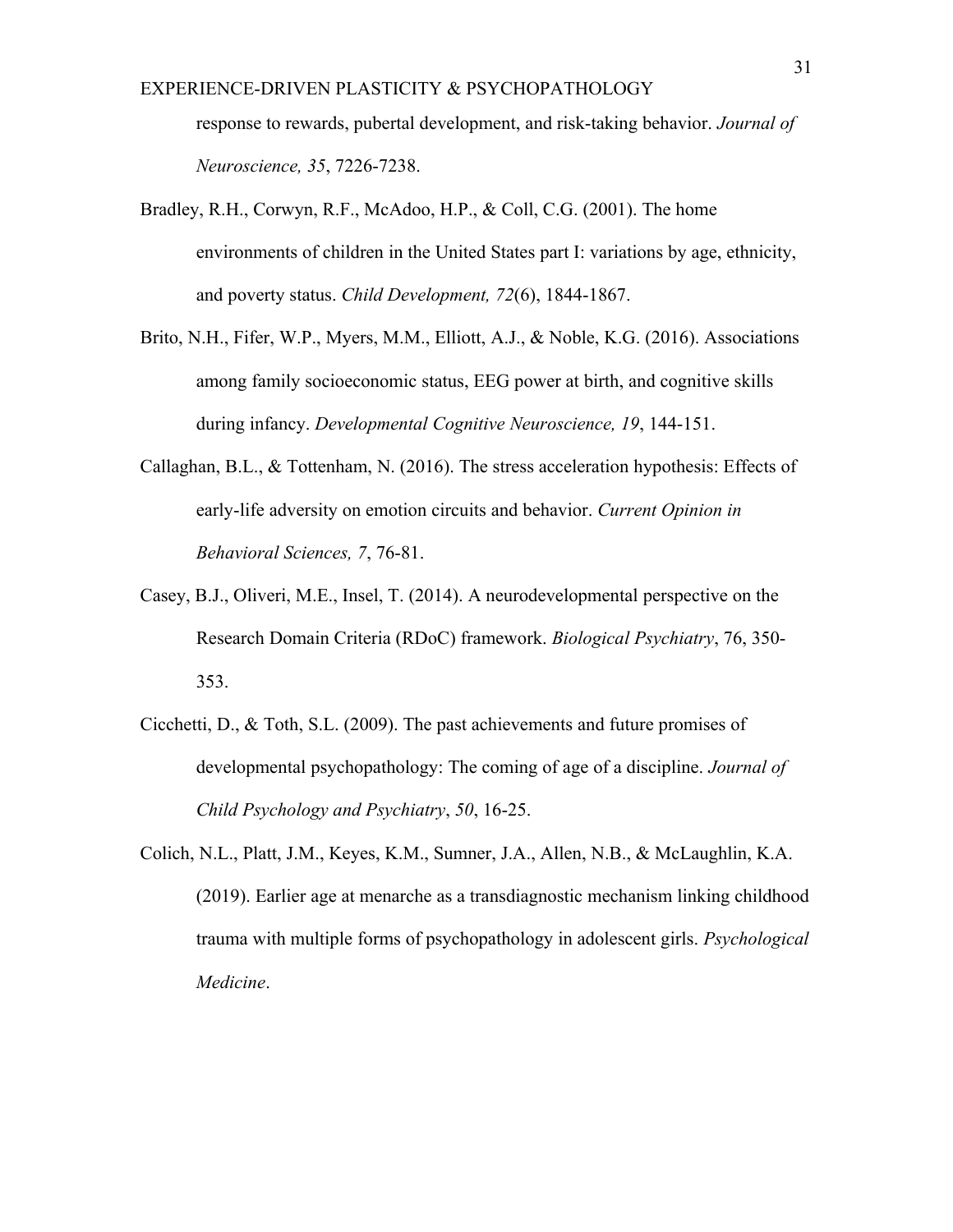- Colich, N.L., Rosen, M.L., Williams, E.S., & McLaughlin, K.A. (in press). Accelerated biological aging following childhood experiences of threat and deprivaton: A meta-analysis. *Psychological Bulletin*.
- Colich, N.L., Sheridan, M.A., Humphreys, K.L., Wade, M., Tibu, F., Nelson, C.A., . . . McLaughlin, K.A. (under review). Heightened sensitivity to the caregiving environment during adolescence: Implications for recovery following early-life adversity.
- Dennison, M.J., Rosen, M.L., Sheridan, M.A., Sambrook, K.A., Jenness, J.L., & McLaughlin, K.A. (2019). Differential associations of distinct forms of childhood adversity with neurobehavioral measures of reward processing: A developmental pathway to depression. *Child Development, 90*, e96-e113.
- Dimidjian, S., Hollon, S.D., Dobson, K.S., Schmaling, K.B., Kohlenberg, R.J., Addis, M.E., . . . Jacobson, N.S. (2006). Randomized trial of behavioral activation, cognitive therapy, and antidepressant medication in the acute treatment of adults with major depression. *Journal of Consulting and Clinical Psychology, 74*, 658- 670.
- Ellis, B.J., Figueredo, A.J., Brumbach, B.H., & Schlomer, G.L. (2009). Fundamental dimensions of environmental risk: The impact of harsh versus unpredictable environments on the evolution and development of life history strategies. *Human Nature, 20*, 204-268.
- Fernald, A., Marchman, V.A., & Weisleder, A. (2013). SES differences in language processing skill and vocabulary are evident at 18 months. *Developmental Science, 16*(2), 234-248. doi:10.1111/desc.12019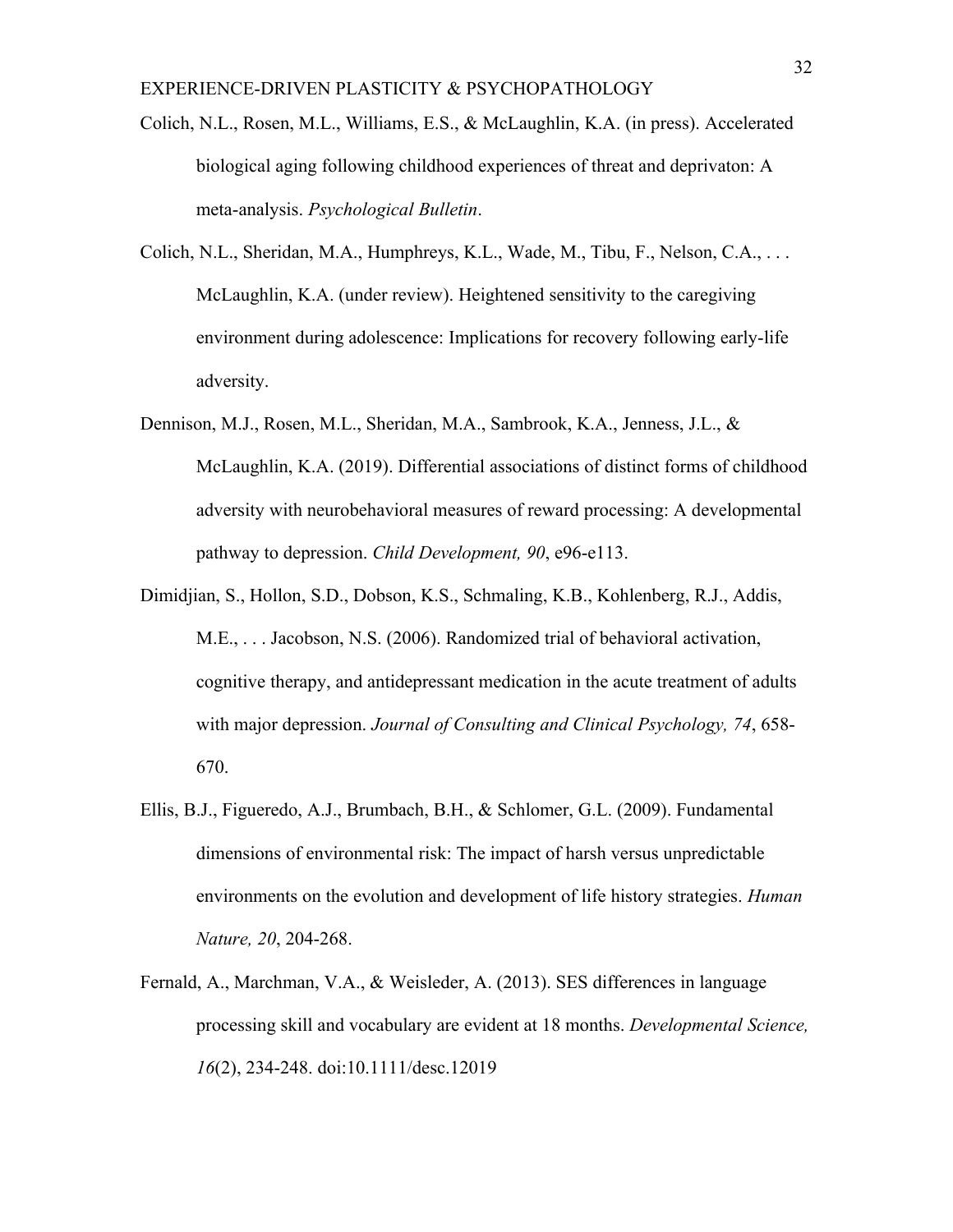- Foulks, L., & Blakemore, S.J. (2016). Is there heightened sensitivity to social reward in adolescence? *Current Opinion in Neurobiology, 40*, 81-85.
- Fu, M.,  $\&$  Zuo, Y. (2011). Experience-dependent structural plasticity in the cortex. *Trends in Neurosciences*, *34,* 177-187.
- Tottenham, N., & Gabard-Durnam, L.J. (2017). The developing amygdala: a student of the world and a teacher of the cortex. *Current Opinion in Psychology*, 17, 55-60.
- Gabard-Durnam, L.J., Hensch, T.K., & Tottenham, N. (under review). Music reveals medial prefrontal cortex sensitive period in childhood. <https://www.biorxiv.org/content/10.1101/412007v1.full>
- Galvan, A., Hare, T.A., Parra, C.E., Penn, J., Voss, H., Glover, G., & Casey, B.J. (2006). Earlier development of the accumbens relative to orbitofrontal cortex might underlie risk-taking behavior in adolescents. *Journal of Neuroscience, 26*, 6885- 6892.
- Gardner, M., & Steinberg, L. (1995). Peer influence on risk taking, risk preference, and risky decision making in adolescence and adulthood: An experimental study. *Developmental Psychology, 41*, 625-635.
- Goff, B., Gee, D.G., Telzer, E.H., Humphreys, K.L., Gabard-Durnam, L.J., Flannery, D.J., & Tottenham, N. (2013). Reduced nucleus accumbens reactivity and adolescent depression following early-life stress. *Neuroscience, 249*, 129-138.
- Gogolla, N., Caroni, P., Lüthi, A., & Herry, C. (2009). Perineuronal nets protect fear memories from erasure. *Science, 325*, 1258-1261.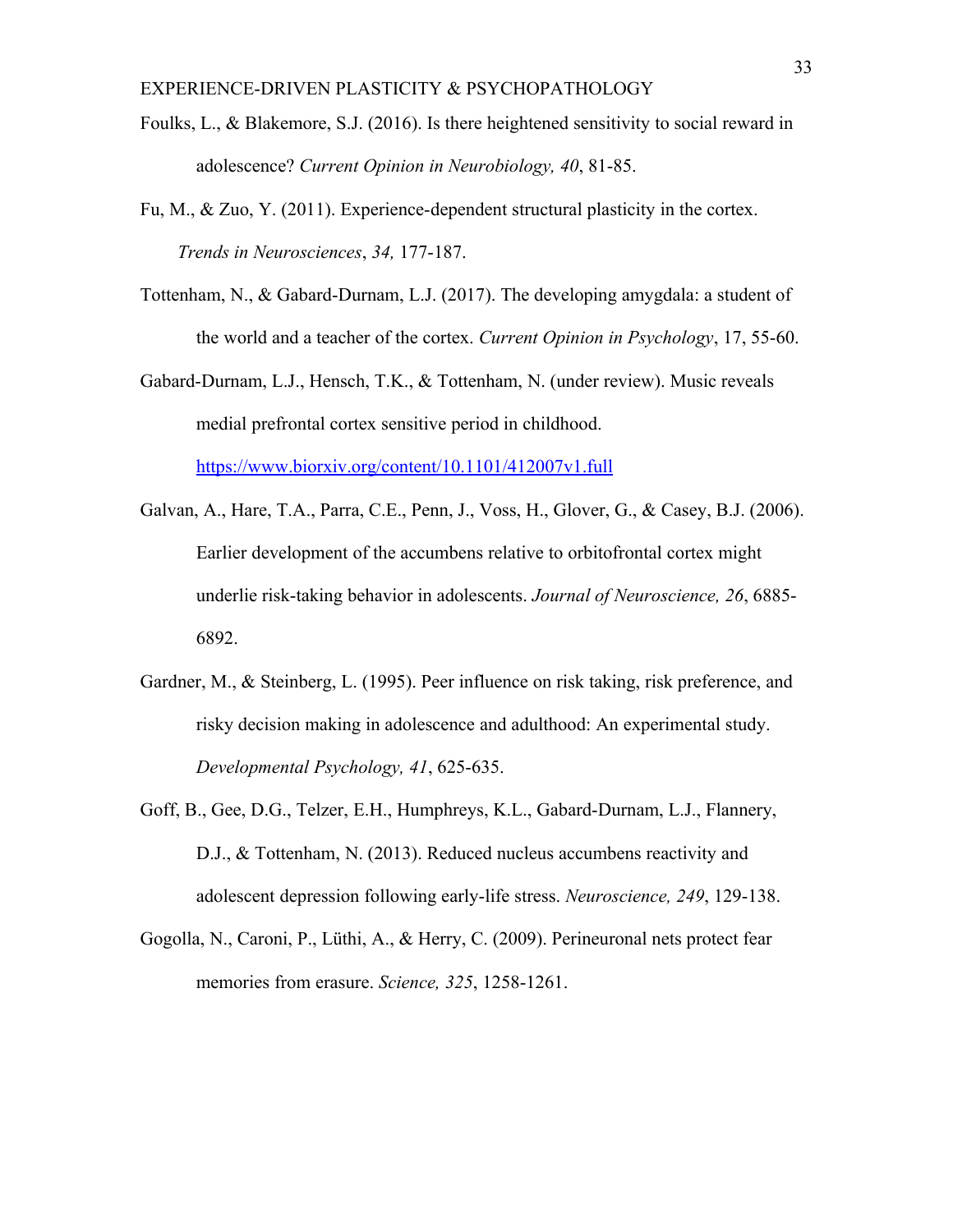- Gogolla, N., Takesian, A.E., Feng, G., Fagiolini, M., & Hensch, T.K. (2014). Sensory Integration in Mouse Insular Cortex Reflects GABA Circuit Maturation. *Neuron*, *83*(4), 894–905.
- Gotlib, I.H., Hamilton, J.P., Cooney, R.E., Singh, M.K., Henry, M.L., & Joorman, J. (2010). Neural processing of reward and loss in girls at high risk of depression. *JAMA Psychiatry, 67*, 380-387.
- Green, J.G., McLaughlin, K.A., Berglund, P., Gruber, M.J., Sampson, N.A., Zaslavsky, A.M., & Kessler, R.C. (2010). Childhood adversities and adult psychopathology in the National Comorbidity Survey Replication (NCS-R) I: Associations with first onset of DSM-IV disorders. *Archives of General Psychiatry, 62*, 113-123.
- Greenough, W.T., Black, J.E., & Wallace, C.S. (1987). Experience and brain development. *Child Development, 58*, 539-559.
- Gunnar, M.R., DePasquale, C.E., Reid, B.M., & Donzella, B. (2019). Pubertal stress recalibration reverses the effects of early life stress in postinstitutionalized children. *Proceedings of the National Academy of Sciences*, *116*(48), 23984- 23988.
- Hanover, J.L., Huang, Z.J., Tonegawa, S., Stryker, M.P. (1999). Brain-derived neurotrophic factor overexpression induces precocious critical period in mouse visual cortex. *J. Neuroscience*, 19, RC40.
- Hanson, J.L., Hariri, A.R., & Williamson, D.E. (2015). Blunted ventral striatum development in adolescence reflects emotional neglect and predicts depressive symptoms. *Biological Psychiatry, 78*, 598-605.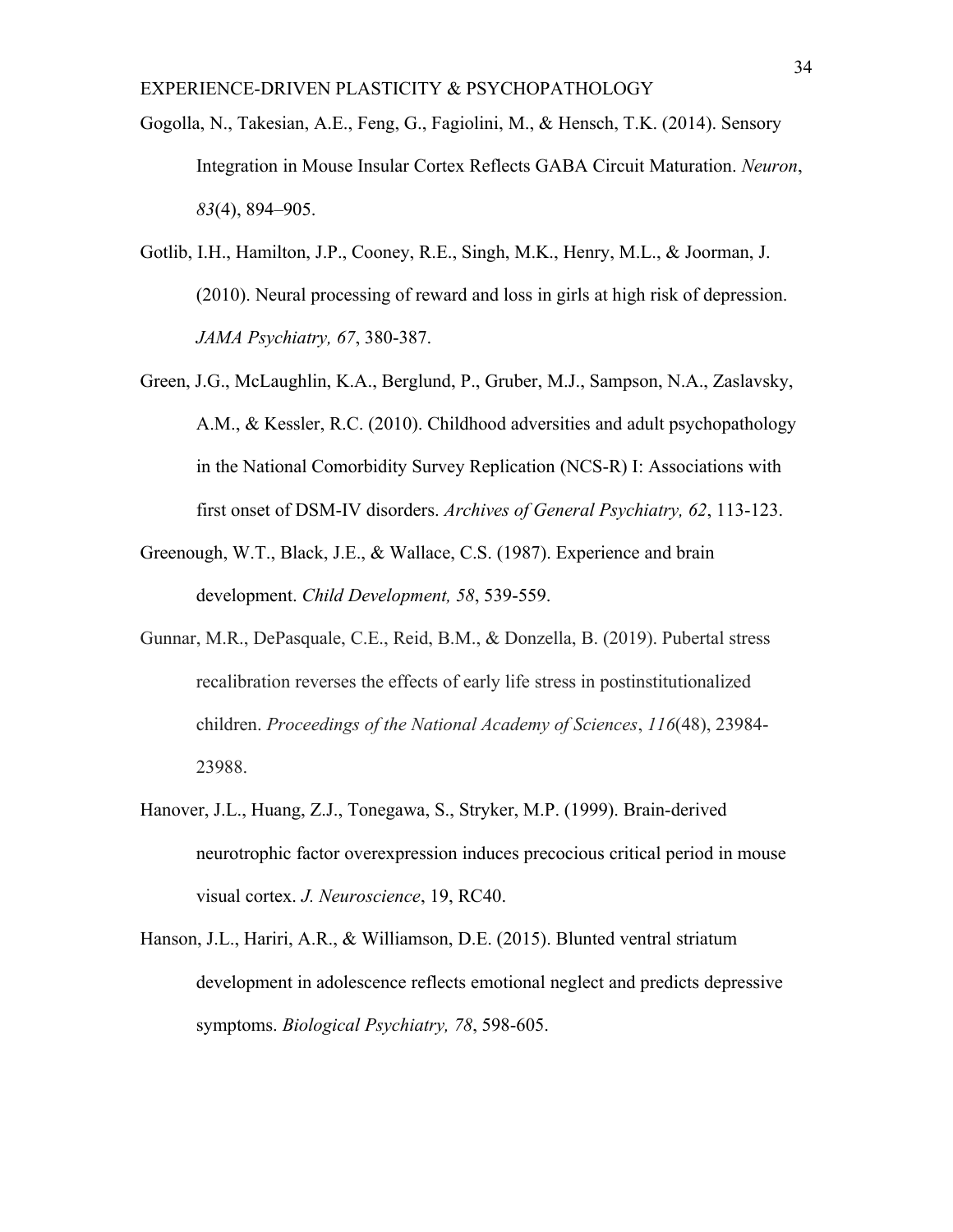Heleniak, C., Jenness, J., Van der Stoep, A., McCauley, E., & McLaughlin, K.A. (2016). Childhood maltreatment exposure and disruptions in emotion regulation: A transdiagnostic pathway to adolescent internalizing and externalizing psychopathology. *Cognitive Therapy and Research, 40*, 394-415.

- Hensch, T. (2005). Critical period plasticity in local cortical circuits. *Nature Reviews Neuroscience, 6*, 877-888.
- Hostinar, C.E., Sullivan, R.M., & Gunnar, M.R. (2014). Psychobiological mechanisms underlying the social buffering of the hypothalamic-pituitary-adrenocortical axis: A review of animal models and human studies across development. *Psychological Bulletin, 140*, 256-282.
- Hubel, D.H., & Wiesel, T.N. (1970). The period of susceptibility to the physiological effects of unilateral eye closure in kittens. *The Journal of Physiology, 206*, 419- 436.
- Insel, T.R. (2014). The NIMH research domain criteria (RDoC) project: precision medicine for psychiatry. *American Journal of Psychiatry*, *171*, 395-397.
- Jenness, J.L., Peverill, M., Heleniak, C., Robertson, M.M., Sambrook, K.A., Sheridan, M.A., & McLaughlin, K. A. (in press). Alterations in neural circuits underlying emotion regulation following child maltreatment: A mechanism underlying trauma-related psychopathology. *Psychological Medicine*.
- Katz, A., & Meiri, N. (2006). Brain-derived neurotrophic factor is critically involved in thermal-experience-dependent developmental plasticity. *Journal of Neuroscience*, *26*(15), 3899–3907.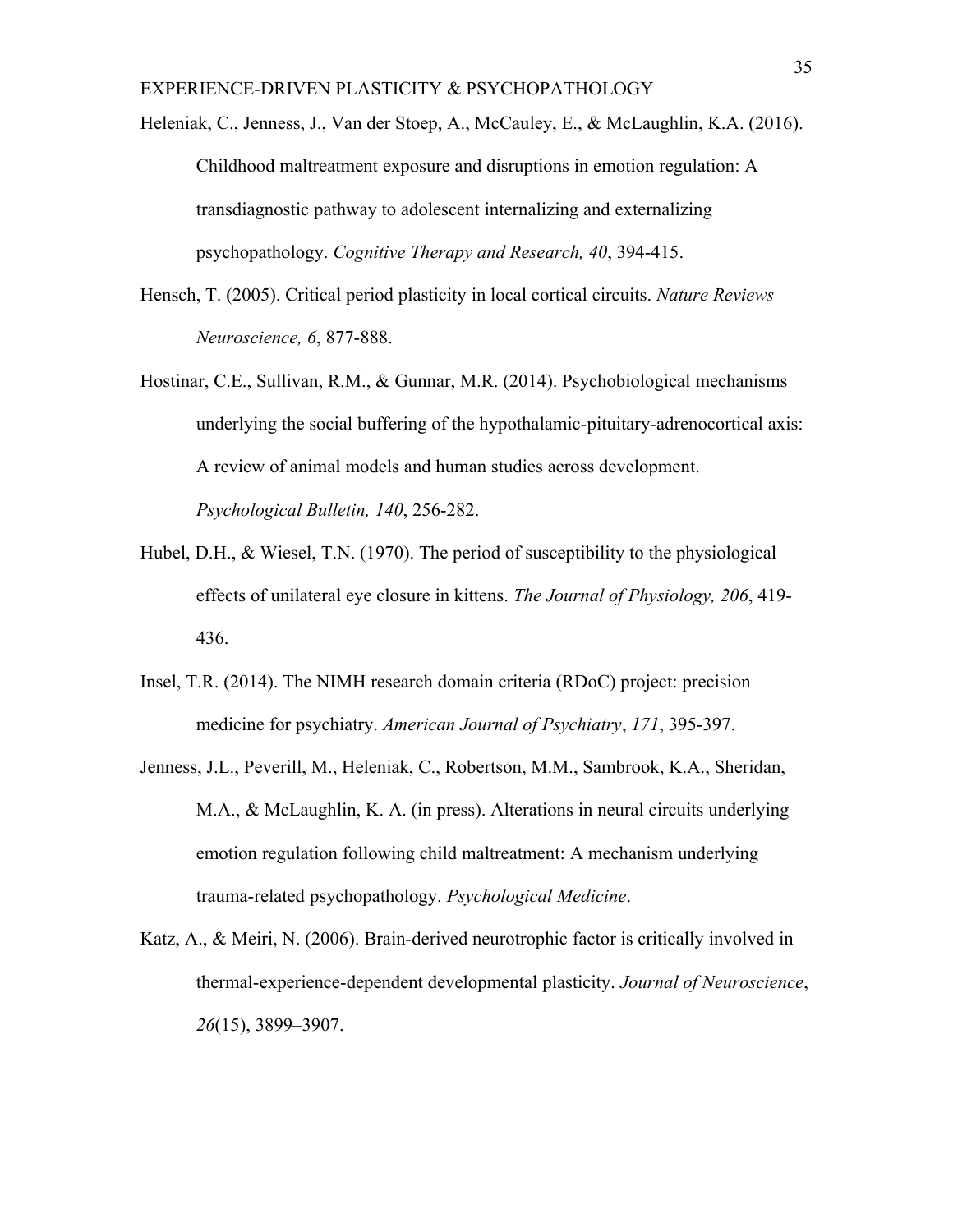- Kim, J., & Cicchetti, D. (2010). Longitudinal pathways linking child maltreatment, emotion regulation, peer relations, and psychopathology. *Journal of Child Psychology and Psychiatry, 51*, 706-716.
- Kim, J.H., & Richardson, R. (2010). New findings on extinction of conditioned fear early in development: Theoretical and clinical implications. *Biological Psychiatry, 67*, 297-303.
- Kuhl, P.K., Tsao, F.M., & Liu, H.M. (2003). Foreign-language experience in infancy: Effects of short-term exposure and social interaction on phonetic learning. *Proceedings of the National Academy of Sciences, 100*, 9096-9101.
- Kuhl, P.K., Williams, K.A., Lacerdo, F., Stevens, K.N., & Lindblom, B. (1992). Linguistic experience alters phonetic perception in infants by 6 months of age. *Science, 255*(5044), 606-608.
- Larsen, B., & Luna, B. (2018). Adolescence as a neurobiological critical period for the development of higher-order cognition. *Neuroscience and Biobehavioral Reviews, 94*, 179-195.
- Lengua, L.J., Moran, L., Zalewski, M., Ruberry, E.J., Kiff, C.J., & Thompson, S. (2015). Relations of growth in effortful control to family income, cumulative risk, and adjustment in preschool-age children. *Journal of Abnormal Child Psychology, 43*, 705-720.
- Lewis, T.L., & Maurer, D. (2005). Multiple sensitive periods in human visual development: Evidence from visually deprived children. *Developmental Psychobiology, 46*, 163-183.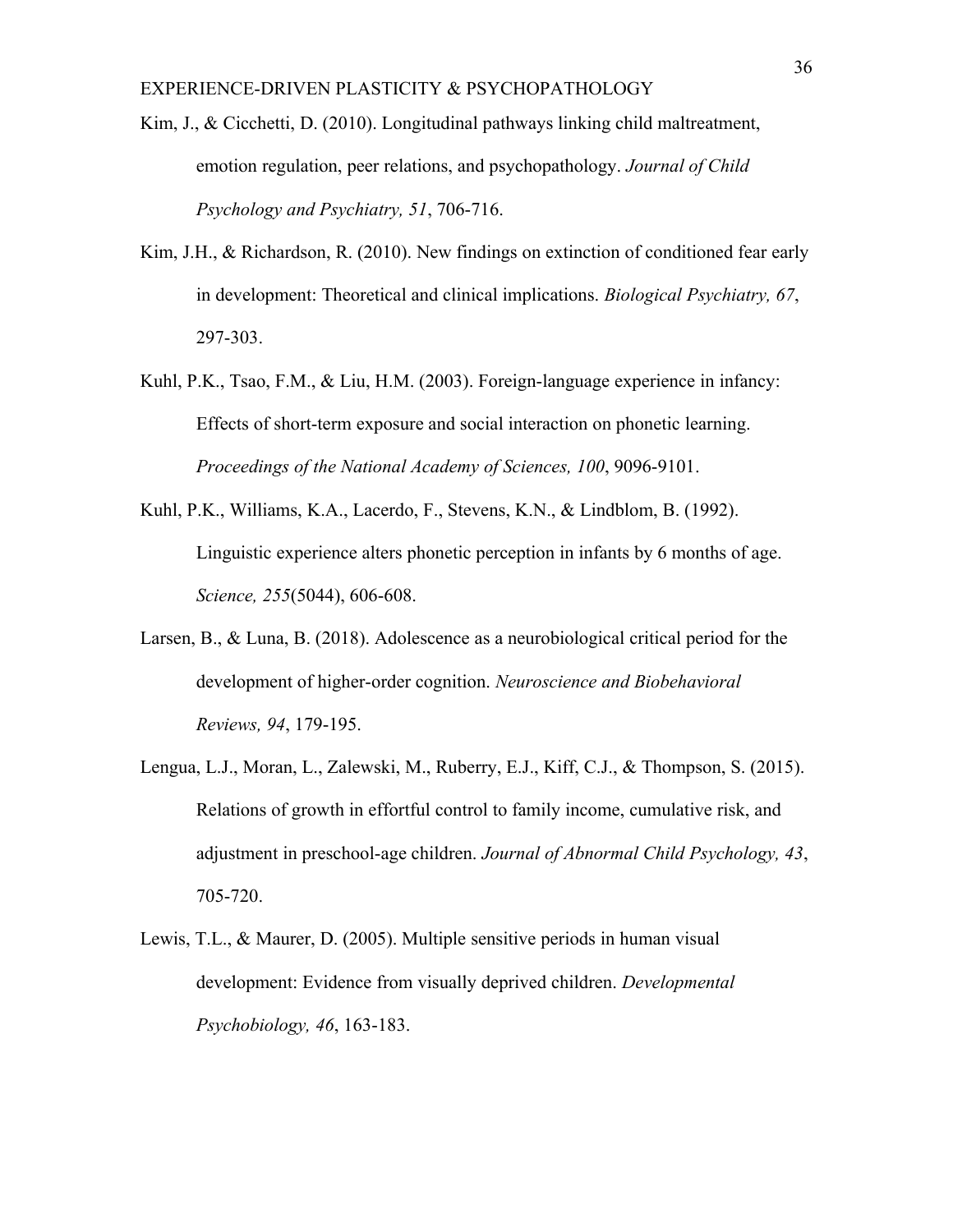Lieberman, O.J., McGuirt, A.F., Mosharov, E.V., Pigulevskiy, I., Hobson, B.D., Choi, S., . . . Sulzer, D. (2018). Dopamine triggers the maturation of striatal spiny projection neuron excitability during a critical period. *Neuron, 99*, 540-554.

- Luna, B., Padmanabhan, A., & O'Hearn, K. (2010). What has fMRI told us about the development of cognitive control through adolescence? *Brain Cogn, 72*(1), 101- 113.
- Lussier S.J., Stevens, H.E. (2016). Delays in GABAergic interneuron development and behavioral inhibition after prenatal stress. *Developmental Neurobiology, 76*, 1078–1091.
- Machlin, L., Miller, A.B., Snyder, J., McLaughlin, K.A., & Sheridan, M.A. (2019). Differential associations of deprivation and threat with cognitive control and fear conditioning in early childhood. *Frontiers in Behavioral Neuroscience, 13*, Article 80.
- Makinodan, M., Rosen, K.M., Ito, S., & Corfas, G. (2012). A critical period for social experience-dependent oligodendrocyte maturation and myelination. *Science*, *337*(6100), 1357–1360.
- Marin, O. (2012). Interneuron dysfunction in psychiatric disorders. *Nature Reviews Neuroscience*, 13, 107-120.
- McCrory, E.J., De Brito, S.A., Sebastian, C.L., Mechelli, A., Bird, G., Kelly, P.A., & Viding, E. (2011). Heightened neural reactivity to threat in child victims of family violence. *Current Biology, 21*, R947-948.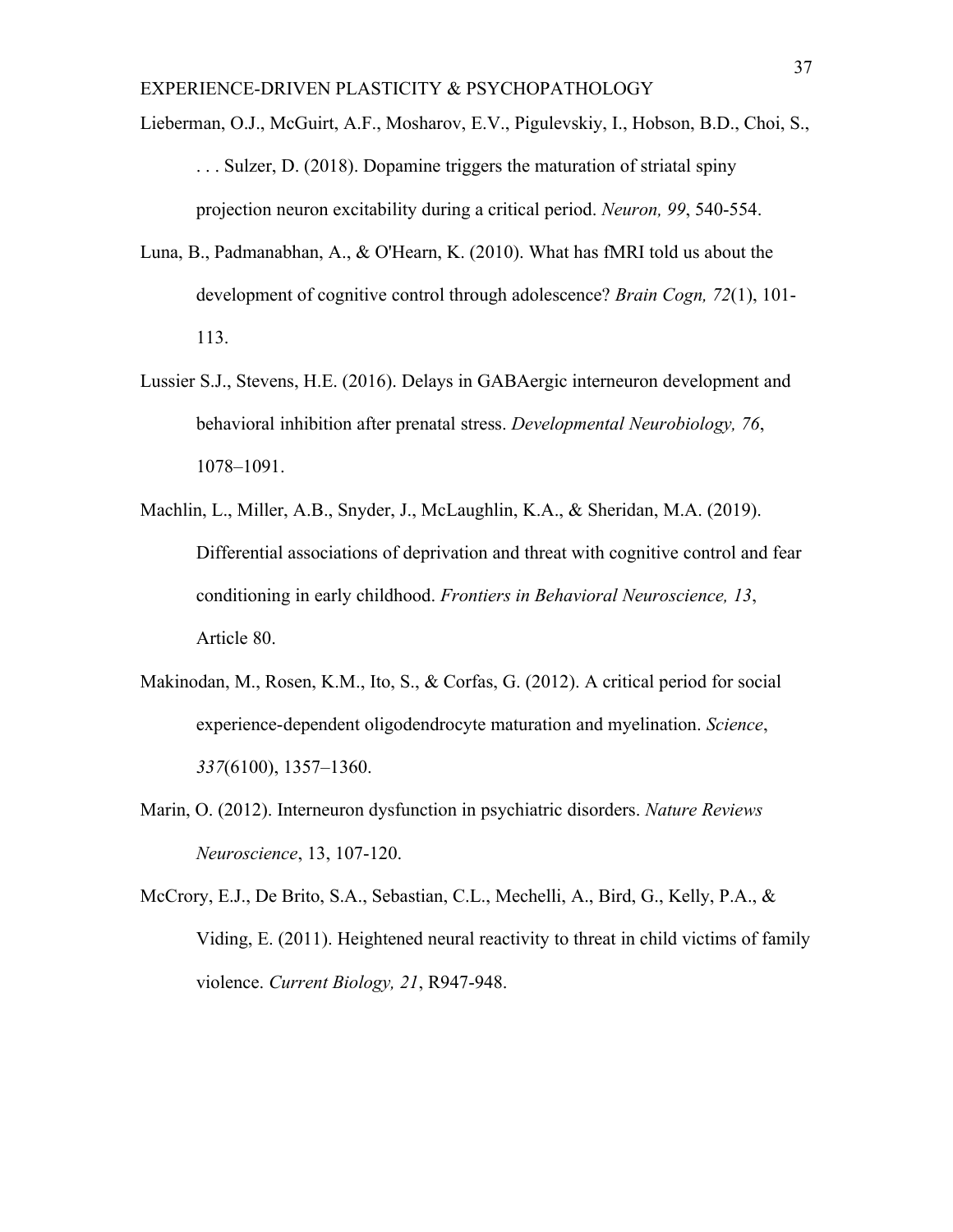- McDougall, P., & Vaillancourt, T. (2015). Long-term adult outcomes of peer victimization in childhood and adolescence: Pathways to adjustment and maladjustment. *American Psychologist, 70*, 300-310.
- McElwain, N.L., & Booth-LaForce, C. (2006). Maternal sensitivity to infant distress and nondistress as predictors of infant-mother attachment security. *Journal of Family Psychology, 20*, 247-255.
- McLaughlin, K.A. (2016). Future directions in childhood adversity and youth psychopathology. *Journal of Clinical Child & Adolescent Psychology, 45*, 361- 382.
- McLaughlin, K.A., Colich, N.L., Rodman, A.M., & Weissman, D.G. (2020). Mechanisms linking childhood trauma exposure and psychopathology: A transdiagnostic model of risk and resilience. *BMC Medicine, 18*, 96-107.
- McLaughlin, K.A., DeCross, S.N., Jovanovic, T., & Tottenham, N. (2019). Mechanisms linking childhood adversity with psychopathology: Learning as an intervention target. *Behaviour Research and Therapy, 118*, 101-109.
- McLaughlin, K.A., Green, J.G., Gruber, M.J., Sampson, N.A., Zaslavsky, A., & Kessler, R.C. (2012). Childhood adversities and first onset of psychiatric disorders in a national sample of adolescents. *Archives of General Psychiatry, 69*, 1151-1160.
- McLaughlin, K.A., & Lambert, H.K. (2017). Child trauma exposure and psychopathology: mechanisms of risk and resilience. *Current Opinion in Psychology, 14*, 29-34.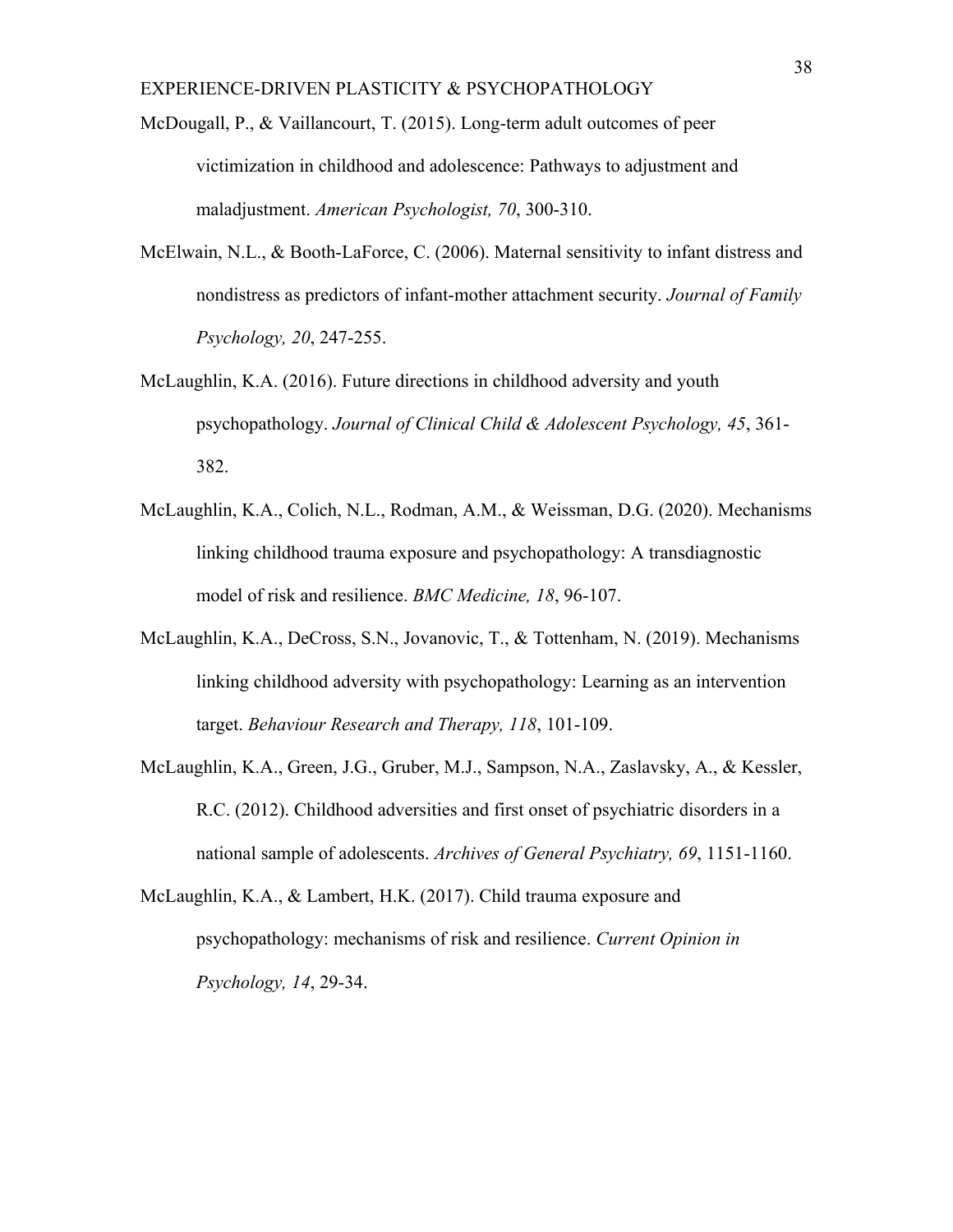- McLaughlin, K.A., Peverill, M., Gold, A.L., Alves, S., & Sheridan, M.A. (2015). Child maltreatment and neural systems underlying emotion regulation. *Journal of the American Academy of Child & Adolescent Psychiatry, 54*, 753-762.
- McLaughlin, K.A., & Sheridan, M.A. (2016). Beyond cumulative risk: A dimensional approach to childhood adversity. *Current Directions in Psychological Science, 25*, 239-245.
- McLaughlin, K.A., Sheridan, M.A., Gold, A.L., Lambert, H.K., Heleniak, C., Duys, A., . . . Pine, D.S. (2016). Maltreatment exposure, brain structure, and fear conditioning in children. *Neuropsychopharmacology, 41*, 1956-1964.
- McLaughlin, K.A., Sheridan, M.A., & Lambert, H.K. (2014). Childhood Adversity and Neural Development: Deprivation and Threat as Distinct Dimensions of Early Experience. *Neuroscience and Biobehavioral Reviews, 47*, 578-591.
- McLaughlin, K.A., Sheridan, M.A., & Nelson, C.A. (2017). Neglect as a violation of species-expectant experience: Neurodevelopmental consequences. *Biological Psychiatry, 82*, 462-471.
- McLaughlin, K.A., Sheridan, M.A., Tibu, F., Fox, N.A., Zeanah, C.H., & Nelson, C.A. (2015). Causal effects of the early caregiving environment on stress response system development in children. *Proceedings of the National Academy of Sciences, 112*, 5637-5642.
- McLaughlin, K.A., Sheridan, M.A., Winter, W., Fox, N.A., Zeanah, C.H., & Nelson, C.A. (2014). Widespread reductions in cortical thickness following severe earlylife deprivation: A neurodevelopmental pathway to ADHD. *Biological Psychiatry, 76*, 629-638.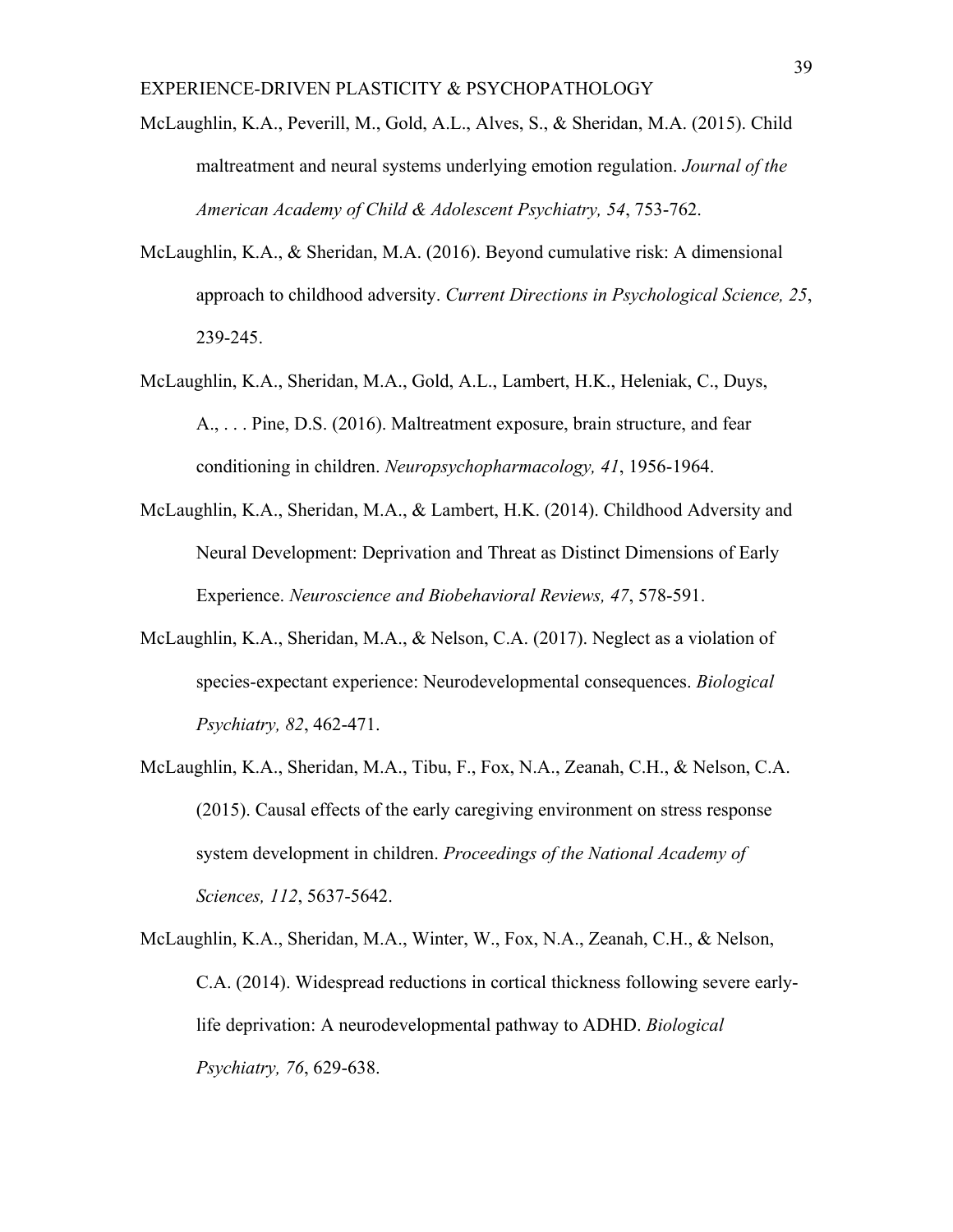McLaughlin, K.A., Weissman, D.G., & Bitran, D. (2019). Childhood Adversity and Neural Development: A Systematic Review. *Annual Review of Developmental Psychology, 1*, 277-312.

- Mehta, M.A., Gore-Langton, E., Golembo, N.I., Colvert, E., Williams, S.C.R., & Sonuga-Barke, E.J.S. (2010). Hyporesponsive reward anticipation in the basal ganglia following severe institutional deprivation early in life. *Journal of Cognitive Neuroscience, 22*(10), 2316-2325.
- Moriceau, S., Shionoya, K., Jakubs, K., & Sullivan, R.M. (2009). Early-life stress disrupts attachment learning: The role of amygdala, coricosterone, locus ceruleus corticotropin releasing hormone, and olfactory bulb norepinephrine. *Journal of Neuroscience, 29*, 15745-15755.
- Mount, C.W., & Monje, M. (2017). Wrapped to Adapt: Experience-Dependent Myelination. *Neuron, 95,* 743-756.
- Mueller, S.C., Maheu, F.S., Dozier, M., Peloso, E., Mandell, D., Leibenluft, E., . . . Ernst, M. (2010). Early-life stress is associated with impairment in cognitive control in adolescence: an fMRI study. *Neuropsychologia, 48*, 3037-3044.
- Neimeyer, R.A., Kazantzis, N., Kassler, D.M., Baker, K.D., & Fletcher, R. (2008). Group cognitive behavioural therapy for depression outcomes predicted by willingness to engage in homework, compliance with homework, and cognitive restructuring skill acquisition. *Cognitive Behaviour Therapy*, *37*(4), 199-215.
- Newport, E. L. (1990). Maturational constraints on language learning. *Cognitive Science, 14*, 11-28.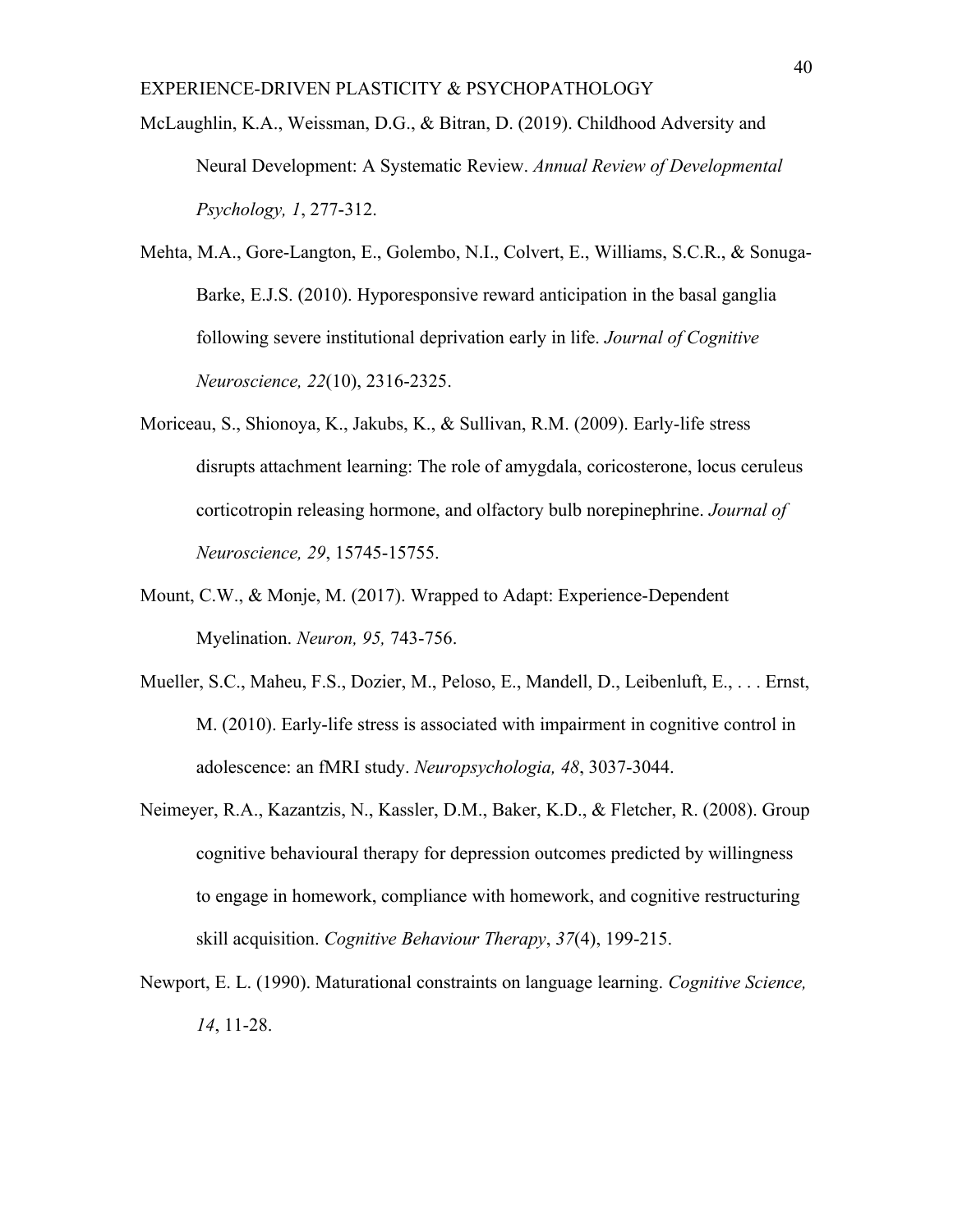- Nardou, R., Lewis, E.M., Rothhaas, R., Xu, R., Yang, A., Boyden, E., & Dolen, G. (2019). Oxytocin-dependent reopening of a social reward learning critical period with MDMA. *Nature, 569*, 116-120.
- Nelson, B.D., Perlman, G., Klein, D.N., Kotov, R., & Hajack, G. (2016). Blunted neural response to rewards as a prospective predictor of the development of depression in adolescent girls. *American Journal of Psychiatry, 173*, 1223-1230.
- Nelson, C.A., Gabard-Durnam, L.J. (2020). Early adversity and critical periods: Neurodevelopmental consequences of violating the expectable environment. *Trends in Neurosciences*, 43, 133-143.
- Noble, K.G., Houston, S.M., Brito, N.H., Bartsch, H., Kan, E., Kuperman, J.M., . . . Sowell, E.R. (2015). Family income, parental education and brain structure in children and adolescents. *Nature Neuroscience, 18*, 773-778.
- Noble, K.G., McCandliss, B.D., & Farah, M.J. (2007). Socioeconomic gradients predict individual differences in neurocognitive abilities. *Developmental Science, 10*, 464-480.
- Pallares, M. & Antonelli, M. (2017). Prenatal stress and neurodevelopmental plasticity: relevance to psychopathology. In: The Plastic Brain (pgs. 117 -129). Springer.
- Pascalis, O., De Haan, M., & Nelson, C.A. (2002). Is face processing species-specific during the first year of life? *Science*, *296*(5571), 1321–1323. http://doi.org/10.1126/science.1070223
- Pascalis, O., Scott, L.S., Kelly, D.J., Shannon, R.W., Nicholson, E., Coleman, M., & Nelson, C.A. (2005). Plasticity of face processing in infancy. *Proceedings of the National Academy of Sciences*, *102*(14), 5297–5300.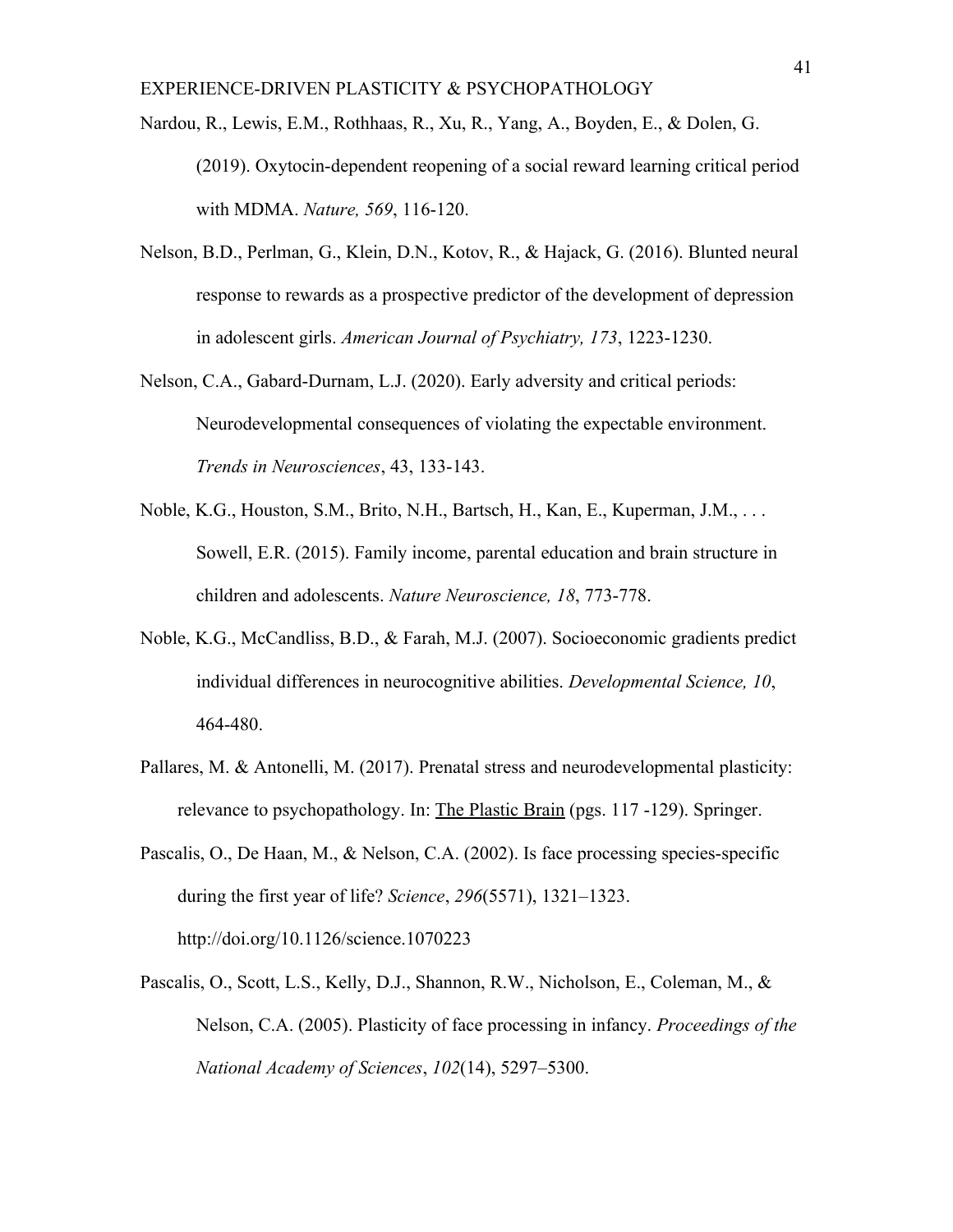- Pierce, L.J., Klein, D., Chen, J.-K., Delcenserie, A., & Genesee, F. (2014). Mapping the unconscious maintenance of a lost first language. *Proceedings of the National Academy of Sciences, 111*, 17314-17319.
- Pollak, S.D., Nelson, C.A., Schlaak, M.F., Roeber, B.J., Wewerka, S., Wiik, K.L., . . . Gunnar, M.R. (2010). Neurodevelopmental effects of early deprivation in postinstitutionalized children. *Child Development, 81*, 224-236.
- Pollak, S.D., & Sinha, P. (2002). Effects of early experience on children's recognition of facial displays of emotion. *Development and Psychopathology, 38*, 784-791.
- Pollak, S.D., & Tolley-Schell, S.A. (2003). Selective attention to facial emotion in physically abused children. *Journal of Abnormal Psychology, 112*(3), 323-338.
- Rakhlin, N., Hein, S., Doyle, N., Hart, L., Macomber, D., Ruchkin, V., . . . Grigorenko, E.L. (2015). Language development of internationally adopted children: Adverse early experiences outweigh the age of acquisition effect. *Journal of Communication Disorders, 57*, 66-80.
- Romeo, R.R., Leonard, J.A., Robinson, S.T., West, M.R., Mackey, A.P., Rowe, M.L., & Gabrieli, J.D.E. (2018). Beyond the 30-million-word gap: Children's conversational exposure is associated with language-related brain function. *Psychological Science, 29*, 700-710.
- Rosen, M.L., Amso, D., & McLaughlin, K.M. (2019). The role of the visual association cortex in scaffolding prefrontal cortex development: A novel mechanism linking socioeconomic status and executive function. *Developmental Cognitive Neuroscience, 39*, 100699.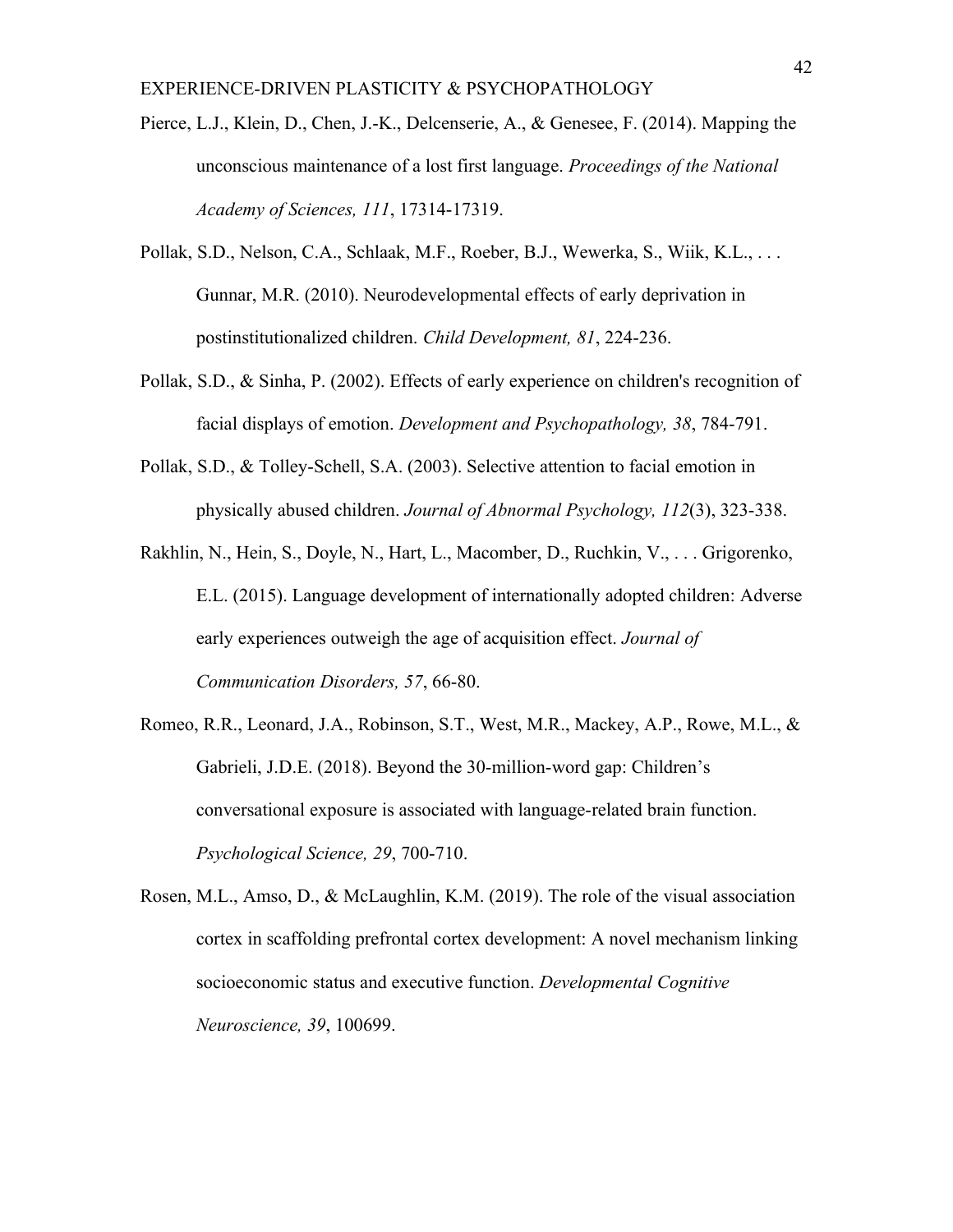Rosen, M.L., Hagen, M.P., Lurie, L.A., Miles, Z.E., Sheridan, M.A., Meltzoff, A.N., & McLaughlin, K.A. (2020). Cognitive stimulation as a mechanism linking socioeconomic status with executive function: A longitudinal investigation. *Child Development, 91*, e762-e779.

- Rosen, M.L., Sheridan, M.A., Sambrook, K., Meltzoff, A., & McLaughlin, K.A. (2018). Socioeconomic disparities in academic achievement: A multimodal investigation of neurodevelopmental mechanisms. *Neuroimage, 173*, 298-310.
- Schwarzkopf, D.S., Vorobyov, V., Mitchell, D.E., & Sengpiel, F. (2007). Brief daily binocular vision prevents monocular deprivation effects in visual cortex. *European Journal of Neuroscience*, *25*(1), 270–280.
- Sheridan, M.A., & McLaughlin, K.A. (2014). Dimensions of Early Experience and Neural Development: Deprivation and Threat. *Trends in Cognitive Sciences, 18*, 580-585.
- Sheridan, M.A., McLaughlin, K.A., Winter, W., Fox, N.A., Zeanah, C.H., & Nelson, C.A. (2018). Early deprivation disruption of associative learning is a developmental pathway to depression and social problems. *Nature Communications, 9*, 2216. doi:DOI: 10.1038/s41467-018-04381-8
- Sheridan, M.A., Sarsour, K., Jutte, D., D'Esposito, M., & Boyce, W.T. (2012). The impact of social disparity on prefrontal function in childhood. *PLoS One, 7*(4), e35744.
- Smyke, A.T., Koga, S., Johnson, D.E., Fox, N.A., Marshall, P.J., Nelson, C.A. (2007). The caregiving context in institution-reared and family-reared infants and toddlers in Romania. *Journal of Child Psychology and Psychiatry, 48*, 210-218.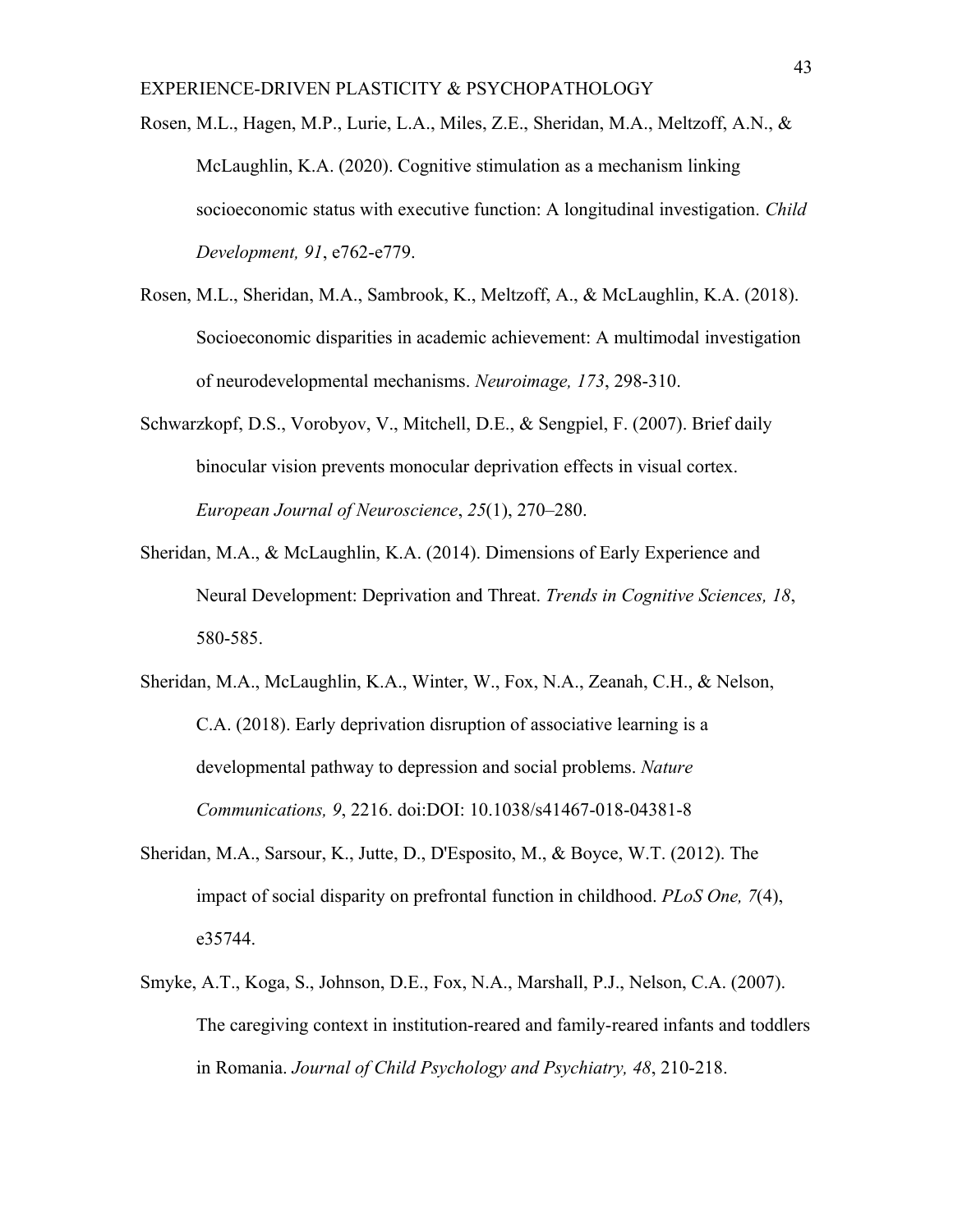- Smyke, A.T., Zeanah, C.H., Fox, N.A., Nelson, C.A., & Guthrie, D. (2010). Placement in foster care enhances quality of attachment among young institutionalized children. *Child Development, 81*, 212-223.
- Somerville, L.H., Jones, R.M., Ruberry, E.J., Dyke, J.P., Glover, G., & Casey, B.J. (2013). The medial prefrontal cortex and the emergence of self-conscious emotion in adolescence. *Psychological Science, 24*, 1554-1562.
- Spratt, E.G., Friedenberg, S.L., Swenson, C.C., Larosa, A., De Bellis, M.D., Macias, M.M., . . . Brady, K.T. (2012). The Effects of Early Neglect on Cognitive, Language, and Behavioral Functioning in Childhood. *Psychology, 3*(2), 175-182. doi:10.4236/psych.2012.32026
- Sumner, J.A., Colich, N.L., Uddin, M., Armstrong, D., & McLaughlin, K.A. (2019). Early experiences of threat, but not deprivation, are associated with accelerated biological aging in children and adolescents. *Biological Psychiatry, 85*, 268-278.
- Takesian, A.E., & Hensch, T. (2013). Balancing plasticity/stability across brain development. *Progress in Brain Research, 207*, 3-34.
- Trachtenberg, J.T., Chen, B.E., Knott, G.W., Feng, G., Sanes, J.R., Welker, E., & Svoboda, K. (2002). Long-term in vivo imaging of experience-dependent synaptic plasticity in adult cortex. *Nature*, *420*(6917), 788–794.
- Tottenham, N., & Sheridan, M.A. (2010). A review of adversity, the amygdala, and the hippocampus: A consideration of developmental timing. *Frontiers in Human Neuroscience, 3*, 68.
- Weissman, D.G., Bitran, D., Miller, A.B., Schaefer, J.D., Sheridan, M.A., & McLaughlin, K.A. (2019). Difficulties with emotion regulation as a transdiagnostic mechanism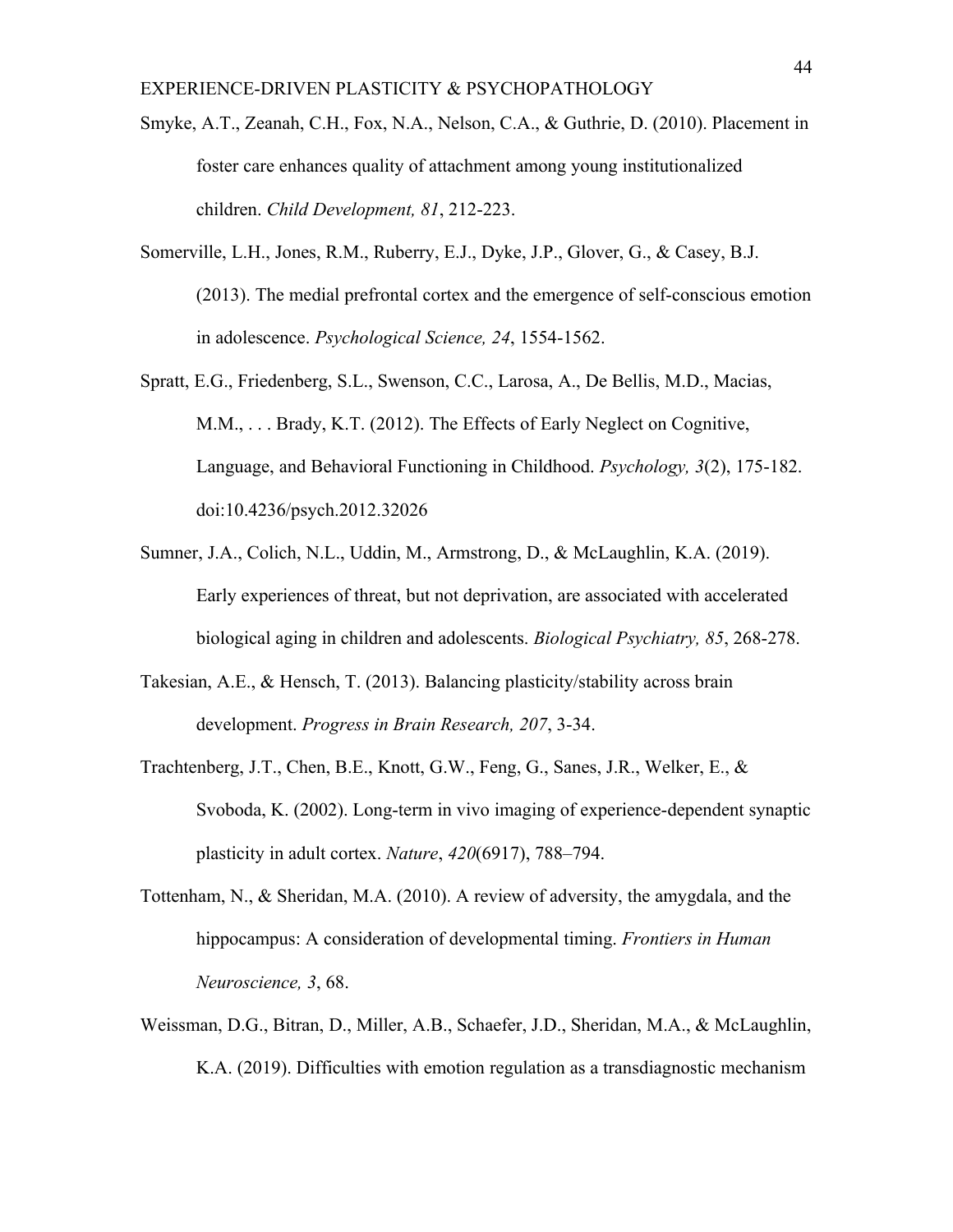linking child maltreatment with the emergence of psychopathology. *Development and Psychopathology, 31*, 899-915.

- Werker, J.F., & Hensch, T.K. (2015). Critical periods in speech perception: New directions. *Annual Review of Psychology, 66*, 173-196.
- Wiesel, T.N., & Hubel, D.H. (1963). Single-cell responses in striate cortex of kittens deprived of vision in one eye. *Journal of Neurophysiology, 26*, 1003-1017.
- Xu, T., Yu, X., Perlik, A.J., Tobin, W.F., Zweig, J.A., Tennant, K., … Zuo, Y. (2009). Rapid formation and selective stabilization of synapses for enduring motor memories. *Nature*, *462*(7275), 915–919.
- Yang, E.-J., Lin, E.W., & Hensch, T.K. (2012). Critical period for acoustic preference in mice. *Proceedings of the National Academy of Sciences, 109*, 17213-17220.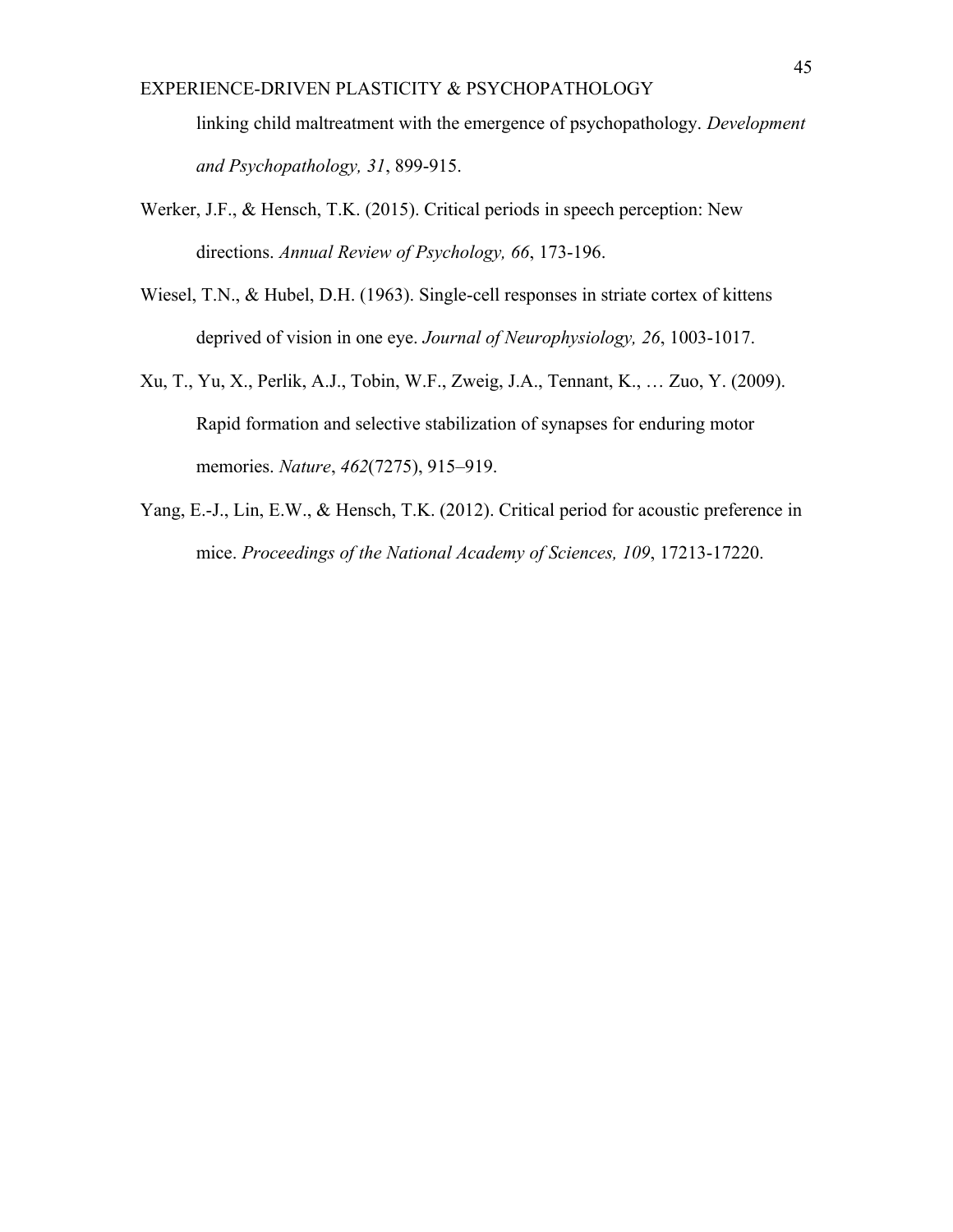

*Figure 1.* Experience-driven plasticity mechanisms in development

**Plasticity Across Development** 

A. Experience-expectant plasticity during sensitive periods is a developmentally-specific learning mechanism. This type of learning occurs for some types of experiences that are ubiquitous and expectable within the environment (e.g. language and the presence of a caregiver). Experience-expectant mechanisms include pacers that regulate when sensitive period plasticity occurs in development, environmental and molecular triggers [e.g. brainderived neurotrophic factor (BDNF), gamma-Aminobutyric acid (GABA)] that initiate the sensitive period; functional and structural reconfiguration during the sensitive period, including extensive pruning of over-abundant connections to facilitate rapid functional tuning; and molecular and structural brakes like myelin formation to actively dampen further neuroplasticity and stabilize experience-modified circuitry. B. Experience-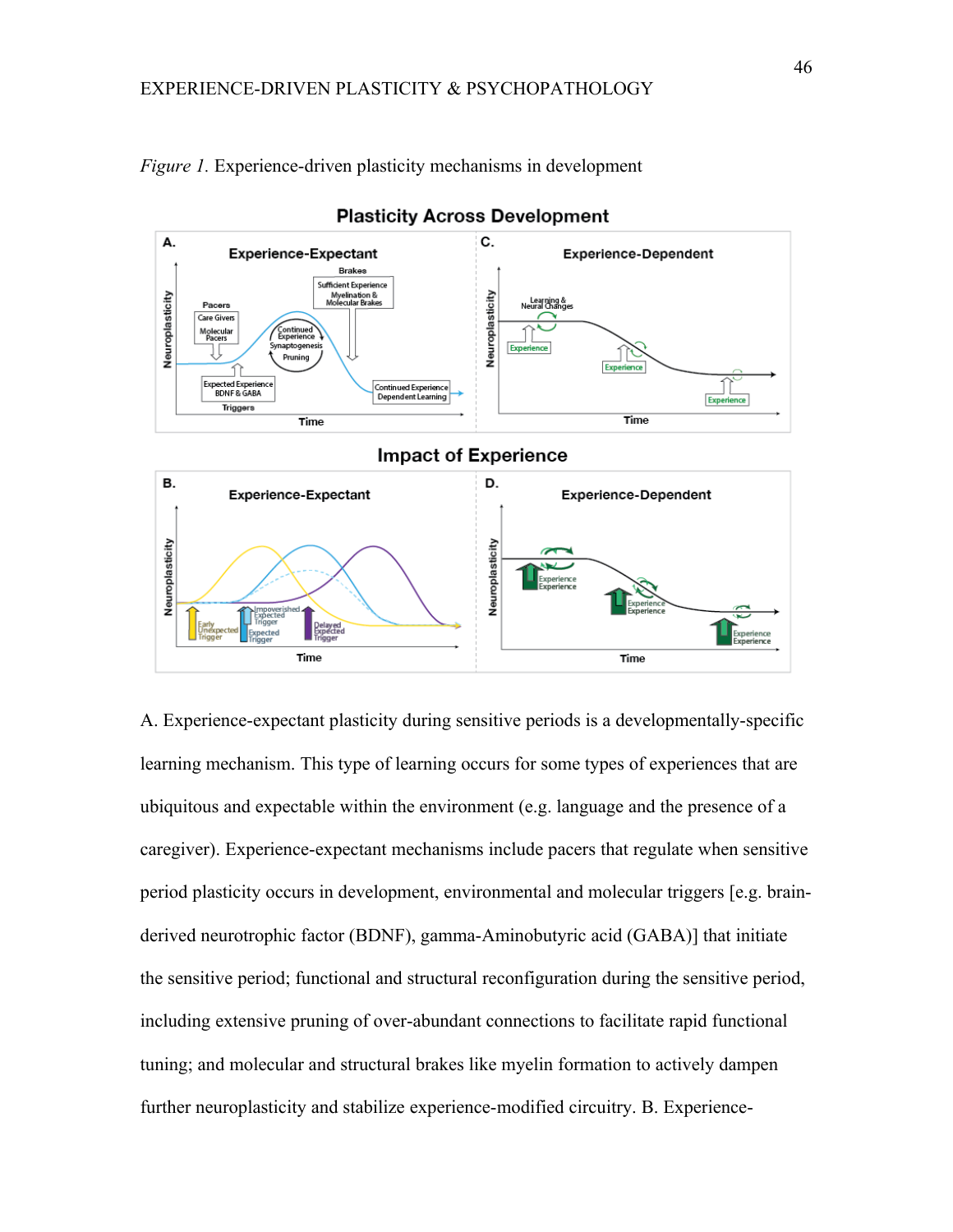expectant mechanisms are sensitive to both the timing and nature of developmental experience. Because the expected experience is a trigger for starting sensitive period plasticity, a delay of the expected experience results in delayed sensitive period initiation. However, prolonged deprivation can result in sparse or no learning. Conversely, precocious experience can accelerate sensitive period timing. The quality of experience also influences sensitive period learning. Enriched experience may initiate sensitive periods more quickly and involve greater neural changes that produce more complex functional tuning during the sensitive period than inconsistent or impoverished experiences. C. Experience-dependent learning involves changes in neural structure and function induced by experience without prior preparation (e.g. meditation, cognitive reappraisal, aversive learning). These mechanisms are available to facilitate learning throughout life, though the degree of plasticity declines systematically across development. That is, the magnitude of potential change in response to experience differs with age (illustrated by smaller green cycling arrows across development). Experiencedependent learning includes modulation of the strength of neural connections, formation of new synaptic connections, and pruning of existing connections. The extent of these changes often scales with the intensity and duration of the learning experience. D. The same experience can trigger greater experience-dependent changes early compared to later in development (illustrated with light green cycling arrows). But experiencedependent learning also varies as a function of the experience trigger within a developmental context. At a given age, experiences of greater intensity or duration (illustrated with the larger dark green arrows) will trigger more extensive learning (illustrated with larger dark green cycling arrows).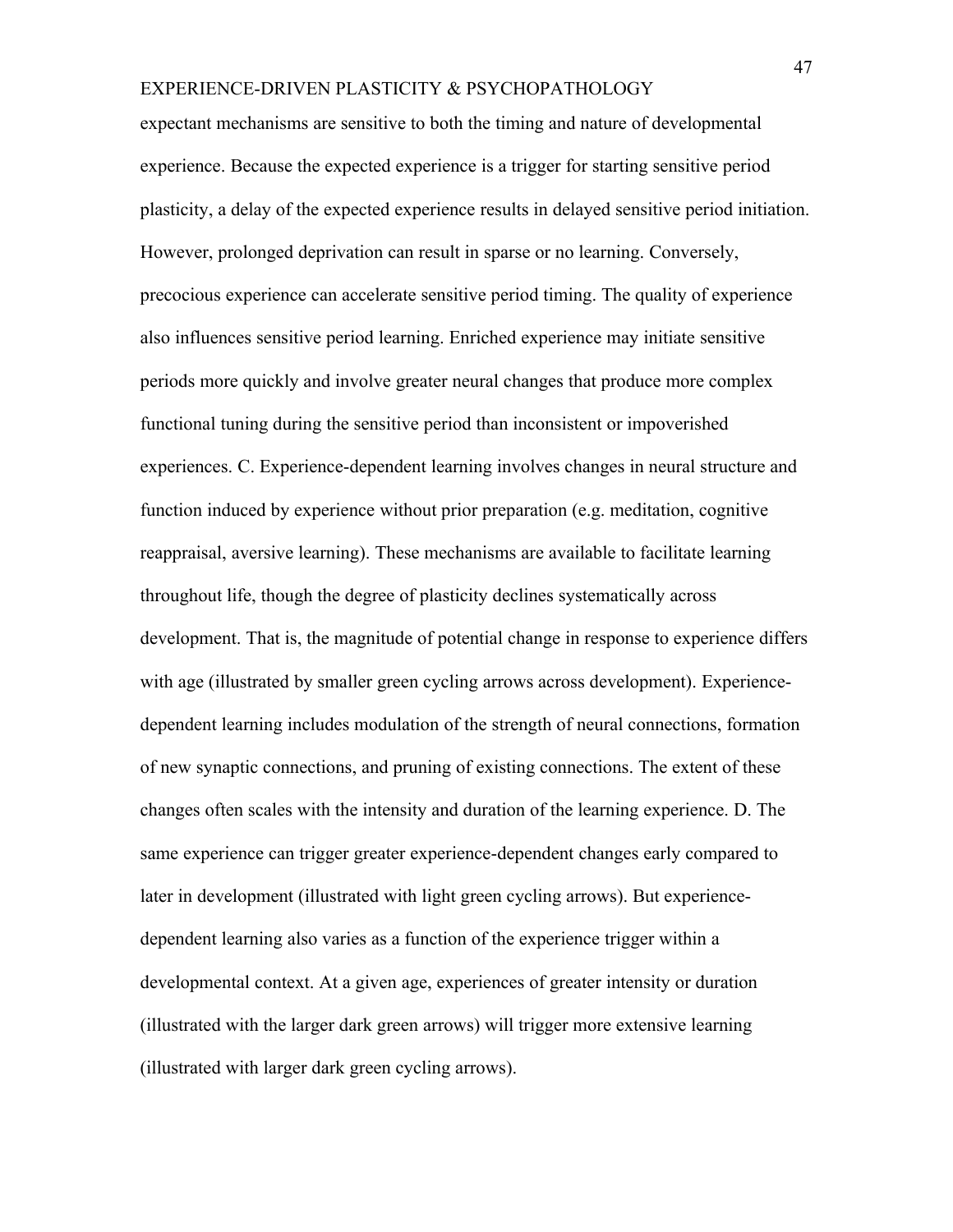*Figure 2*. Integration of development and environmental experience into the Research Domain Criteria (RDoC) Framework



Integration of Development and Environmental Experience with RDoC

The current iteration of the RDoC framework as a matrix of domains and units of analysis lacks clear integration of developmental processes or the influence of environmental experience. We present a revised schematic of the RDoC framework that incorporates developmental and experiential contributions to the biobehavioral processes in the matrix through experience-driven plasticity mechanisms. This revised RDoC matrix allows for both the nature and timing of environmental experience to be specified along the developmental axis and also affords the benefit of allowing developmental variation in other units of analysis already included in the model to be directly incorporated into the matrix. Experience-driven plasticity across development is specified as two additional units of analysis that are measurable across all domains in the RDoC framework: experience-expectant learning and experience-dependent learning (negative valence and cognitive systems are illustrated here). Developmental stages in which